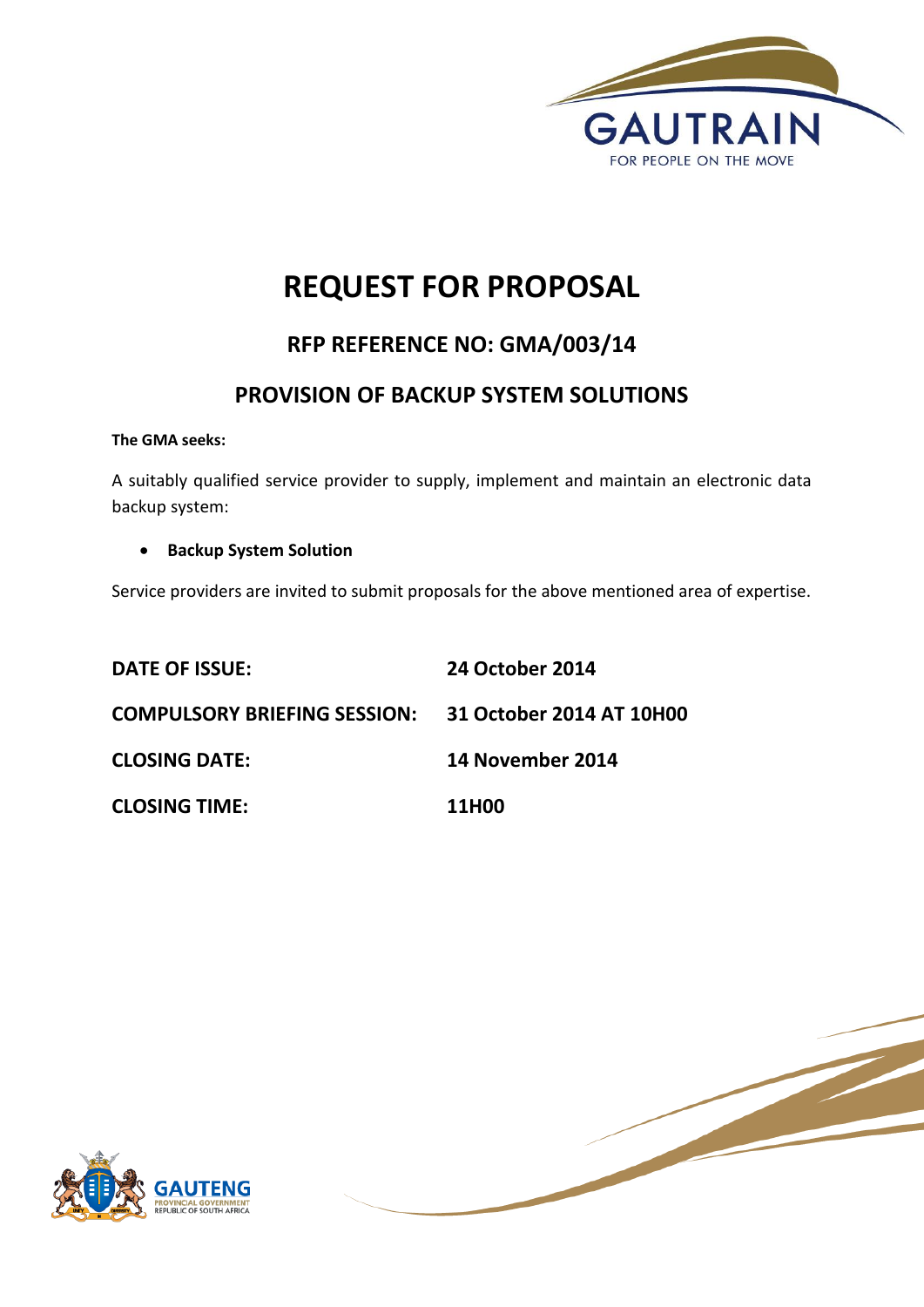## **CONTENTS**

## **GAUTRAIN MANAGEMENT AGENCY – REQUEST FOR PROPOSAL**

|                                                    | Page |
|----------------------------------------------------|------|
|                                                    | 5    |
|                                                    | 5    |
|                                                    | 6    |
| <b>RFP PART A</b>                                  |      |
|                                                    | 7    |
|                                                    | 8    |
|                                                    | 8    |
|                                                    | 9    |
| Rules governing this RFP and the Tendering Process |      |
|                                                    | 10   |
| <b>REQUEST FOR PROPOSAL</b>                        |      |
|                                                    | 10   |
|                                                    | 10   |
|                                                    | 11   |
|                                                    | 11   |
|                                                    | 11   |
| Communication during the tender process            |      |
|                                                    | 11   |
|                                                    | 12   |
|                                                    | 12   |
|                                                    | 13   |
|                                                    | 13   |
|                                                    | 13   |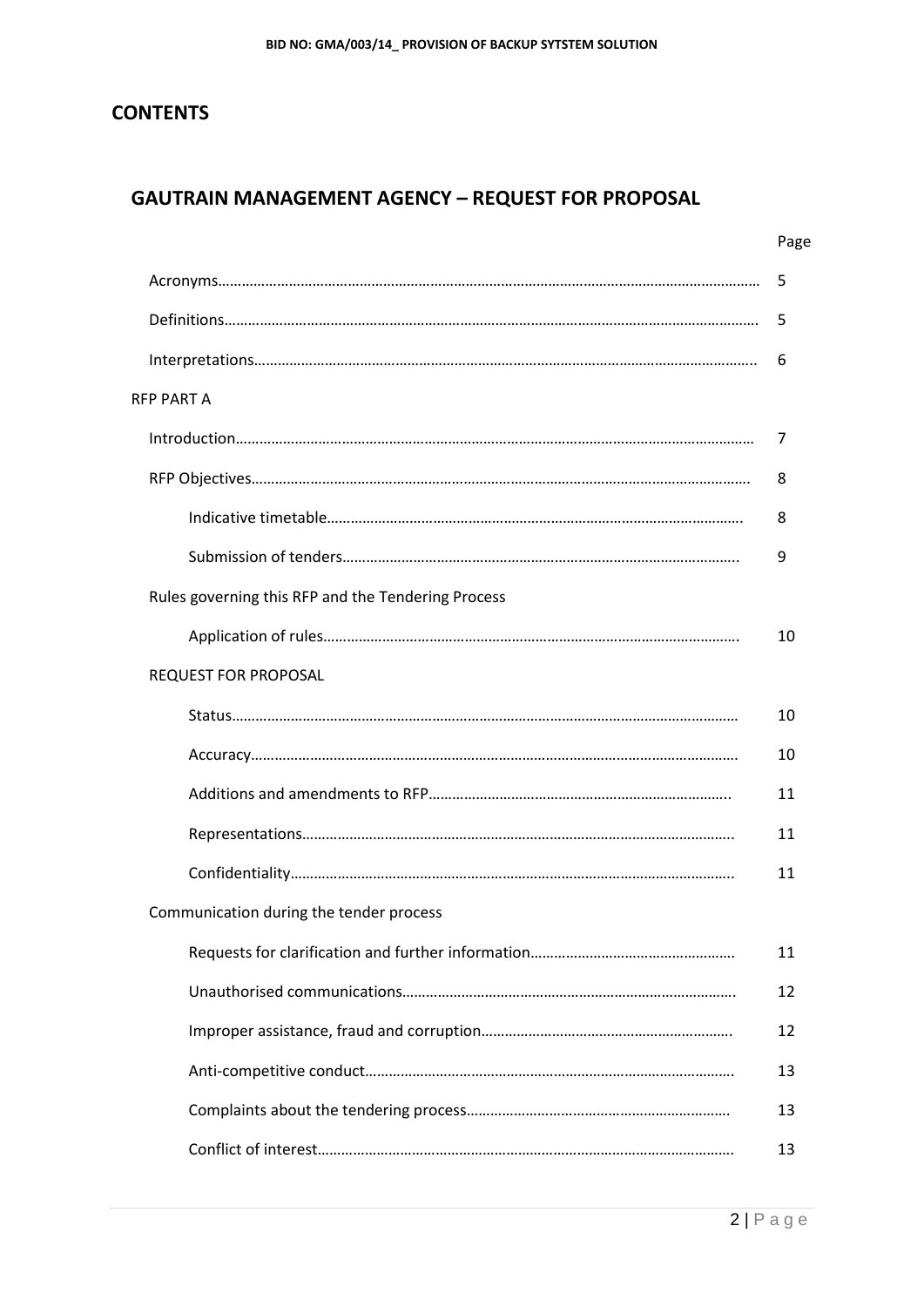#### **BID NO: GMA/003/14\_ PROVISION OF BACKUP SYTSTEM SOLUTION**

| <b>Tender documents</b>                 |    |  |  |
|-----------------------------------------|----|--|--|
|                                         | 14 |  |  |
|                                         | 15 |  |  |
|                                         | 15 |  |  |
|                                         | 15 |  |  |
|                                         | 15 |  |  |
|                                         | 15 |  |  |
|                                         | 16 |  |  |
|                                         | 16 |  |  |
|                                         | 16 |  |  |
| <b>Tender Response</b>                  |    |  |  |
|                                         | 17 |  |  |
|                                         | 18 |  |  |
|                                         | 18 |  |  |
|                                         | 18 |  |  |
| <b>Contract Disclosure Requirements</b> |    |  |  |
|                                         | 19 |  |  |
|                                         | 19 |  |  |
|                                         | 19 |  |  |
| <b>Evaluation of tenders</b>            |    |  |  |
|                                         | 19 |  |  |
|                                         | 20 |  |  |
|                                         | 20 |  |  |
|                                         | 23 |  |  |
|                                         | 23 |  |  |
|                                         | 23 |  |  |
|                                         | 24 |  |  |
|                                         |    |  |  |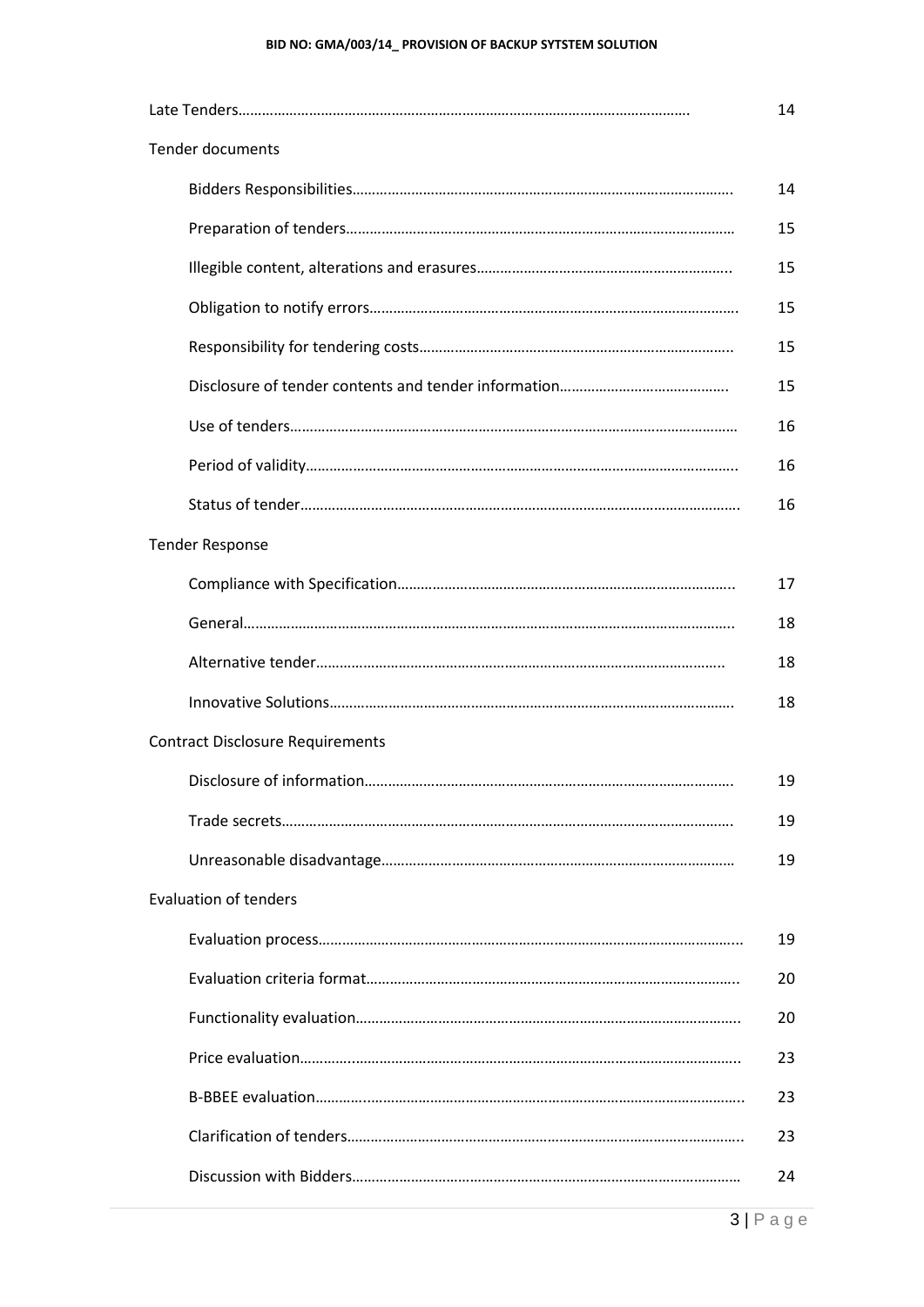#### **BID NO: GMA/003/14\_ PROVISION OF BACKUP SYTSTEM SOLUTION**

|                           |                                      | 24 |
|---------------------------|--------------------------------------|----|
| <b>Successful Tenders</b> |                                      |    |
|                           |                                      | 25 |
|                           |                                      | 25 |
|                           |                                      | 25 |
|                           |                                      | 25 |
|                           |                                      | 25 |
|                           |                                      | 26 |
|                           |                                      | 26 |
|                           |                                      | 27 |
| <b>RFP PART B-TENDER</b>  |                                      | 28 |
|                           | RFP PART C - BIDDERS DECLARATION AND | 33 |
| SBD <sub>2</sub>          |                                      | 36 |
| SBD 3.1                   |                                      | 37 |
| <b>SBD 3.2</b>            |                                      | 39 |
| SBD <sub>4</sub>          |                                      | 41 |
| SBD 6.1                   |                                      | 45 |
| <b>SBD 7.2</b>            |                                      | 53 |
| SBD <sub>8</sub>          |                                      | 55 |
| SBD <sub>9</sub>          |                                      | 57 |
| SHE                       |                                      | 60 |
| <b>CHECKLIST</b>          |                                      | 62 |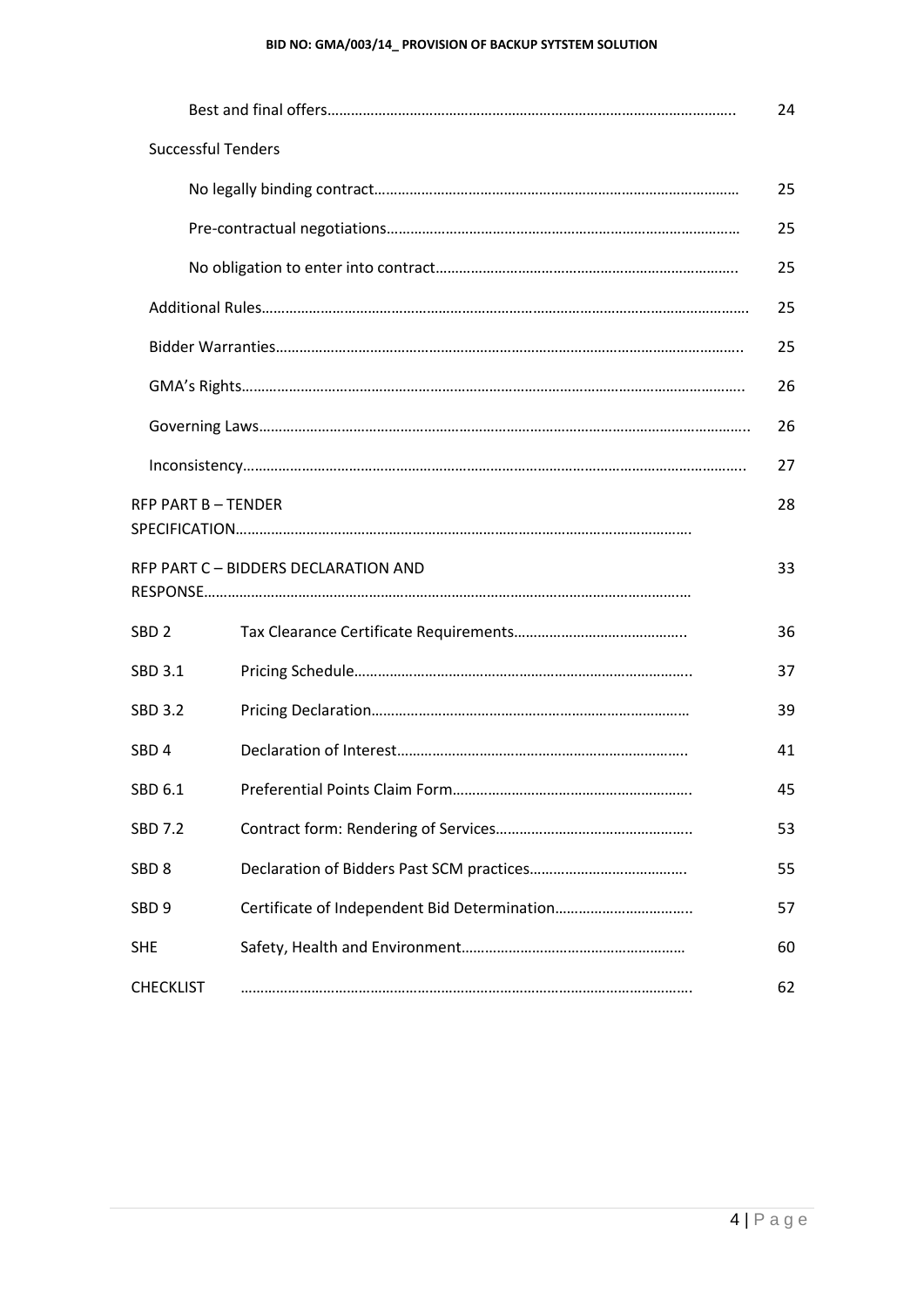## **LIST OF ACRONYMS**

- AG Auditor General
- CPIX Consumer Price Index
- CV Curriculum Vitae
- GMA Gautrain Management Agency
- HDI Historical Disadvantaged Individual
- MEC Member of the Executive Council
- OCD2 Operating Commencement Date 2
- P.a. Per annum
- PFMA Public Finance Management Act
- PPPFA Preferential Procurement Policy Framework Act
- PSP Professional Service Provider
- RFP Request for Proposal
- SARS South African Revenue Service
- SBD Standard Bidding Document
- SCM Supply Chain Management
- SMME Small, Medium and Micro Enterprise
- SP Service Provider
- TA Technical Assistance
- TOR Specification as provided in RFP Part B (terms of reference)

#### **DEFINITIONS**

In this Request for Proposal, unless a contrary intention is apparent:

**Business Day** means a day which is not a Saturday, Sunday or public holiday.

**Bid** means a written offer in a prescribed or stipulated form lodged by a Bidder in response to an invitation in this Request for Proposal, containing an offer to provide goods, works or services in accordance with the Specification as provided in RFP Part B.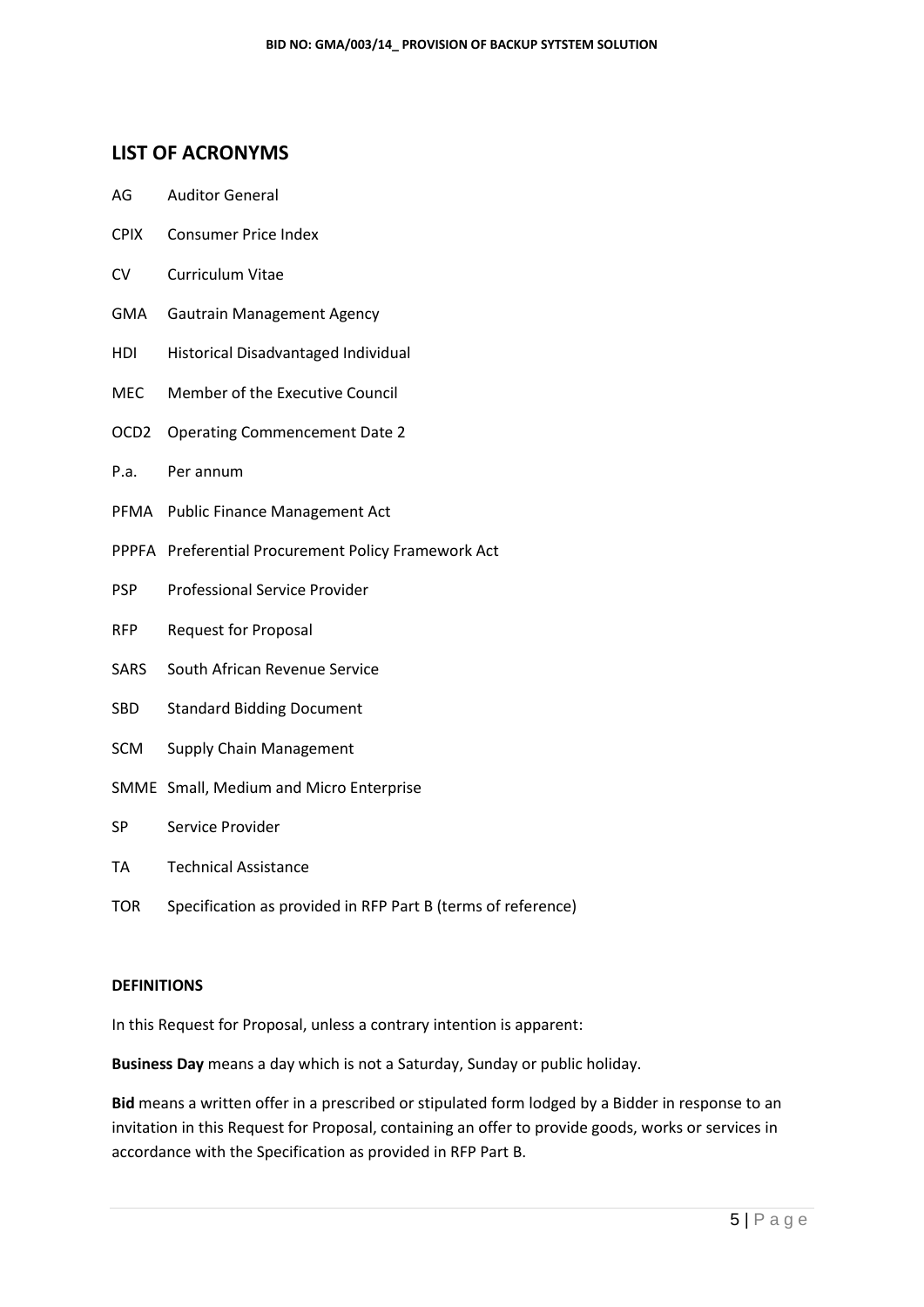**Closing Time** means the time, specified as such under the clause "Indicative Timetable" of this RFP Part A, by which Tenders must be received.

**Evaluation Criteria** means the criteria set out under the clause "Evaluation Criteria Format" of this RFP Part A.

**GMA** means the Gautrain Management Agency; a PFMA Schedule 3(C) listed Provincial Public Entity, established in terms of the GMA Act No. 5 of 2006.

**Intellectual Property Rights** includes copyright and neighbouring rights, and all proprietary rights in relation to inventions (including patents) registered and unregistered trademarks (including service marks), registered designs, confidential information (including trade secrets and know how) and circuit layouts, and all other proprietary rights resulting from intellectual activity in the industrial, scientific, literary or artistic fields.

**Member** means an employee of the GMA.

**Proposed Contract** means the agreement including any other terms and conditions contained in or referred to in this RFP that may be executed between the GMA and the successful Bidder.

**Request for Proposal** or **RFP** means this document (comprising each of the parts identified under RFP Part A, Part B and Part C) including all annexure and any other documents so designated by the GMA.

**Services** means the services required by the GMA, as specified in this RFP Part B.

**Specification** means any specification or description of the GMA's requirements contained in this RFP Part B.

**State** means the Republic of South Africa.

**Statement of Compliance** means the statement forming part of a Tender indicating the Bidders compliance with the Specification.

**Bidder** means a person or organisation that submits a Bid.

**Tendering Process** means the process commenced by the issuing of this Request for Proposal and concluding upon formal announcement by the GMA of the selection of a successful Bidder(s) or upon the earlier termination of the process.

**Website** means the website administered by GMA located a[t www.gautrain.co.za/](http://www.gautrain.co.za/)gma

#### **INTERPRETATIONS**

In this RFP, unless expressly provided otherwise:

A reference to:

(a) "includes" or "including" means includes or including without limitation; and

(b) "R" or "Rands" is a reference to the lawful currency of the Republic of South Africa.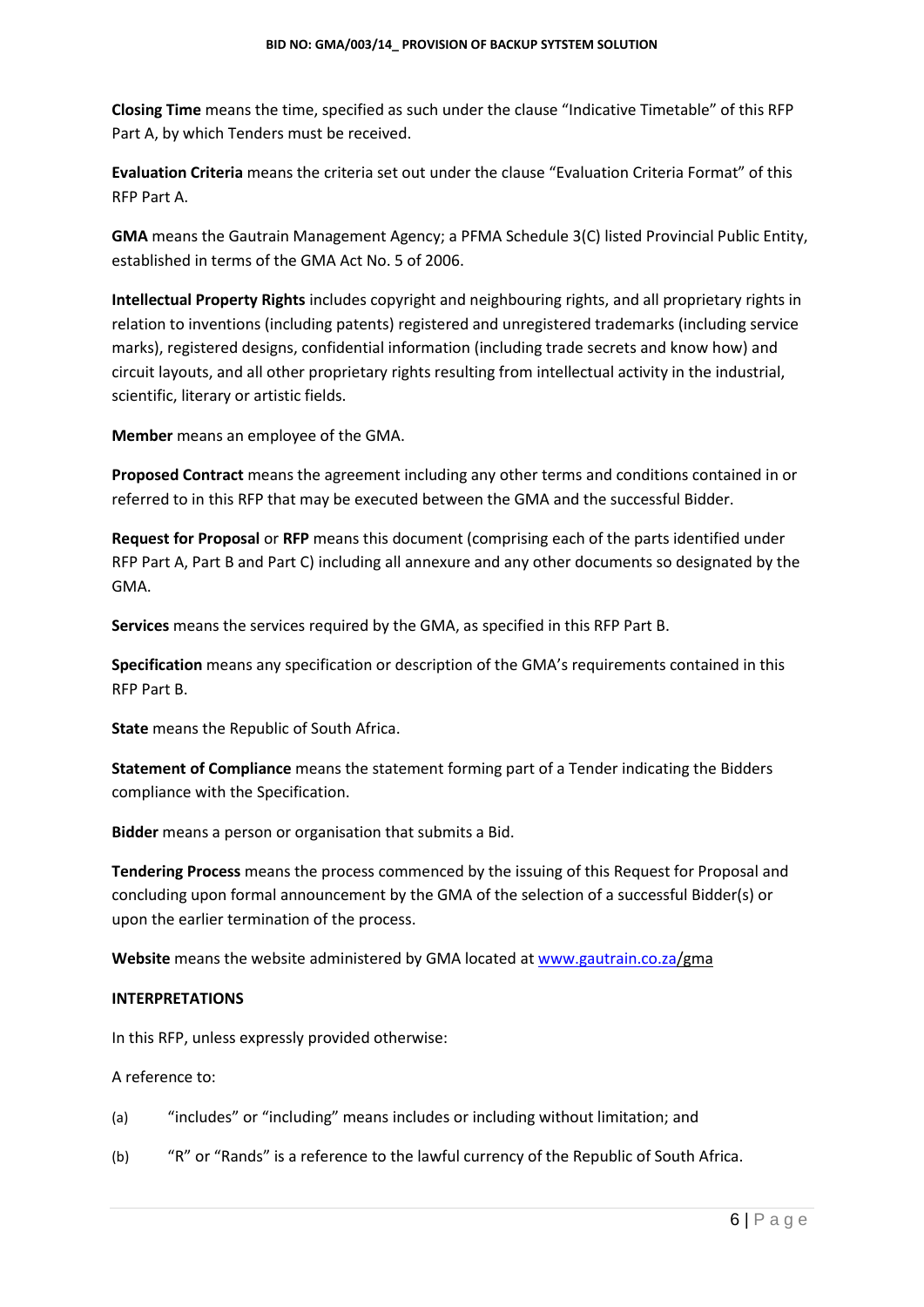# **RFP - PART A:**

## **INTRODUCTION**

- 1. The Gautrain Management Agency (GMA) is a PFMA Schedule 3(C) listed provincial public entity which has been established in terms of the GMA Act No. 5 of 2006. The GMA is substantially funded from the Provincial Revenue Fund in order to carry out the following strategic objectives:
	- To assist the Province of Gauteng in implementing the Gautrain Rapid Rail Link Project and achieving the project objectives;
	- to manage the project on behalf of the Gauteng Provincial Government;
	- to act on behalf of the Province of Gauteng in managing the relationship between the Province and the Concessionaire (Public Private Partnership) in terms of the Concession Agreement and ensuring that the interests of the Province are protected.

During the Development Period, the GMA's primary function was to assure the design, construction and development activities of the Concessionaire and to ensure the procurement of land for the rail reserve. During the Operating Period, the primary function of the GMA is to assure the activities of the Concessionaire, who is responsible for operating, earning revenue from and maintaining the fully developed Gautrain System in accordance with the Concession Agreement.

- 2. The GMA is inviting responses to this Request for Proposal (reference number GMA/003/14) in order to appoint a suitably qualified and experienced service provider to supply, implement and maintain an electronic data backup system as specified in this RFP PART B – Specification.
- 3. The appointment of a successful service provider is subject to the conclusion of a service level agreement between the GMA and the service provider/s.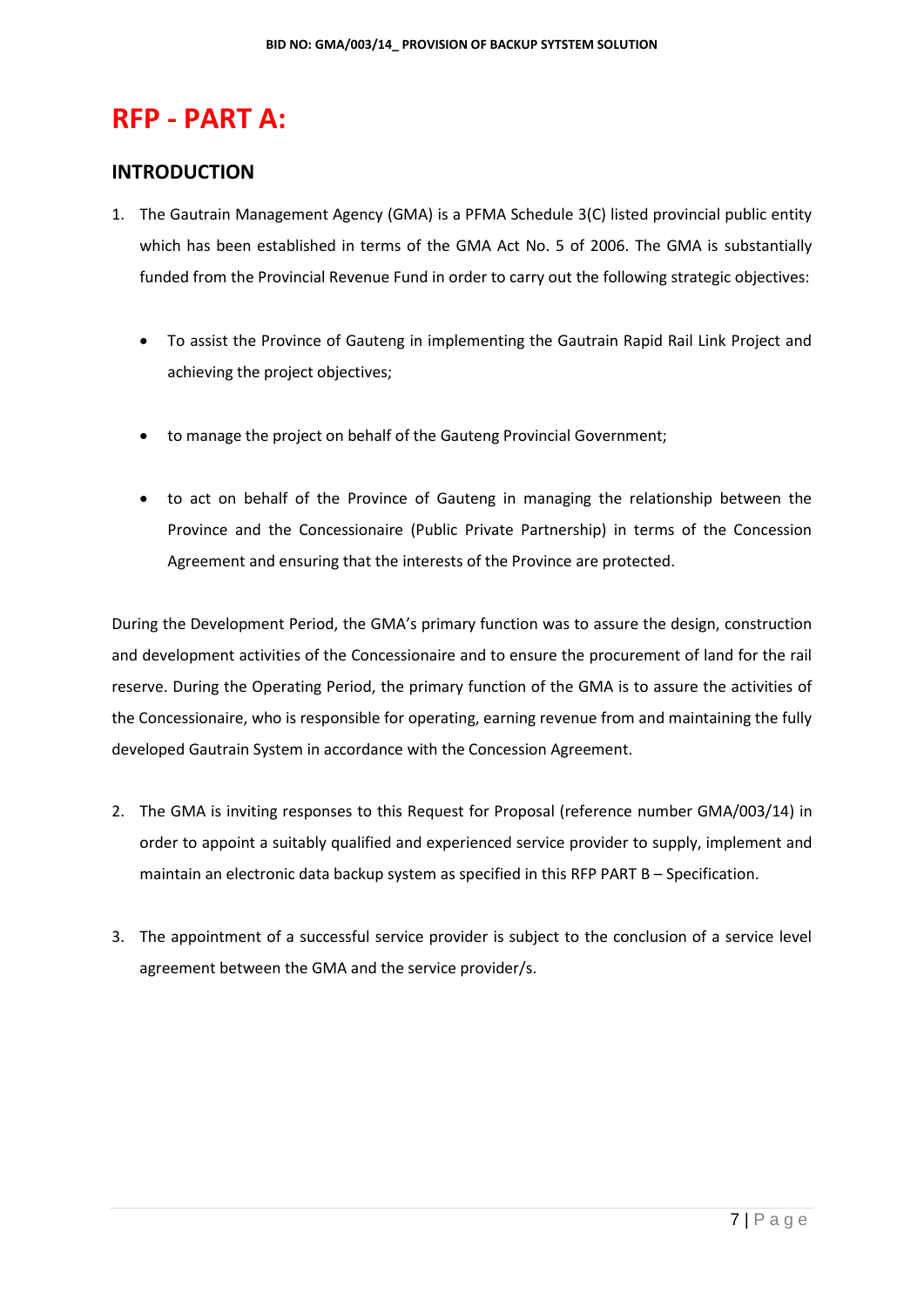## **RFP OBJECTIVES**

4. The objective of the tender is to find a suitable and capable service provider to supply, implement and maintain an electronic data backup system.

## **PROJECT TIMETABLE**

| <b>ACTIVITY</b>                      | <b>DATE</b>               |
|--------------------------------------|---------------------------|
| Advertisement of RFP                 | 24 October 2014           |
| <b>Compulsory Briefing Session</b>   | 31 October 2014 at 10H00  |
| <b>Closing Date and Time</b>         | 14 November 2014 at 11H00 |
| Intended completion of evaluation of | 22 November 2014          |
| tenders                              |                           |
| Intended formal notification of      | 01 December 2014          |
| successful Bidders                   |                           |
| Effective date of contract           | 02 January 2014           |

*\*This timetable is provided as an indication of the timing of the tender process. It is indicative only and subject to change by the GMA. Bidders are to provide proposals that will allow achievement of the intended commencement date.*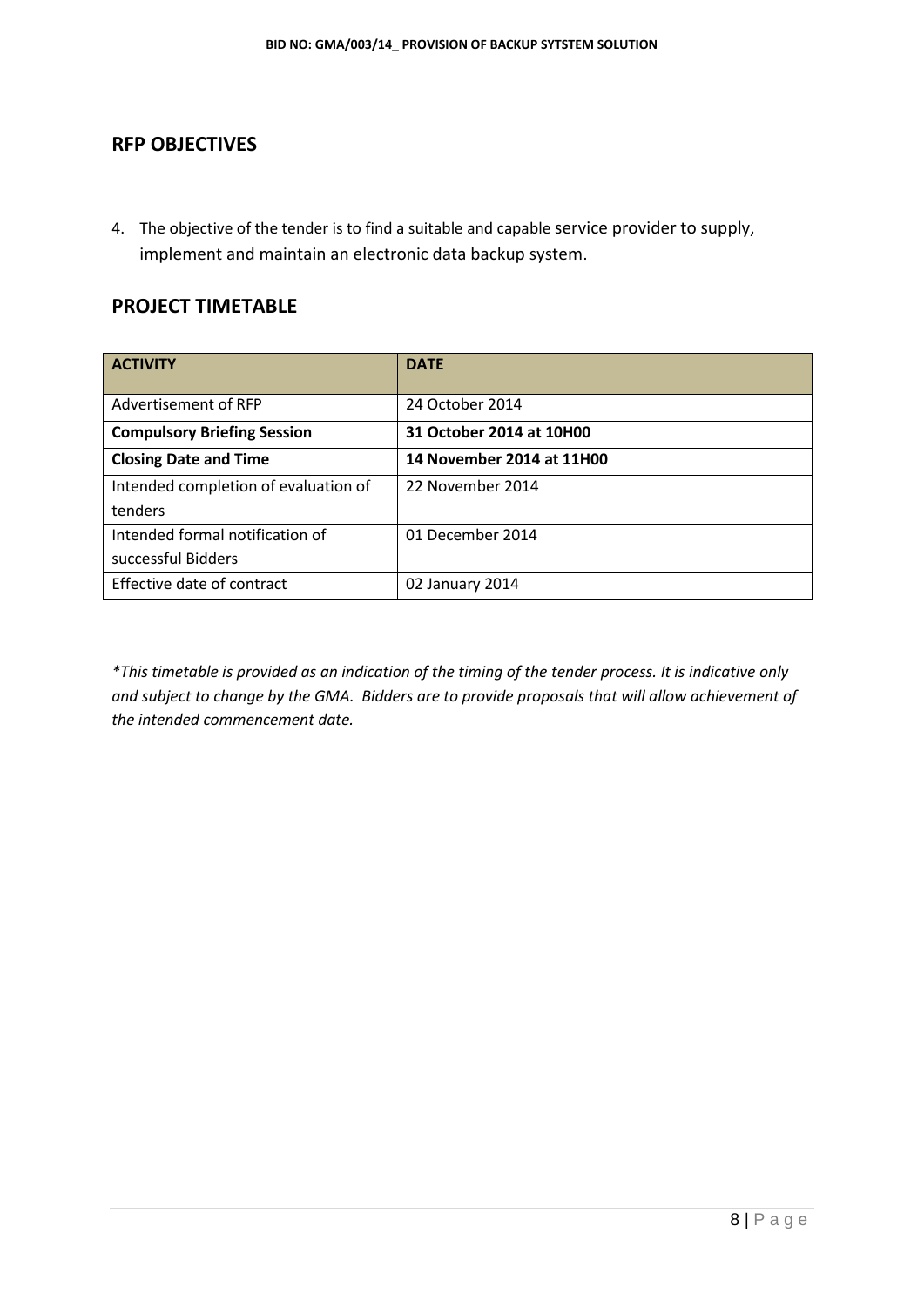## **SUBMISSION OF TENDERS**

## **Hardcopy Submission**

| Physical Address of Tender Box      | 44 Grand Central Boulevard, Midrand (Off R101 Old |
|-------------------------------------|---------------------------------------------------|
|                                     | Johannesburg Road)                                |
| Hours of access to Tender Box       | Between 07:00 and 16:00 (Weekdays only)           |
| Information to be marked on package | <b>Gautrain Management Agency</b>                 |
| containing Tender                   | <b>SCM Unit</b>                                   |
|                                     | RFP Ref. No. GMA 003/14                           |
|                                     | Name of Bidder                                    |

## **Electronic Submission**

| E-mail Address      | tenderstenderenquiries@Gautrain.co.za          |
|---------------------|------------------------------------------------|
| Access restrictions | Mailbox will expire at 11H00, 14 November 2014 |

- 5. Bidders are to provide one (1) original and three (3) hard copies of the Bidders Response (Bid).
- 6. Bidders must include an electronic copy of the Bidders Response for each proposal in PDF or Microsoft Office 2007 format in the hardcopy submission. All responses must be submitted in a sealed envelope in accordance with the conditions of Tendering and on the official forms included in this document.
- 7. All documents must be virus checked by the Bidder before lodgement. In this case of inconsistency between the electronic and hardcopy submissions, the hardcopy submission will prevail.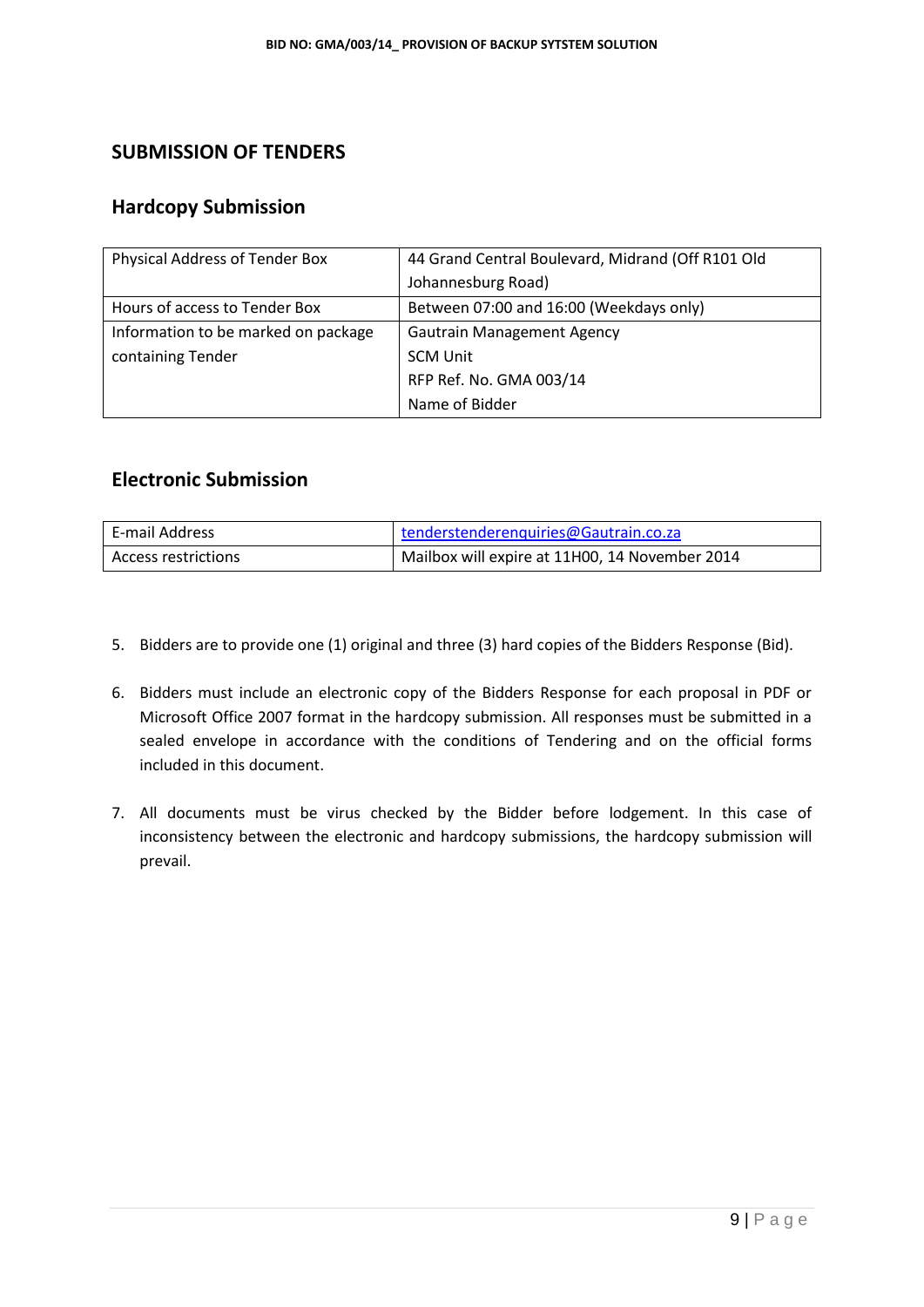## **RULES GOVERNING THIS RFP AND THE TENDERING PROCESS**

## **APPLICATION OF RULES**

- 8. Participation in the tender process is subject to compliance with the rules contained in this RFP Part A.
- 9. All persons (whether or not a Participant in this tender process) having obtained or received this RFP may only use it, and the information contained therein, in compliance with the rules contained in this RFP Part A.
- 10. All Bidders are deemed to accept the rules contained in this RFP Part A.
- 11. The rules contained in this RFP Part A apply to:
	- a. The RFP and any other information given, received or made available in connection with this RFP, and any revisions or annexure;
	- b. the Tendering Process; and
	- c. any communications (including any briefings, presentations, meetings and negotiations) relating to the RFP or the Tendering Process.

## **REQUEST FOR PROPOSAL**

#### **STATUS OF REQUEST FOR PROPOSAL**

- 12. This RFP is an invitation for service provider/s to submit a proposal(s) for the provision of the services as set out in the Specification contained in this RFP Part B. Accordingly, this RFP must not be construed, interpreted, or relied upon, whether expressly or implied, as an offer capable of acceptance by any person(s), or as creating any form of contractual, promissory or other rights.
- 13. No binding contract or other understanding for the supply of the Services will exist between the GMA and any Bidder unless and until the Agency has executed a formal written contract with the successful Bidder.

## **ACCURACY OF REQUEST FOR PROPOSAL**

14. Whilst all due care has been taken in connection with the preparation of this RFP, the GMA makes no representations or warranties that the content in this RFP or any information communicated to or provided to Bidders during the Tendering Process is, or will be, accurate,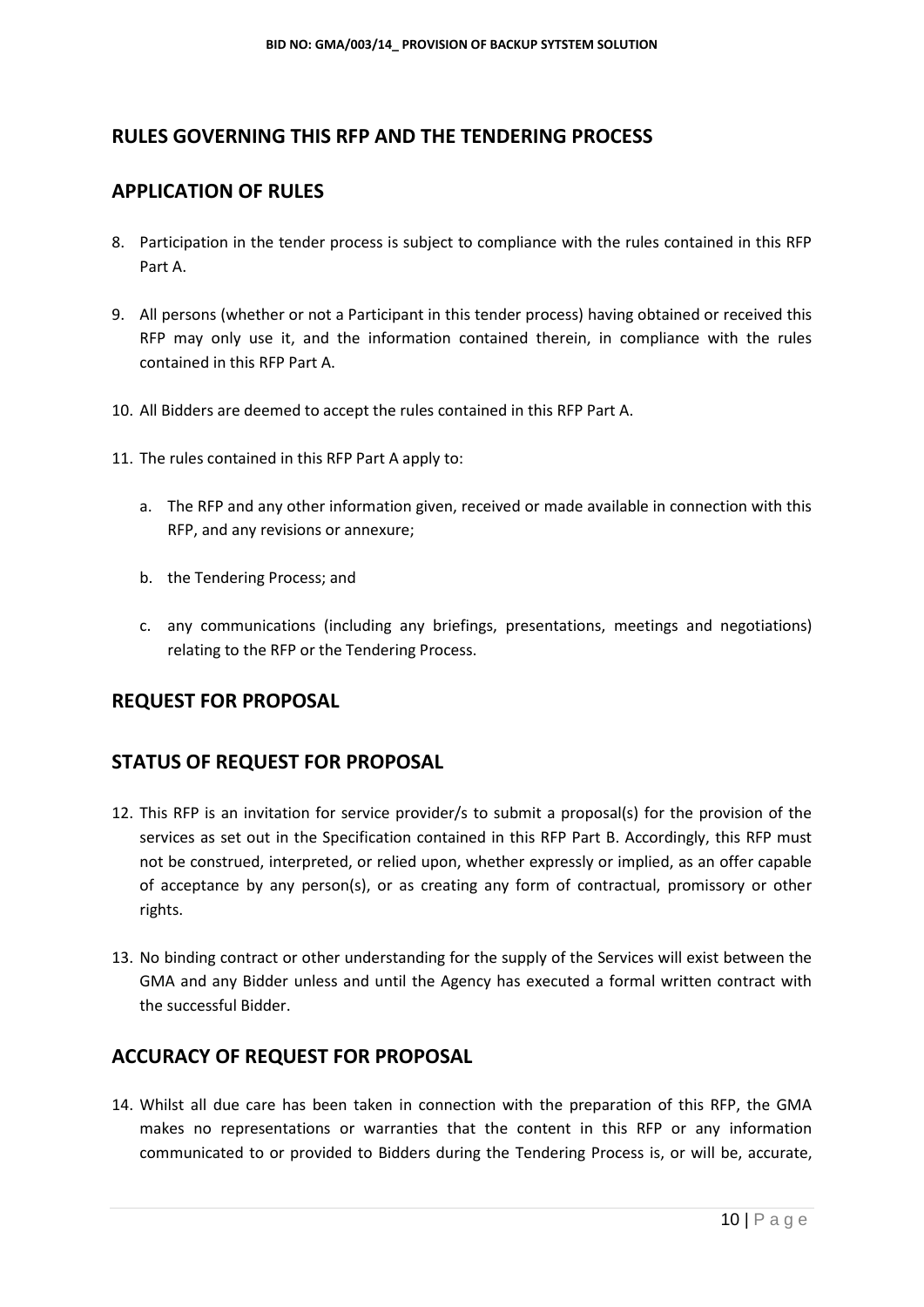current or complete. The GMA, and its officers, employees and advisors will not be liable with respect to any information communicated which is not accurate, current or complete.

- 15. If a Bidder finds or reasonably believes it has found any discrepancy, ambiguity, error or inconsistency in this RFP or any other information provided by the GMA (other than minor clerical matters), the Bidder must promptly notify the Agency in writing of such discrepancy, ambiguity, error or inconsistency in order to afford the GMA an opportunity to consider what corrective action is necessary (if any).
- 16. Any actual discrepancy, ambiguity, error or inconsistency in this RFP or any other information provided by the GMA will, if possible, be corrected and provided to all Bidders without attribution to the Bidder who provided the written notice.

#### **ADDITIONS AND AMENDMENTS TO THE RFP**

- 17. The GMA reserves the right to change any information in, or to issue any addendum to this RFP before the Closing Time. The GMA and its officers, employees and advisors will not be liable in connection with either the exercise of, or failure to exercise this right.
- 18. If the GMA exercises its right to change information in terms of clause 22, it may seek amended Tenders from all Bidders.

#### **REPRESENTATIONS**

19. No representations made by or on behalf of the GMA in relation to this RFP will be binding on the GMA unless that representation is expressly incorporated into the contract ultimately entered into between the GMA and the successful Bidder.

#### **CONFIDENTIALITY**

20. All persons (including all Bidders) obtaining or receiving this RFP and any other information in connection with this RFP or the Tendering Process must keep the contents of the RFP and other such information confidential, and not disclose or use the information except as required for the purpose of developing a proposal in response to this RFP.

## **COMMUNICATIONS DURING THE TENDERING PROCESS**

#### **REQUESTS FOR CLARIFICATION OR FURTHER INFORMATION**

21. All communication and attempts to solicit information of any kind relative to this tender should be in writing and channelled to the Supply Chain Management Unit via email to: **[tenderenquiries@Gautrain.co.za](mailto:tenderenquiries@Gautrain.co.za)**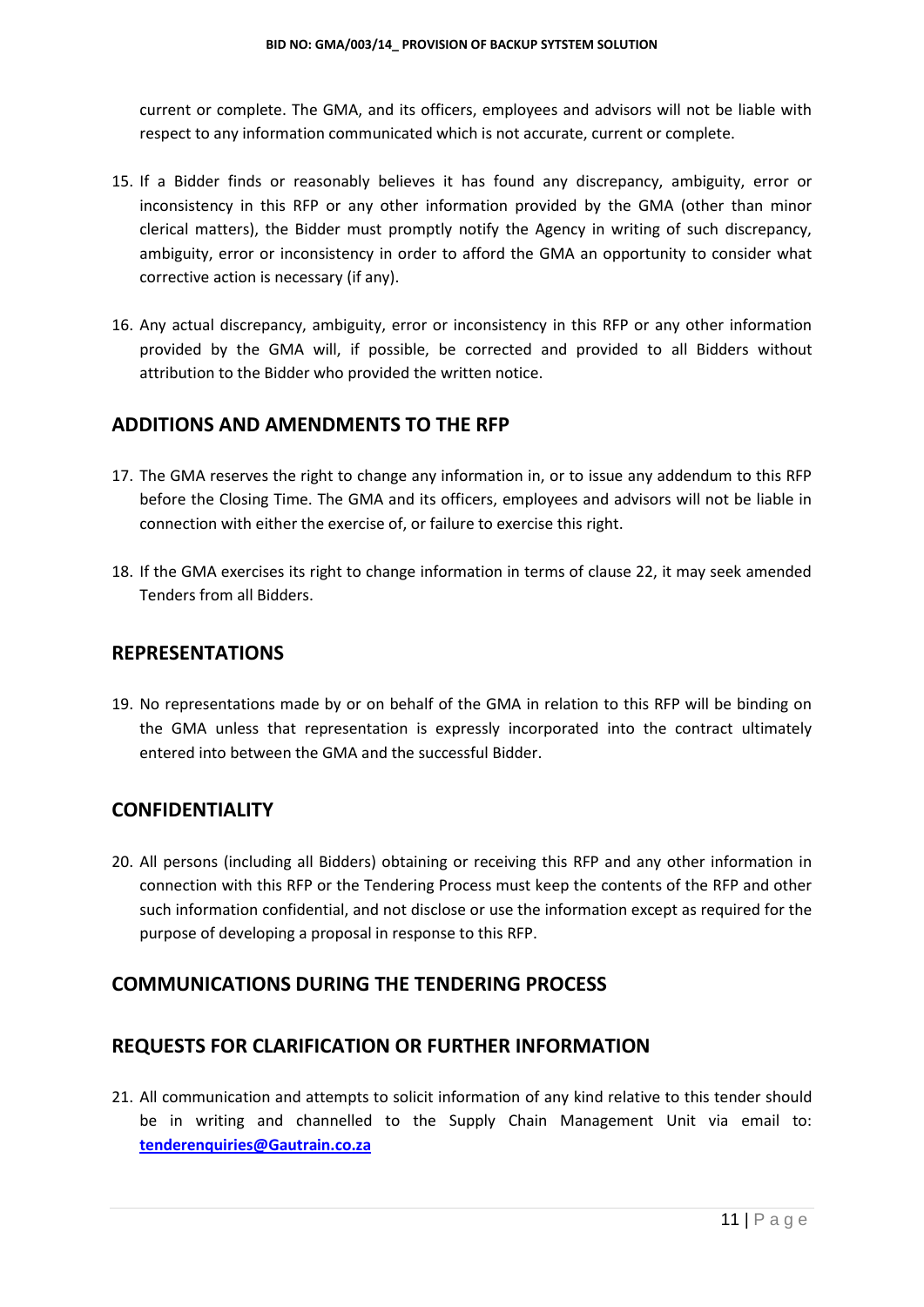- 22. Any communication by a Bidder to the GMA will be effective upon receipt by the SCM Unit (provided such communication is in the required format).
- 23. The GMA has restricted the period during which it will accept questions or requests for further information or clarification and reserves the right not to respond to any enquiry or request, irrespective of when such enquiry or request is received.
- 24. Except where the GMA is of the opinion that issues raised apply only to an individual Bidder, questions submitted and answers provided will be made available to all Bidders by e-mail, as well as on the GMA's website without identifying the person or organisation which submitted the question.
- 25. In all other instances, the GMA may directly provide any written notification or response to a Bidder by email to the address of the Bidder (as notified by the Bidder to the SCM Unit).
- 26. A Bidder may, by notifying the SCM Unit in writing, withdraw a question submitted in accordance with clause 30, in circumstances where the Bidder does not wish the GMA to publish its response to the question to all Bidders.

#### **UNAUTHORISED COMMUNICATIONS**

- 27. Bidders may not contact (including promotional or advertising activities) any GMA staff or Advisors of GMA except through the channel in clause 21 above on any matter pertaining to the bid from the time when bid is advertised to the time the bid is awarded. Communicating with any GMA staff or Advisors of GMA except through the channel in clause 21 above will be perceived as an effort by a bidder to influence bid evaluation, bid comparisons or bid award decisions in any manner, and will result in rejection of the bid concerned. Nothing in this clause is intended to prevent communications with staff of, or advisors of the GMA to the extent that such communications do not relate to this RFP or the Tendering Process.
- 28. Bidders must not otherwise engage in any activities that may be perceived as, or that may have the effect of, influencing the outcomes of the Tendering Process in any way.

#### **IMPROPER ASSISTANCE, FRAUD AND CORRUPTION**

- 29. Bidders may not seek or obtain the assistance of employees, contractors or advisors of the GMA in the preparation of their tender responses. Fraud hotline: 0800 637 283
- 30. The GMA may in its absolute discretion, immediately disqualify a Bidder that it believes has sought or obtained such improper assistance.
- 31. Bidders are to be familiar with the implications of contravening the Prevention and Combating of Corrupt Activities Act, No. 12 of 2004 and any other relevant legislation.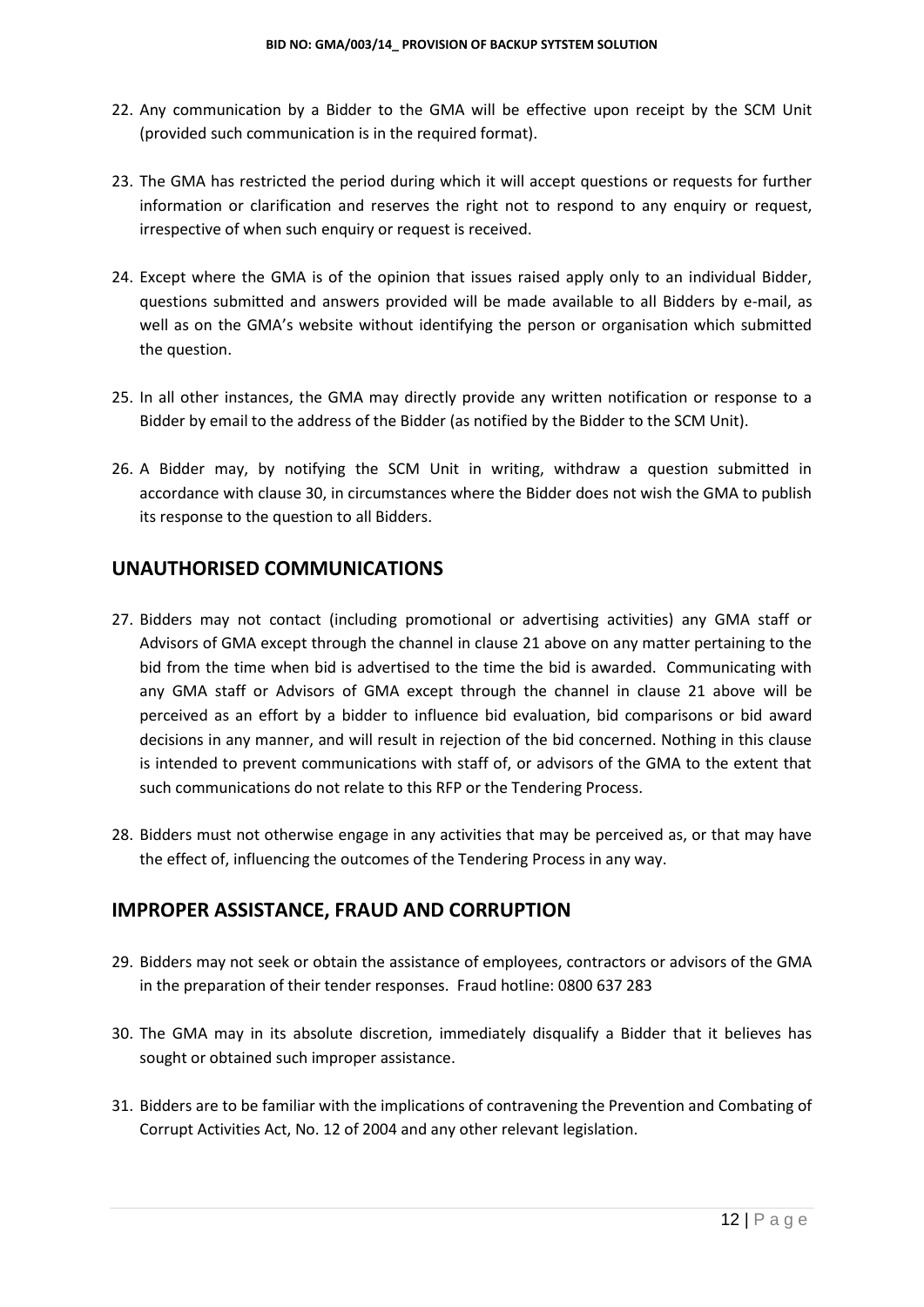## **ANTI-COMPETITIVE CONDUCT**

- 32. Bidders and their respective officers, employees, agents and advisors must not engage in any collusion, anti-competitive conduct or any other similar conduct in respect of this Tendering Process with any other Bidder or any other person(s) in relation to:
	- a. The preparation or lodgement of their Tender
	- b. the evaluation and clarification of their Tender; and
	- c. the conduct of negotiations with the GMA.
- 33. For the purposes of clause 38, collusion, anti-competitive conduct or any other similar conduct may include disclosure, exchange and clarification of information whether or not such information is confidential to the GMA or any other Bidder or any other person or organisation.
- 34. In addition to any other remedies available to it under law or contract, the GMA may, in its absolute discretion, immediately disqualify a Bidder that it believes has engaged in any collusive, anti-competitive conduct or any other similar conduct during the entire Tendering Process.

#### **COMPLAINTS ABOUT THE TENDERING PROCESS**

- 35. Any complaint about the RFP or the Tendering Process must be submitted to the SCM Unit in writing, (preferably by email), immediately upon the cause of the complaint arising or becoming known to the Bidder.
- 36. The written complaint must set out:
	- a. The basis for the complaint, specifying the issues involved;
	- b. how the subject of the complaint affect the organisation or person making the complaint;
	- c. any relevant background information; and
	- d. the outcome desired by the person or organisation making the complaint.
- 37. If the matter relates to the conduct of an official, employee or advisor of the GMA, the complaint should be addressed in writing marked for the attention of the Chief Executive Officer of the GMA, and delivered to the physical address of the GMA, as notified.

#### **CONFLICT OF INTEREST**

- 38. A Bidder must not, and must ensure that its officers, employees, agents and advisors do not place themselves in a position that may give rise to actual, potential or perceived conflict of interest between the interests of the GMA and/or the Gauteng Provincial Government and the Bidders interests during the Tender Process.
- 39. The Bidders Response in this RFP Part C requires the Bidder to provide details of any interests, relationships or clients which may or do give rise to a conflict of interest in relation to the supply of the services under any contract that may result from this RFP.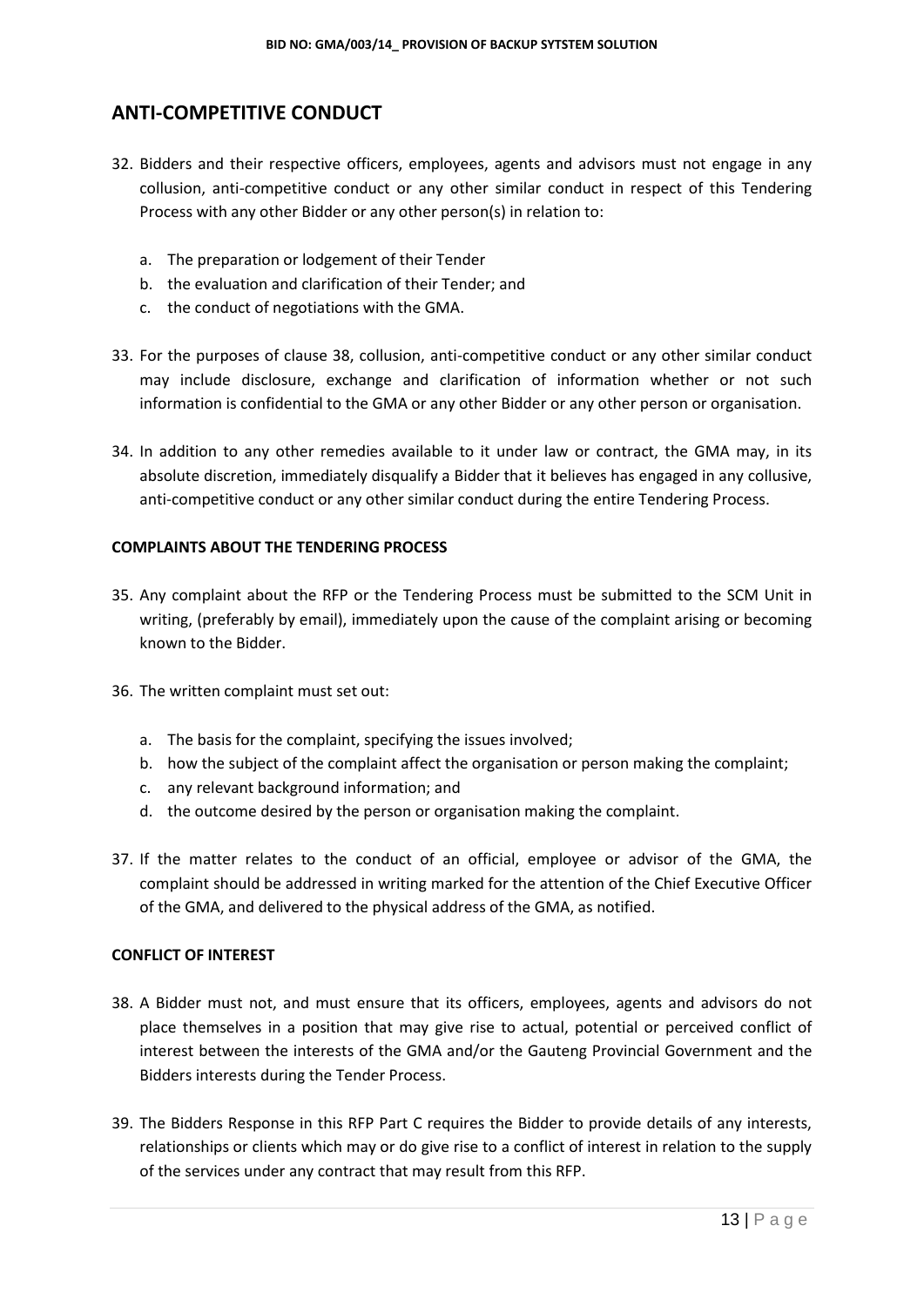- 40. If the Bidder submits its Tender and a subsequent conflict of interest arises, or is likely to arise, which was not disclosed in the Tender, the Bidder must notify the GMA immediately in writing of that conflict.
- 41. The GMA may immediately disqualify a Bidder from the Tendering Process if the Bidder fails to notify the GMA of the conflict as required.

#### **LATE TENDERS**

- 42. Tenders must be lodged by the Closing Time. Where a tender document is not in the tender box at the time of the bid closing, such a bid document will be regarded as a late bid. Late bids will not be considered.
- 43. Tenders lodged after the Closing Time or lodged at a location or in a manner that is contrary to that specified in this RFP will be disqualified from the Tendering Process and will be ineligible for consideration.
- 44. The determination of the GMA as to the actual time that a Tender is lodged is final. Subject to clause 49, all Tenders lodged in the Tender Box after the Closing Time will be recorded by the GMA and will only be opened for the purposes of identifying a business name and address of the Bidder. The GMA will inform a Bidder whose Tender was lodged after the Closing Time of its ineligibility for consideration. The general operating practice is for the late tender to be returned within 5 (Five) working days of receipt or within 5 (Five) working days after determination not to accept a late tender.

#### **TENDER DOCUMENTS**

#### **BIDDERS RESPONSIBILITIES**

- 51. Bidders are responsible for:
	- a. Examining this RFP and any documents referenced or attached to this RFP and any other information made or to be made available by the GMA to Bidders in connection with this RFP;
	- b. fully informing themselves in relation to all matters arising from this RFP, including all matters regarding the GMA's requirements for the provision of the Services;
	- c. ensuring that their Tenders are accurate and complete;
	- d. making their own enquiries and assessing all risks regarding this RFP, and fully considering and incorporating the impact of any known and unknown risks into their Tender;
	- e. ensuring that they comply with all applicable laws in regards to the Tendering Process particularly as specified by National Treasury Regulations, Guidelines, Instruction Notes and Practice Notes and other relevant legislation as published from time to time in the Government Gazette;
	- f. submitting an Original Valid Tax Clearance Certificate; and

Failure to provide the required information could result in disqualification of the bidder.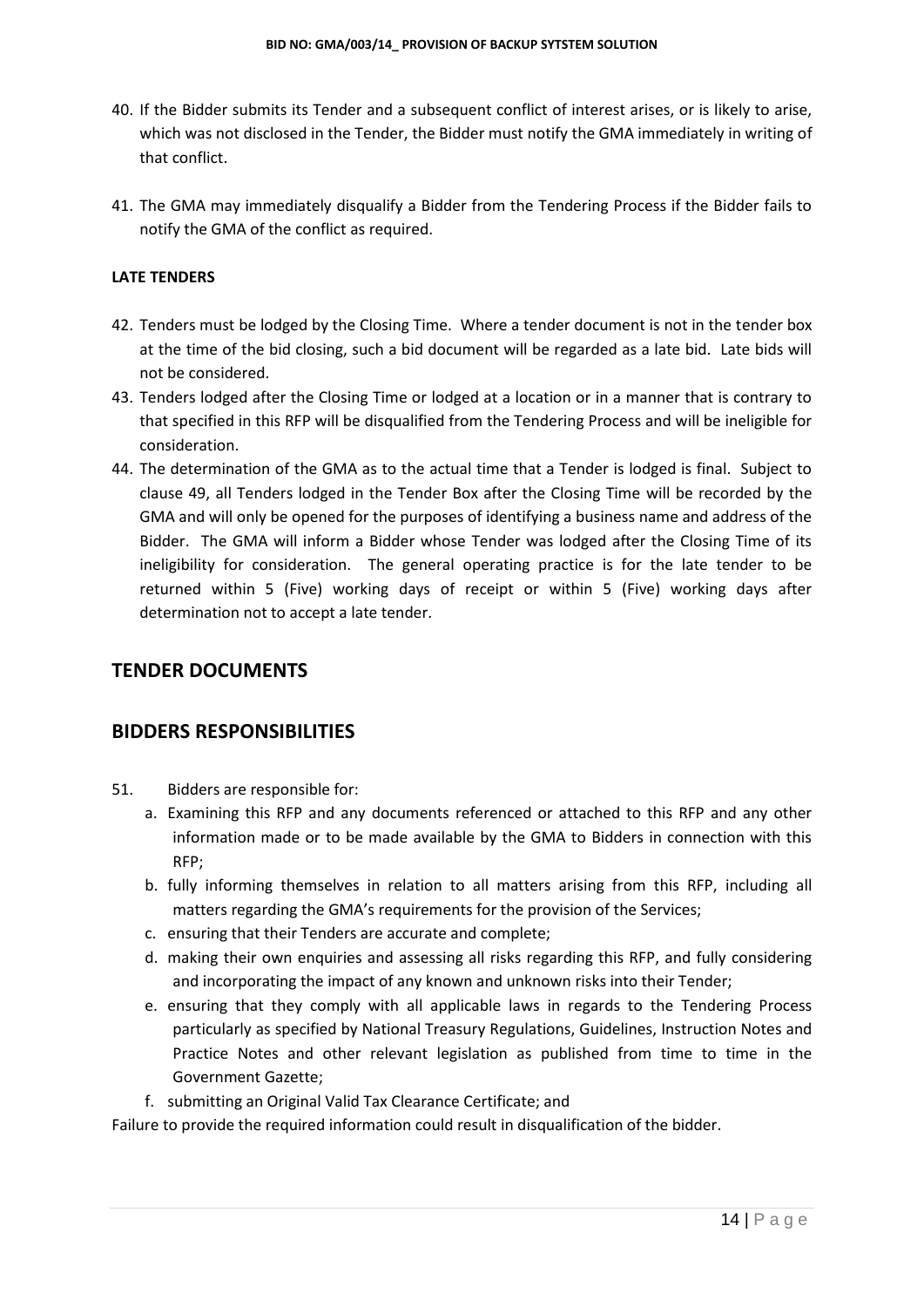## **PREPARATION OF TENDERS**

52.Bidders must ensure that:

- a. Their Tender is submitted in the required format as stipulated in this RFP Part C; and
- b. all the required information fields in RFP Part C are completed in full and contain the information requested by the GMA.

*Note to Bidders: The GMA may in its absolute discretion reject a Tender that does not include the information requested.*

53.Unnecessarily elaborate responses or other presentations beyond that which is sufficient to present a complete and effective tender proposal are not desired or required. Elaborate and expensive visual and other presentation aids are not necessary.

## **ILLEGIBLE CONTENT, ALTERATION AND ERASURES**

- 54.Incomplete Tenders may be disqualified or evaluated solely on information contained in the Tender.
- 55.The GMA may disregard any content in a Tender that is illegible and will be under no obligation whatsoever to seek clarification from the Bidder.
- 56.The GMA is entitled to amend any bid conditions, validity period, specifications, or extend the closing date of bids before the closing date. All bidders, to whom the bid documents have been issued, will be advised in writing of such amendments in good time.

## **OBLIGATION TO NOTIFY ERRORS**

57.Amended bids may be sent, together with the original bid, in an envelope marked "Amendment to bid" and should be placed in the bid box before the closing date and time. An amendment bids without original bid document will not be considered.

## **RESPONSIBILITY FOR TENDERING COSTS**

- 58.The Bidders participation or involvement in any stage of the Tendering Process is at the Bidders sole risk, cost and expense. The GMA will not be held responsible for, or pay for, any expense or loss that may be incurred by Bidders in relation to the preparation or lodgement of their Tender.
- 59.The GMA is not liable to the Bidder for any costs on the basis of any contractual, or promissory or restitutionary grounds whatsoever as a consequence of any matter relating to the Bidders participation in the Tendering Process, including without limitation, instances where:
- a. The Bidder is not engaged to perform under any contract; or
- b. the GMA exercises any right under this RFP or at law.

#### **DISCLOSURE OF TENDER CONTENTS AND TENDER INFORMATION**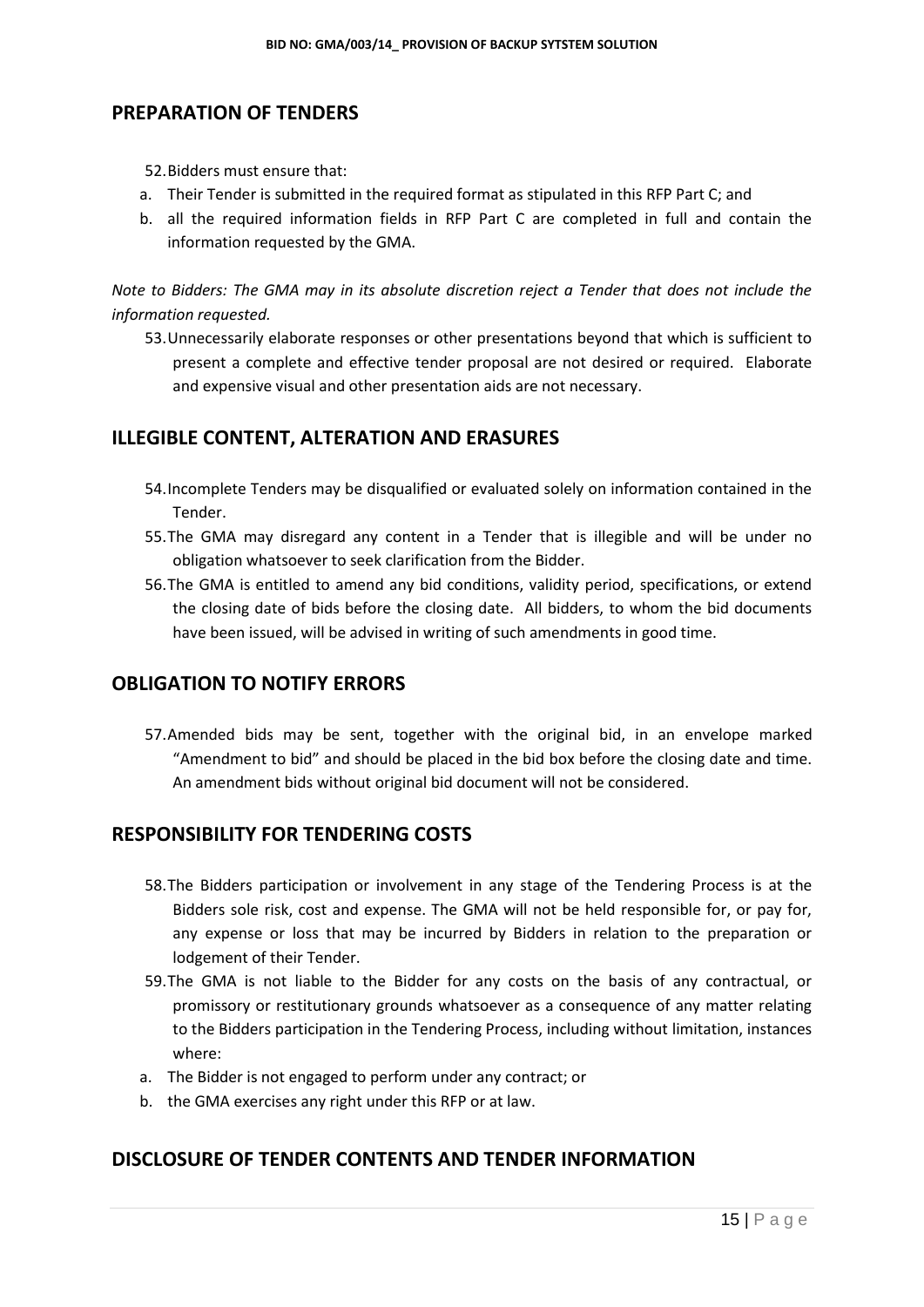- 60.All Tenders received by the GMA will be treated as confidential. The GMA will not disclose any Tender contents and Tender information, except:
- a. As required by law;
- b. for the purpose of investigations by other government authorities having relevant jurisdiction;
- c. to external consultants and advisors of the GMA engaged to assist with the Tendering Process; or
- d. for the general information of Bidders required to be disclosed as per National Treasury Regulations, Guidelines, Instruction Notes or Practice Notes.

#### **USE OF TENDERS**

- 61.Upon submission in accordance with the requirements of submission of Tenders, all Tenders submitted become the property of the GMA. Bidders will retain all ownership rights in any intellectual property contained in the Tender.
- 62.Each Bidder, by submission of their Tender, is deemed to have licensed the GMA to reproduce the whole, or any portion, of their Tender for the purposes of enabling the GMA to evaluate the Tender.
- 63.Further, in submitting a Tender, the Bidder accepts that the GMA shall, in accordance with the requirements of Treasury Regulation No. 16A.6.3(d) and the National Treasury Instruction Note on *Enhancing Compliance Monitoring and Improving Transparency and Accountability in Supply Chain Management,* publish (on the internet or otherwise):
- a. The names of all Bidders that submitted bids in relation to this RFP within 10 (Ten) working days after the closing date of this RFP, if the bid is above the threshold value of R500 000; and
- b. on award of the bid, the name of the successful Bidder, B-BBEE level of contribution status, the contract number and description of the contract awarded.

### **PERIOD OF VALIDITY**

64.All Tenders received must remain valid and open for acceptance for a minimum of 90 (Ninety) days from the Closing Time. This period may be extended by written mutual agreement between the GMA and the Bidder.

#### **STATUS OF TENDER**

- 65.Each Tender constitutes an irrevocable offer by the Bidder to the GMA to provide the Services required and otherwise to satisfy the requirements of the Specification as set out in this RFP Part B.
- 66.A Tender must not be conditional on:
- a. The Board approval of the Bidder or any related governing body of the Bidder being obtained;
- b. the Bidder conducting due diligence or any other form of enquiry or investigation;
- c. the Bidder (or any other party) obtaining any regulatory approval or consent;
- d. the Bidder obtaining the consent or approval of any third party; or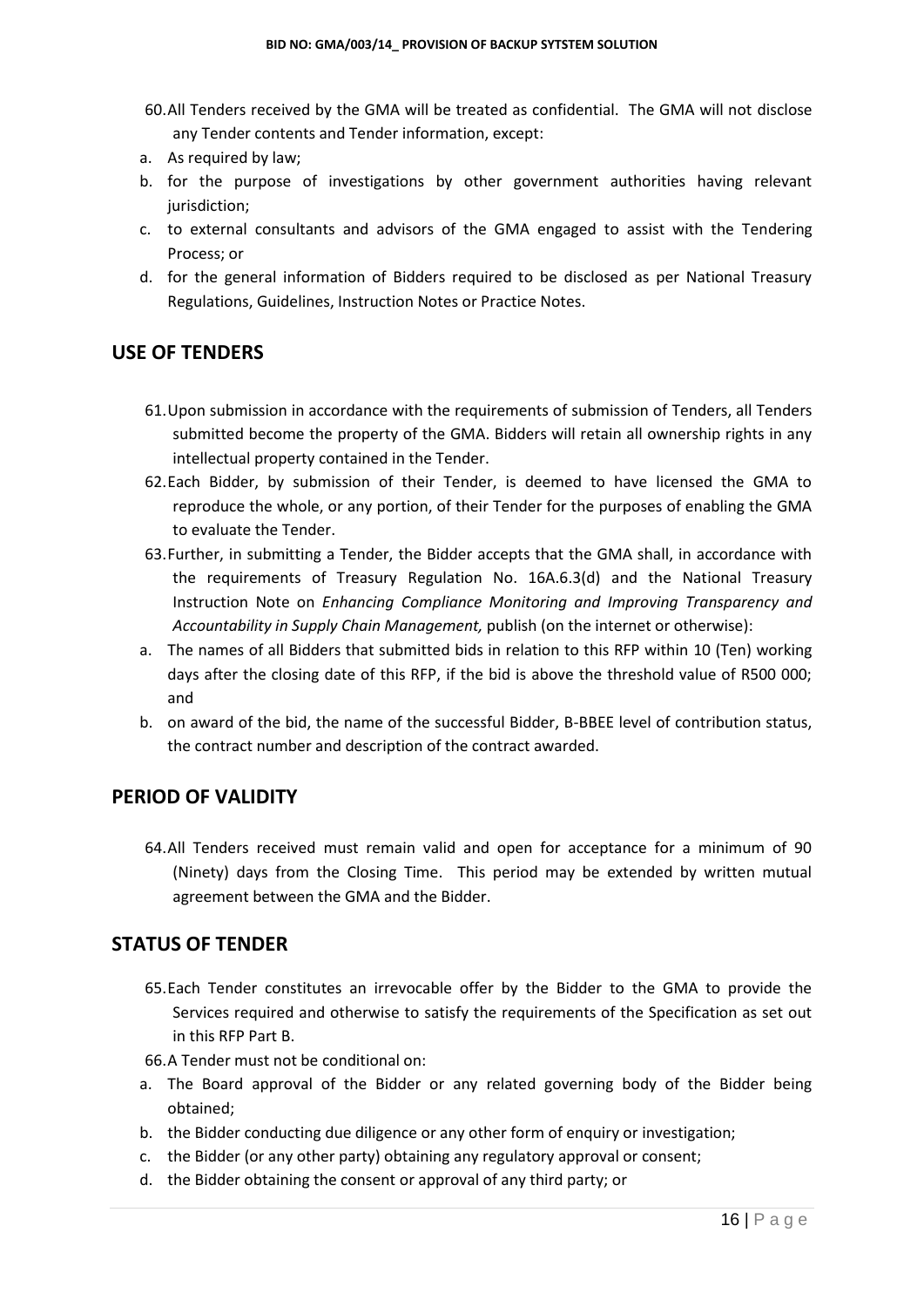- e. the Bidder stating that it wishes to discuss or negotiate any commercial terms of the contract.
- 67.The GMA may, in its absolute discretion, disregard any tender that is, or is stated to be, subject to any one or more of the conditions detailed above (or any other relevant conditions).
- 68.The GMA reserves the right to accept a Tender in part or in whole or to negotiate with a Bidder in accordance with the clause 88 (Unreasonable disadvantage) of this RFP Part A.

#### **TENDER RESPONSE**

#### **COMPLIANCE WITH SPECIFICATION**

- 69.Under Part C of this RFP, a Bidder must submit a tabulated statement showing its level of compliance to the Specification contained in this RFP Part B.
- 70.In particular, Bidders must state if they will not comply with the Specification, or will only comply with the Specification subject to conditions. Full details of the non-compliance (including the nature and extent of the non-compliance and any reasons for such noncompliance) must be stated in the space provided in the tabulated statement.
- 71.No response is required in respect of a particular section of the Specification where Bidders will comply with the Specification. Only sections that Bidders have not complied with, or will only comply with subject to conditions, should be noted in the tabulated statement.
- 72.The GMA is prepared to contemplate minor variations or departures from the Specification proposed by Bidders.
- 73.However, Bidders should note that significant or substantive variations or departures from the Specifications will not be viewed favourably unless the Bidder is able to clearly demonstrate to the satisfaction of the GMA the necessity for such variations or departures.

*Note to Bidders: The GMA will assume that a Bidders Response complies in all relevant respects with the Specification unless the Bidder states otherwise. Failure to notify the GMA of any noncompliance may result in a Bidders Response being disregarded.*

74.For the purposes of clauses 70,71 and 72:

- **Yes/Complies** means that in all respects the Bidders Response meets or otherwise satisfies all specified outputs, characteristics or performance standards.
- **Will comply subject to conditions** means that the specified outputs, characteristics or performance standards can only be met by the Bidder subject to certain conditions.
- **No/Will not comply** means that the specified outputs, characteristics or performance standards is not met by the Bidders Response.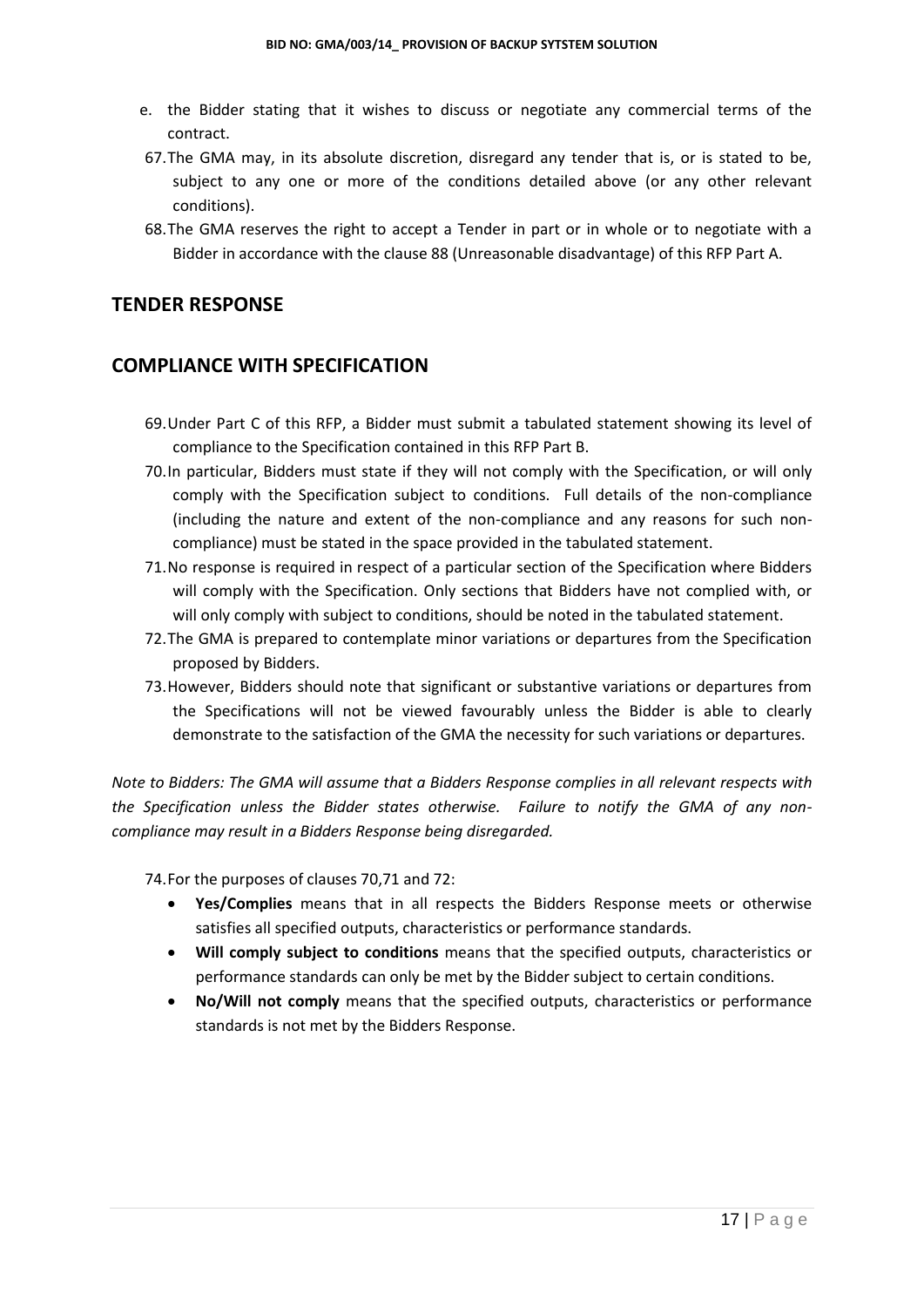## **GENERAL**

- 75.Indefinite responses such as "noted", "to be discussed" or "to be negotiated" are not acceptable.
- 76.Where the Bidder is unwilling to accept a specified condition, the non-acceptance must be clearly and expressly stated. Prominence must be given to the statement detailing the nonacceptance. It is not sufficient that the statement appears only as part of an attachment to the Tender, or be included in a general statement of the Bidders usual operating conditions.
- 77.An incomplete Tender may be disqualified or assessed solely on the information completed or received with the Tender.

## **ALTERNATIVE TENDER**

- 78.A Bidder may submit an alternative proposal. An alternative proposal will only be accepted if:
- a. The Bidder also provides a conforming Bidders Response; and
- b. The alternative proposal is clearly identified as an "Alternative Tender".

79.An Alternative Tender may:

- a. Not comply with the Specifications for the relevant Services due to inherent design or capability in the operation of the Services; or
- b. Provide the Services in a manner different to that specified in this RFP Part B.

## **INNOVATIVE SOLUTIONS**

- 80.Bidders are encouraged to offer options or solutions which may, in an innovative way, contribute to the GMA's ability to carry out its operations in a more cost-effective manner.
- 81.These options or solutions may be related to:
- a. The outputs, functional, performance and technical aspects of the requirement; or
- b. Opportunities for more advantageous commercial arrangements.
- 82.Any such options or solutions will be considered by the GMA on a "commercial in confidence" basis if so requested by the Bidder.
- 83.Where a Bidder submits an offer which meets the requirements of this RFP in an alternative and practical manner, the Tender must also include any supplementary material (including such pricing and costing details as may be necessary to enable the GMA to fully assess the financial impact of the alternative proposal), which demonstrates in detail that such an alternative will fully achieve and/or exceed all the specified requirements, together with references as to why the additional features may be advantageous.
- 84.The GMA reserves the right to consider such offers on their merits or not to consider them at all.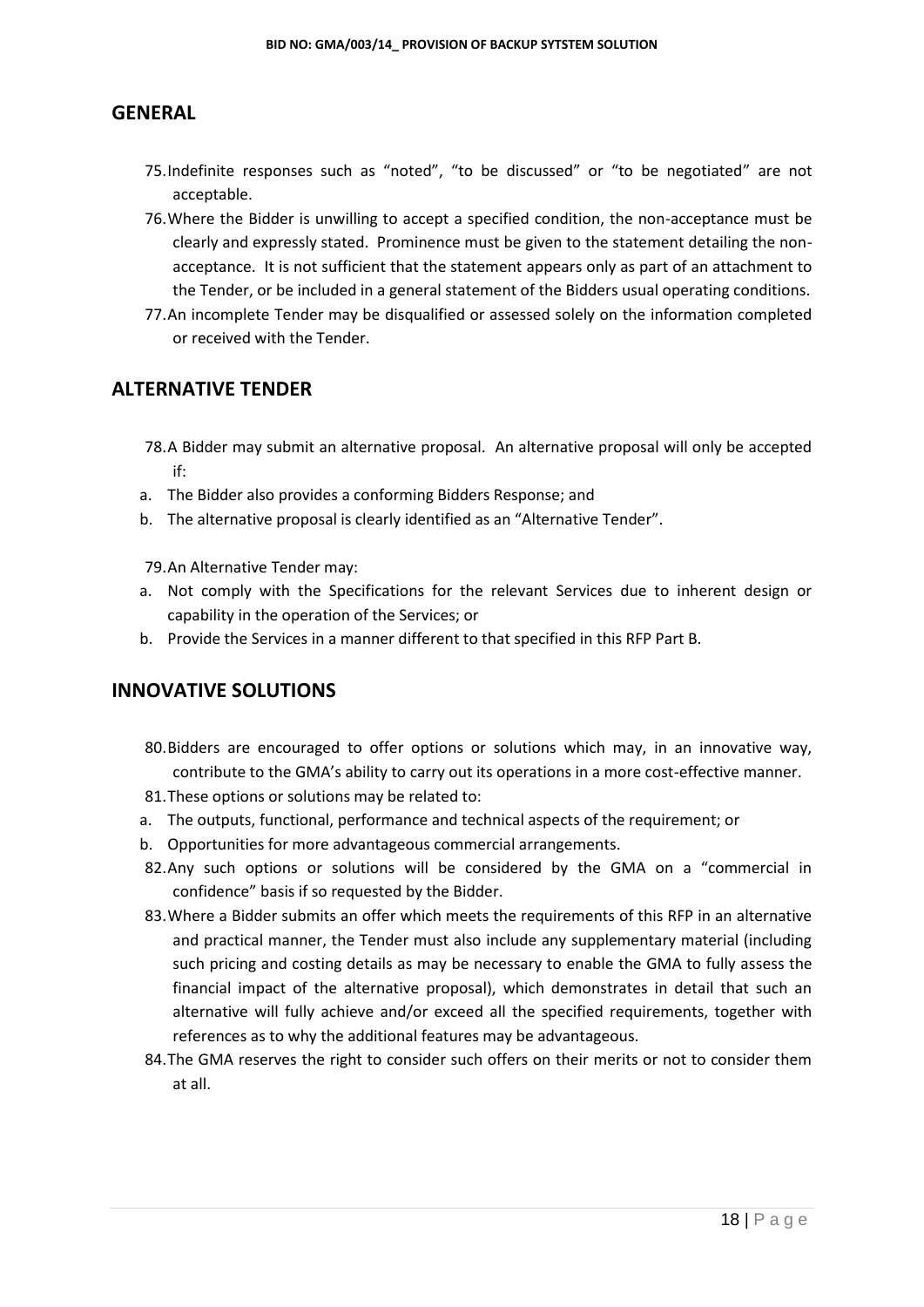## **CONTRACT DISCLOSURE REQUIREMENTS**

## **DISCLOSURE OF INFORMATION**

- 85.The Conditions of Tendering include a provision for the disclosure of contract information (refer to this RFP Part A dealing with "Use of Tenders").
- 86.If a Bidder wishes to withhold the disclosure of specific contract information, the Bidder must clearly outline how the release of this information will expose trade secrets, business strategy or unique methodologies that may expose the business unreasonably to disadvantage.

## **TRADE SECRETS**

- 87.In considering whether specific information should be categorised as a trade secret, Bidders' should assess:
- a. The extent to which it is known outside of the Bidders business;
- b. the extent to which it is known by the persons engaged in the Bidders business;
- c. any measures taken to guard its secrecy;
- d. its value to the Bidders business and to any competitors;
- e. the amount of money and effort invested in developing the information; and
- f. the ease or difficulty with which others may acquire or develop this information.

#### **UNREASONABLE DISADVANTAGE**

- 88.In determining whether disclosure of specific information will expose a Bidders business unreasonably to disadvantage, the following should be considered:
	- a. Whether the information is generally available to competitors; and
	- b. Whether it could be disclosed without causing substantial harm to the competitive position of the business.

The GMA will consider these applications in the Tender evaluation and negotiations (if any) with Bidders.

#### **EVALUATION OF TENDERS**

#### **EVALUATION PROCESS**

- 89.Following the Closing Time, the GMA intends to evaluate the Tenders received.
- 90.Tenders will be evaluated against the Evaluation Criteria specified under the section "Evaluation Criteria Format".
- 91.Without limiting the GMA's rights in the RFP, the GMA may at any time during the Tendering Process choose to:
- a. Shortlist one or more Bidders; and
- b. accept one or more of the Tenders.
- 92.Unless the Evaluation Criteria explicitly require, the GMA may, but is not in any way bound to, shortlist, to select as successful, or to accept the Tender offering the lowest price.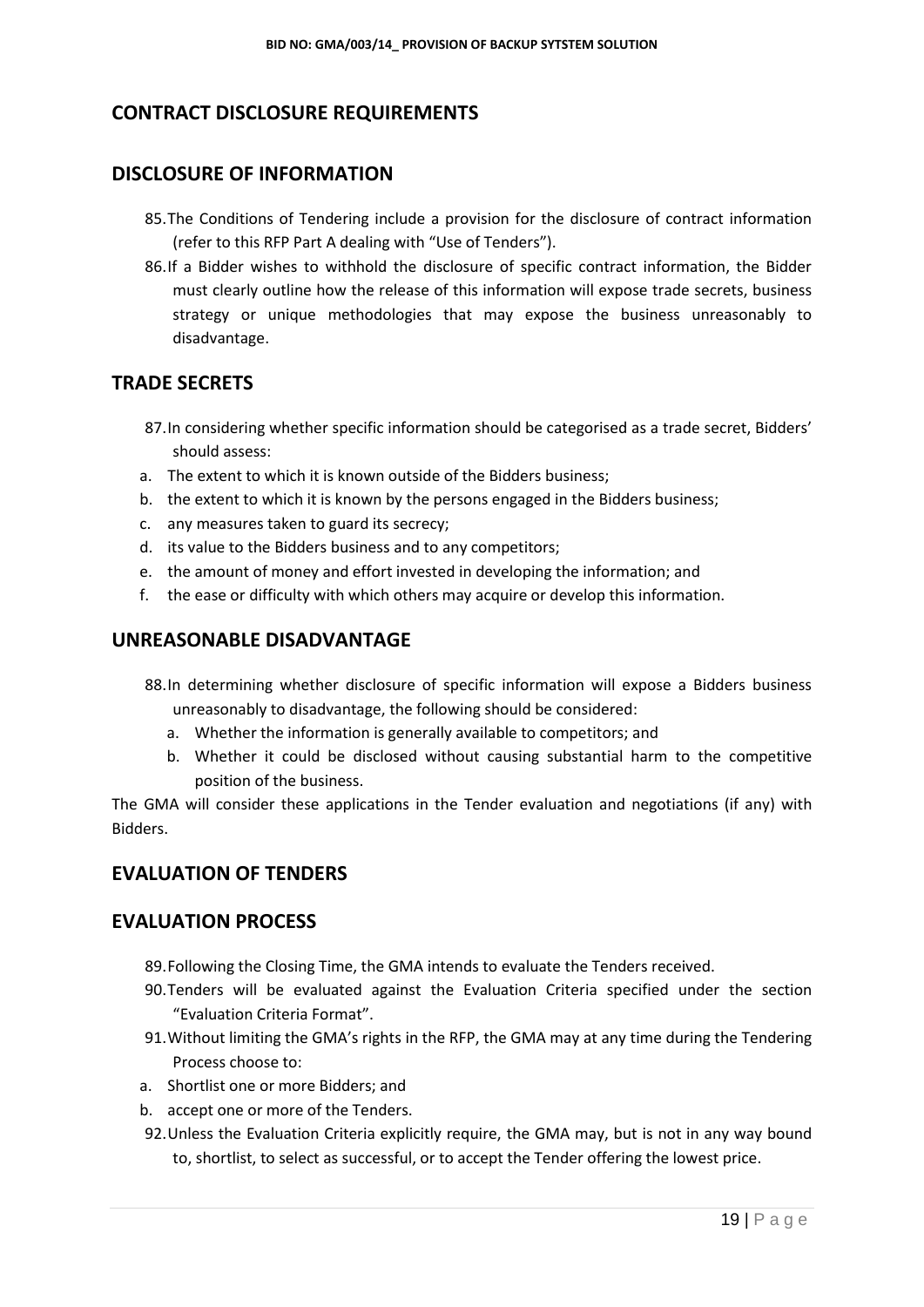- 93.Should the GMA choose to include a short listing stage in its evaluation process, the GMA is not, at any time, required to notify Bidders or any other person or organisation interested in submitting a Tender.
- 94.A Bidders Response will not be deemed to be unsuccessful until such time as the Bidder is formally notified of that fact by the GMA. The commencement of negotiations by the GMA with one or more other Bidders is not to be taken as an indication that any particular Bidders Response has not been successful.

## **EVALUATION CRITERIA FORMAT**

- 95.The evaluation criteria is weighted to reflect the importance of project requirements noted in the Specifications:
- 96.In evaluating Bidders Responses, the GMA will have regard to:
- a. Specific evaluation criteria identified in the list below;
- b. the overall value for money proposition presented in the Bidders Response; and
- c. particular weighting assigned to any or all of the evaluation criteria specified below.
- 97.For the purposes of this RFP clause 98, 'value for money' is a measurement of financial and non-financial factors, including:
- a. Quality levels; and
- b. performance standards.
- 98.Value for money will be assessed on a 'whole of life' basis (including the transitioning-in, the contract term and the transitioning-out phases of the relationship between the GMA and a Bidder), with a view to long-term sustainability of the value for money proposition and with a focus on ensuring that value for money outcomes are promoted and protected following the conclusion of any contract that may result from this RFP.
- 99.Administrative compliance will be determined in accordance with the conditions listed in this RFP.
- 100. The evaluation criteria will be in line with the PPPFA, 2000 (Act No. 5 of 2000) and Preferential Procurement Regulations 2011.
- 101. Evaluation will be based on a point system and two-stage evaluation process. As a pre-requisite, a bid must comply with the requirements of the bid solicitation and meet the minimum threshold of the functionality evaluation criteria to be declared responsive and qualify to the next evaluation stage.
- 102. The value of this bid is estimated to be below R 1,000,000 and therefore the 80/20 preference point system shall apply. The following is the weighting awarded for each element, and the threshold score.

| <b>Evaluation element</b>          | Weighting | <b>Threshold score</b> |
|------------------------------------|-----------|------------------------|
| Technical proposal (Functionality) | 100       | 70 Points              |
| <b>Evaluation element</b>          | Weighting | <b>Threshold score</b> |
| <b>B-BBEE</b> proposal             | 20        | N/A                    |
| Price proposal                     | 80        | N/A                    |
| <b>Total</b>                       | 100       |                        |

#### **FUNCTIONALITY EVALUATION**

103. Before consideration of functionality or technical evaluation, the proposed system must comply with the following minimum requirements. Sufficient literature must be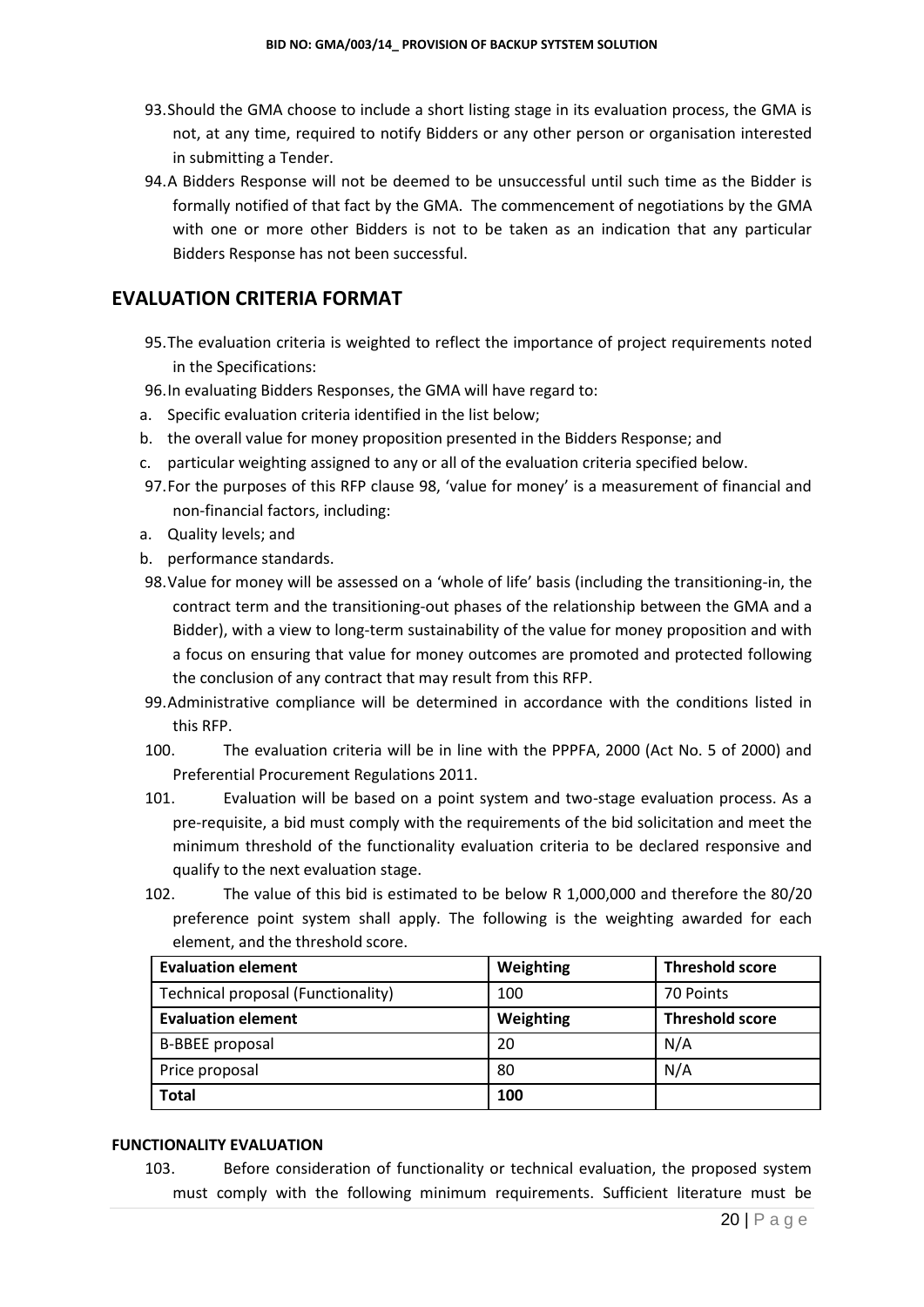provided to demonstrate or verify the compliance. Non-compliance to any of the minimum requirements will result in the disqualification of the bid:

| <b>Minimum System Requirements</b> |                                                                                                                                                                                                                                 |     |
|------------------------------------|---------------------------------------------------------------------------------------------------------------------------------------------------------------------------------------------------------------------------------|-----|
| $\mathbf{1}$                       | Native support for MS Hyper-V 2012                                                                                                                                                                                              | Y/N |
| $\overline{2}$                     | Backup directly over LAN, or from hypervisor I/O stack                                                                                                                                                                          | Y/N |
| 3                                  | Automatically test and verify every backup including automated recovery<br>verification, and support for application test scripts and bulk VM testing                                                                           | Y/N |
| 4                                  | Automatically start the backed up VM's and makes sure that they are able to run<br>and that services on the particular backed up VM are operational                                                                             | Y/N |
| 5                                  | Recover an entire VM on the original host or on a different host                                                                                                                                                                | Y/N |
| 6                                  | Restore individual VMs and files                                                                                                                                                                                                | Y/N |
| 7                                  | Visibility into Microsoft Exchange 2010 and 2013 backups for easy discovery and<br>item recovery of individual Exchange items (emails, notes, contacts, objects, etc.).<br>Restore via save, send or export to original mailbox | Y/N |
| 8                                  | Support agentless backups                                                                                                                                                                                                       | Y/N |
| 9                                  | Decrease backup storage requirements and traffic with built-in deduplication and<br>compression                                                                                                                                 | Y/N |
| 10                                 | Perform ad-hoc backups of live VMs                                                                                                                                                                                              | Y/N |
| 11                                 | Create a complete copy of a VM on any storage                                                                                                                                                                                   | Y/N |
| 12                                 | Expand storage and restore options to include standalone tape libraries and<br>virtual tape libraries                                                                                                                           | Y/N |
| 13                                 | Replicate VMs on site for high availability or off site for disaster recovery                                                                                                                                                   | Y/N |
| 14                                 | Automatically test and verify replica's                                                                                                                                                                                         | Y/N |
| 15                                 | Archive VM backups to off-line storage (tape) automatically; including validation<br>and remediation to ensure copies are available and reliable                                                                                | Y/N |
| 16                                 | Run a VM directly from a compressed and de-duplicated backup file, on the<br>backup server                                                                                                                                      | Y/N |
| 17                                 | Run one or more VMs from backup in an isolated environment, providing a<br>working copy of the production environment for troubleshooting, testing, training,<br>etc.                                                           | Y/N |
| 18                                 | Support built-in WAN optimization                                                                                                                                                                                               | Y/N |
| 19                                 | Full integration with Microsoft System Center 2012 R2                                                                                                                                                                           | Y/N |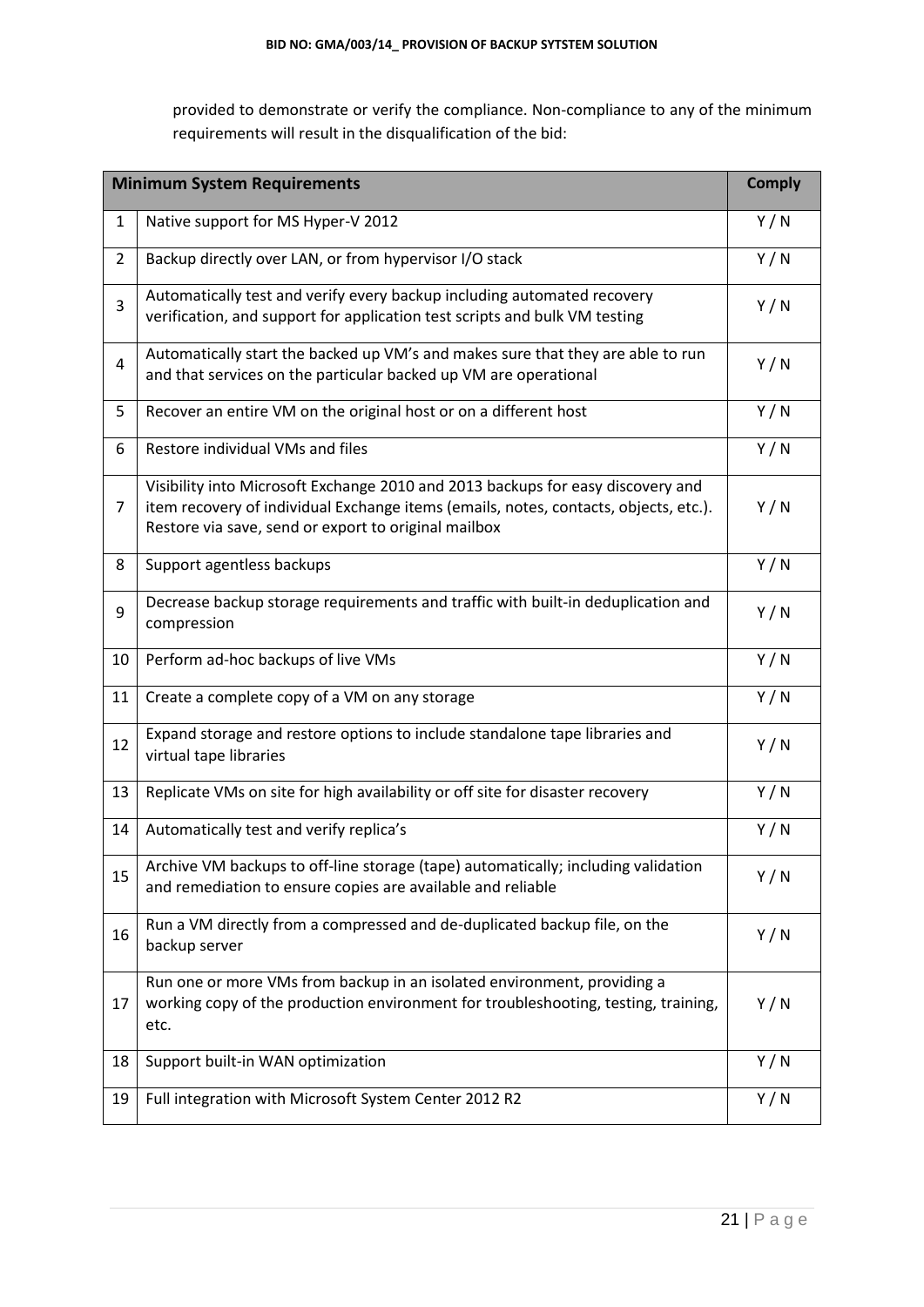104. The evaluation criteria for measuring functionality, and the weighting attached to each criterion is listed in the table below:

| <b>Evaluation Criteria</b> |                                                                                                                                                                                                                                                                                         | <b>Points</b> |
|----------------------------|-----------------------------------------------------------------------------------------------------------------------------------------------------------------------------------------------------------------------------------------------------------------------------------------|---------------|
| $\mathbf{1}$               | Clearly describe the ability to provide the required services. Include the company<br>track record and experience in implementing back-up systems                                                                                                                                       | 5             |
| $\overline{2}$             | Provide evidence of certification / accreditation to supply (2 points), implement (5<br>points) and support (3 points) the proposed backup solution; (no evidence<br>provided = zero points)                                                                                            | 10            |
| 3                          | Provide the details and abbreviated CV's of the engineers / technicians that would<br>be allocated to implement (5 points) and support (5 points) the system                                                                                                                            | 10            |
| 4                          | Clearly describe the implementation methodology and project plan that will be<br>followed                                                                                                                                                                                               | 5             |
| 5                          | List of minimum 5 contactable references (one point per reference)                                                                                                                                                                                                                      | 5             |
| 6                          | Provide a detailed but high-level overview of the proposed solution in relation to<br>the specified requirements                                                                                                                                                                        | 10            |
| 7                          | Describe in detail the technologies incorporated as standard in the proposed<br>solution that would allow the system to back-up a Hyper-V host without any agent<br>or client software loaded on the VM being backed up                                                                 | 5             |
| 8                          | Describe in detail what technologies will be used by the proposed system and how<br>it will perform the backups using these technologies                                                                                                                                                | 5             |
| $\overline{9}$             | Describe in detail how the performed backups will be tested / verified by the<br>proposed system                                                                                                                                                                                        | 5             |
| 10                         | Describe in detail the technologies incorporated as standard in the proposed<br>solution to decrease backup storage requirements and traffic                                                                                                                                            | 5             |
| 11                         | Describe in detail the technologies incorporated as standard in the proposed<br>solution that would allow for the backup of live servers / systems                                                                                                                                      | 5             |
| 12                         | Describe the technologies incorporated as standard, as well as the ability of the<br>proposed solution to perform a "live restore" of a VM (IE the ability to access the<br>VM while it is being restored) and the impact on the VM's performance while the<br>restore is taking place. | 5             |
| 13                         | Describe in detail what sets the proposed solution apart from other similar<br>solutions available in the market                                                                                                                                                                        | 10            |
| 14                         | Describe in detail why this particular solution is better suited to the GMA's current<br>requirements in comparison to similar solutions available in the market                                                                                                                        | 10            |
| 15                         | Describe in detail how the system will be maintained and managed on a day to<br>day basis as part of the maintenance and support.                                                                                                                                                       | 5             |
| 16                         | Describe in detail how the proposed system will integrate into MS System Centre<br>2012 R2                                                                                                                                                                                              | 5             |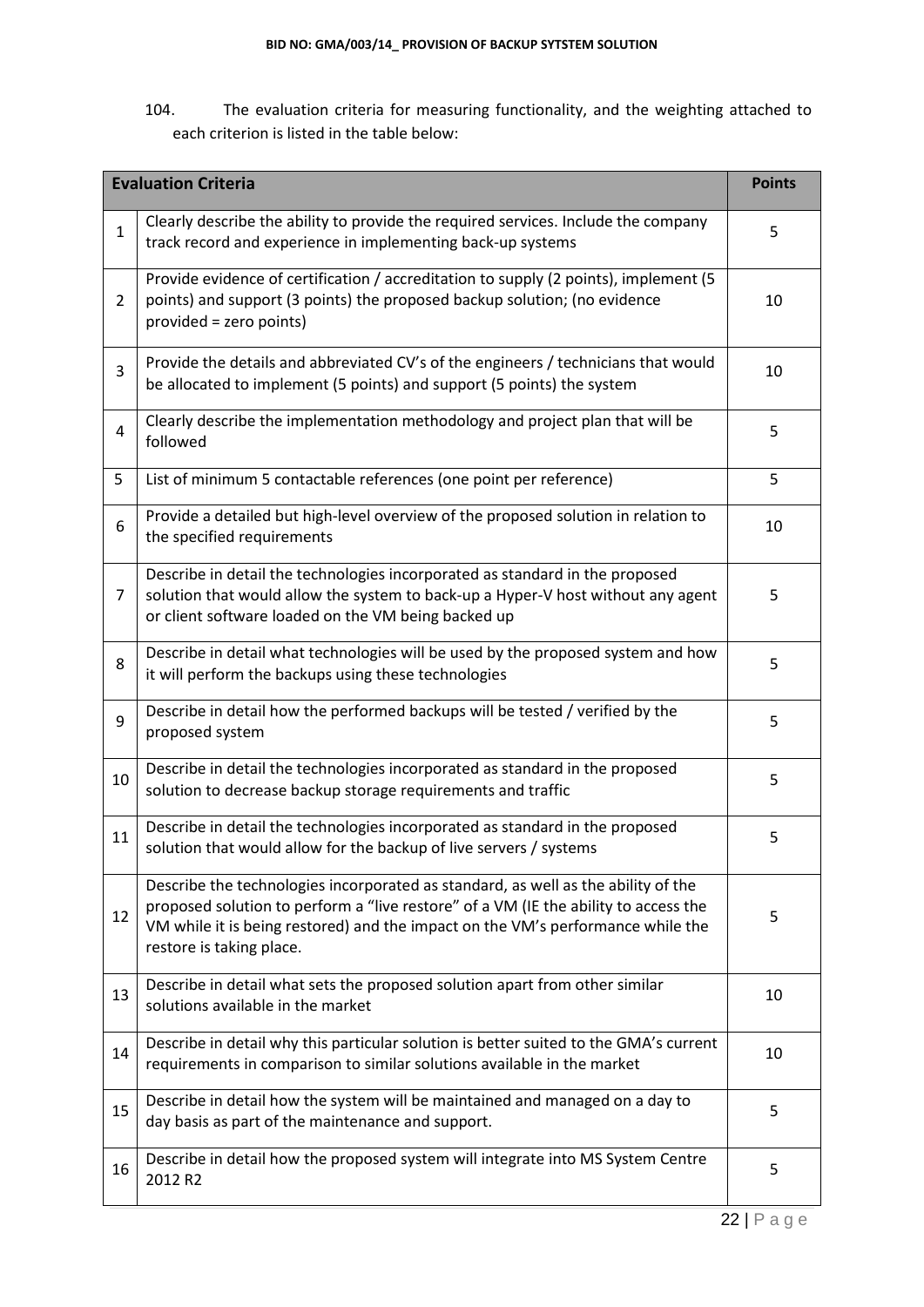

- 105. A minimum threshold for functionality of seventy (70) points is required. Bids that do not meet this threshold will automatically be disqualified from further evaluation.
- 106. Thereafter, only the qualifying bids will be evaluated in terms of the 80/20 preference point system, where a maximum of 80 points are allocated for price and a maximum of 20 points are allocated in respect of the level of B-BBEE contribution of the bidder.

#### **PRICE EVALUATION**

107. Price points will be calculated on the total price proposed for the deliverable as per specification.

## **B-BBEE EVALUATION**

108. 20 points are allocated. B-BBEE rating certificates are applicable and points allocated in terms of the BBBEE Codes of Good Practice guideline as indicated in the following table.

109. Bidders must submit valid BBBEE Certificates & Statements which will be verified.

| <b>CONTRIBUTOR LEVEL</b> | <b>B-BBEE RECOGNITION LEVEL</b> |
|--------------------------|---------------------------------|
|                          | 20                              |
|                          | 18                              |
|                          | 16                              |
| 4                        | 12                              |
|                          | 8                               |
| 6                        | 6                               |
|                          | 4                               |
| 8                        | 2                               |
| Non-Compliant            |                                 |

### **POINTS AWARDED FOR B-BBEE STATUS LEVEL OF CONTRIBUTION**

110. The preference points claimed by each bidder for attaining the B-BBEE Status Level of Contributor will be allocated to each qualifying bid when determining the total bid score under the preference points system. The points scored by a bidder in respect of the level of B-BBEE contribution contemplated in Annexure E, will be added to the points scored for price, calculated as described in Annexure E.

### **CLARIFICATION OF TENDERS**

111. The GMA may seek clarification from and enter into discussions with any or all of the Bidders in relation to their Tender. The GMA may use such information in interpreting the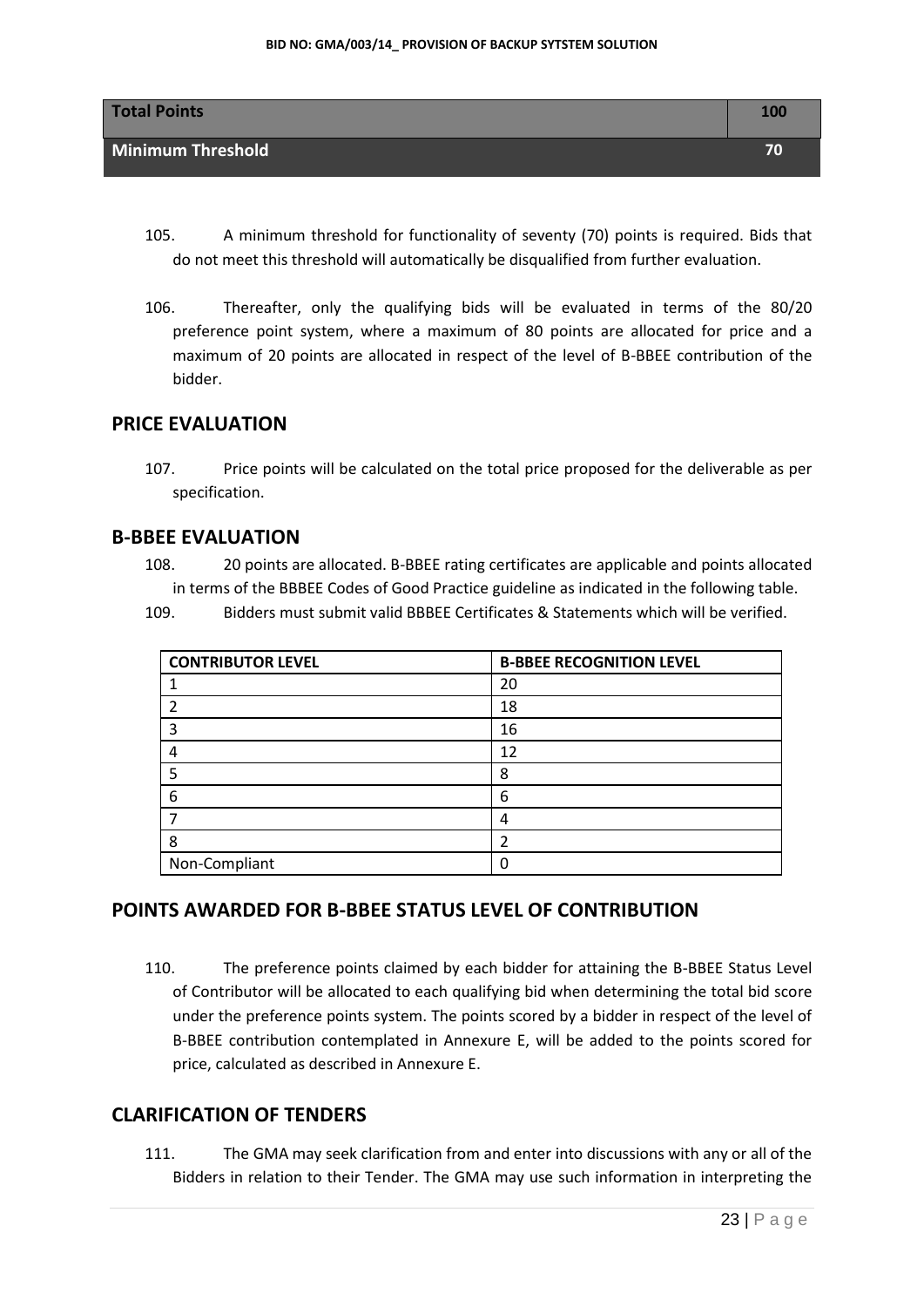Tender and evaluating the cost and risk in accepting the Tender. Failure to supply clarification to the satisfaction of the GMA may render the Tender liable to disqualification.

112. The GMA is under no obligation to seek clarification of anything in a Tender and reserves the right to disregard any clarification that the GMA considers to be unsolicited or otherwise impermissible in accordance with the rules set out in this RFP.

#### **DISCUSSION WITH BIDDERS**

- 113. The GMA may elect to engage in detailed discussions with any one or more Bidders, with a view to maximising the benefits of this RFP as measured against the evaluation criteria and in fully understanding a Bidders offer.
- 114. In its absolute discretion, the GMA may invite some or all Bidders to give a presentation to the GMA in relation to their submissions, that may include a demonstration of software, programs or unique methodologies proposed, if applicable.
- 115. The GMA is under no obligation to undertake discussions with, or to invite any presentations from Bidders.
- 116. In addition to presentations and discussions, the GMA may request some or all Bidders to:
- a. Conduct a site visit, if applicable;
- b. provide references or additional information; and/or
- c. make themselves available for panel interviews.

#### **BEST AND FINAL OFFERS**

- 117. Bidders or where the Tendering Process involves a short listing process, shortlisted Bidders may be invited by the GMA to submit a best and final offer in relation to all or certain aspects of their respective Tenders.
- 118. The GMA is under no obligation to give Bidders the opportunity to submit a best and final offer. If the GMA chooses to give Bidders the opportunity to submit a best and final offer, it is under no obligation to give notification before the Closing Time that such opportunity will be given.
- 119. Notwithstanding the possibility that the GMA may give Bidders the opportunity to submit a best and final offer, Bidders should be aware that the GMA will, in conducting its evaluation of Tenders, rely on all information (including all representations) contained in such Tenders. Bidders are therefore encouraged to submit their best and final offers in the first instance.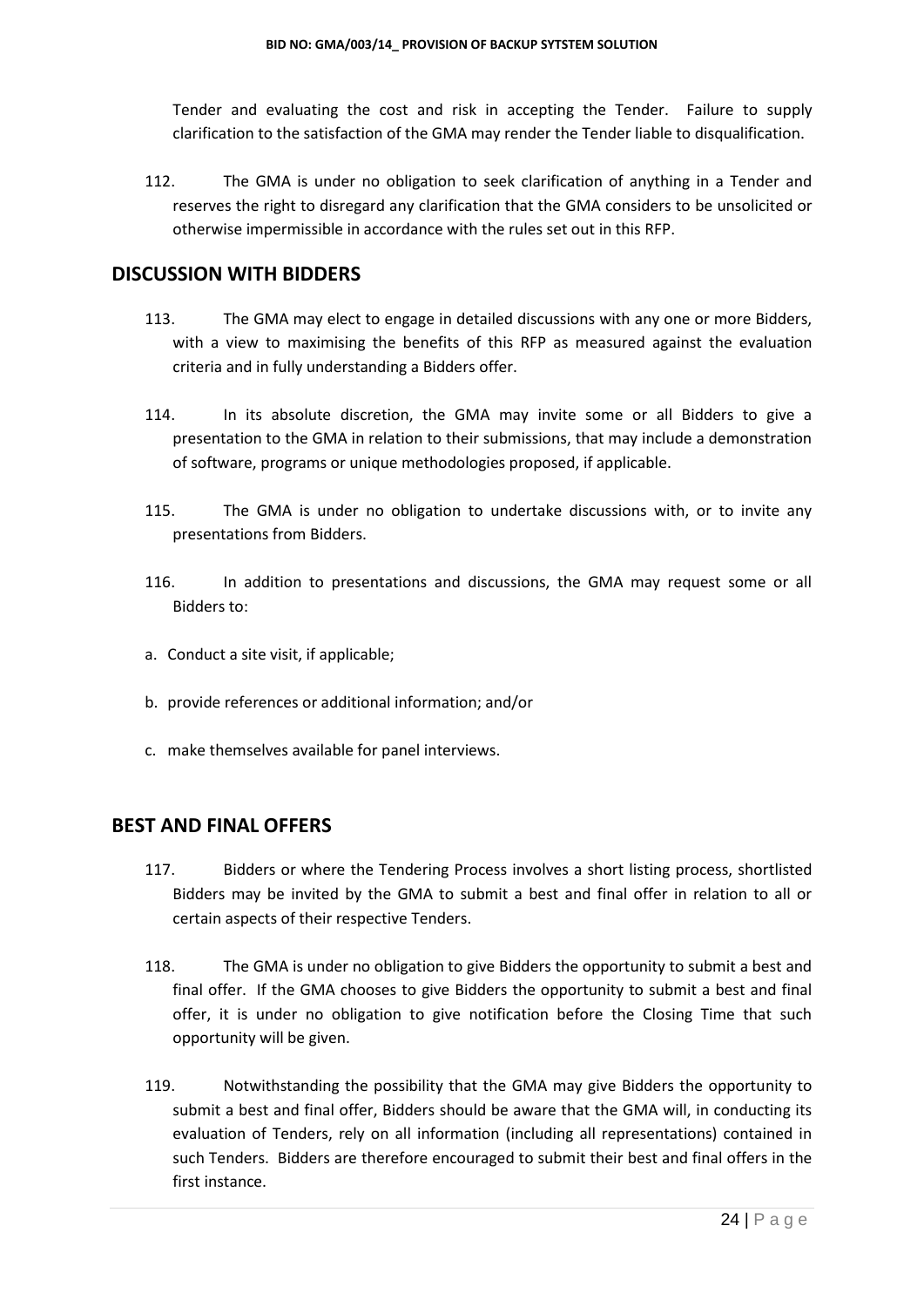## **SUCCESSFUL TENDERS**

## **NO LEGALLY BINDING CONTRACT**

120. Selection as a successful Bidder does not give rise to a contract (express or implied) between the successful Bidder and the GMA for the supply of the Services. No legal relationship will exist between the GMA and a successful Bidder for the supply of the Services until such time as a binding contract is executed by them.

#### **PRE-CONTRACTUAL NEGOTIATIONS**

- 121. The GMA may, in its absolute discretion, decide not to enter into pre-contractual negotiations with a successful Bidder.
- 122. A Bidder is bound by its Tender and all other documents forming part of the Bidders Response and, if selected as a successful Bidder, must enter into a contract on the basis of the Tender without negotiation.

#### **NO OBLIGATION TO ENTER INTO CONTRACT**

- 123. The GMA is under no obligation to appoint a successful Bidder or Bidders (as the case may be), or to enter into a contract with a successful Bidder or any other person, if it is unable to identify a Tender that complies in all relevant respects with the requirements of the GMA, or if due to changed circumstances, there is no longer a need for the Services requested, or if funds are no longer available to cover the total envisaged expenditure. For the avoidance of any doubt, in these circumstances the GMA will be free to proceed via any alternative process.
- 124. The GMA may conduct a debriefing session for all Bidders (successful and unsuccessful). Attendance at such debriefing session is optional.

#### **ADDITIONAL RULES**

- 125. It is a condition of the tendering process that Bidders will be required to complete all the forms annexed to this RFP Part C.
- 126. A Bidder who does not submit all the information as required by the GMA will be disqualified from the Tendering Process.

#### **BIDDER WARRANTIES**

127. By submitting a Tender, a Bidder warrants that: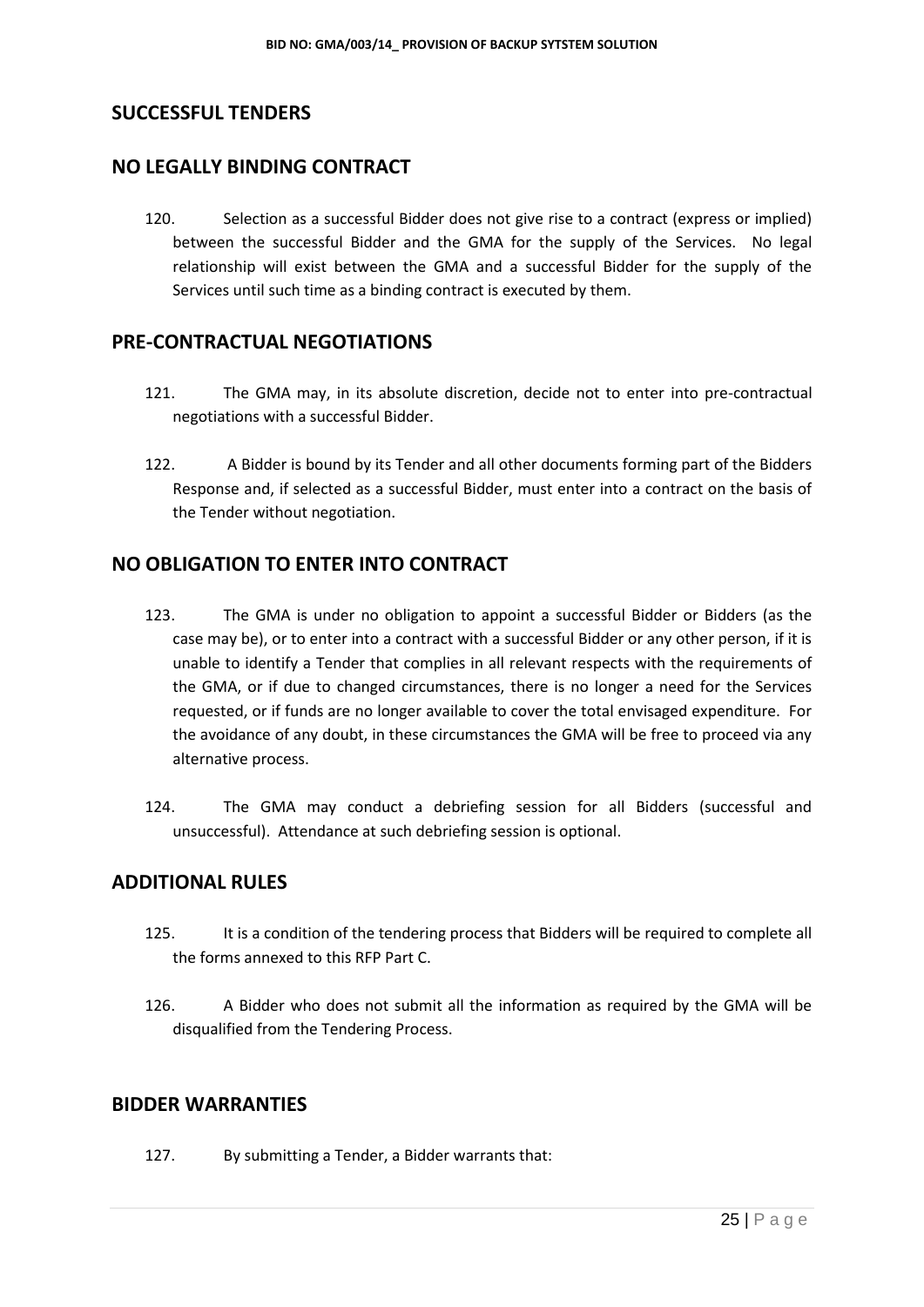- a. In lodging its Tender it did not rely on any express or implied statement, warranty or representation, whether oral, written, or otherwise made by or on behalf of the GMA, its officers, employees, or advisers other than any statement, warranty or representation expressly contained in the RFP;
- b. it did not use the improper assistance of GMA employees or information unlawfully obtained from the GMA in compiling its Tender;
- c. it is responsible for all costs and expenses related to the preparation and lodgement of its Tender, any subsequent negotiation, and any future process connected with or relating to the Tendering Process;
- d. it otherwise accepts and will comply with the rules set out in this RFP; and
- e. it will provide additional information in a timely manner as requested by the GMA to clarify any matters contained in the Tender.

#### **GMA'S RIGHTS**

- 128. Notwithstanding anything else in this RFP, and without limiting its rights at law or otherwise, the GMA reserves the right, in its absolute discretion at any time, to:
- a. Cease to proceed with, or suspend the Tendering Process prior to the execution of a formal written contract;
- b. alter the structure and/or the timing of this RFP or the Tendering Process;
- c. vary or extend any time or date specified in this RFP for all or any Bidder or other persons;
- d. terminate the participation of any Bidder or any other person in the Tendering Process;
- e. require additional information or clarification from any Bidder or any other person or provide additional information or clarification;
- f. call for new Tenders;
- g. reject any Tender received after the Closing Time;
- h. reject any Tender that does not comply with the requirements of this RFP; or
- i. consider and accept or reject any alternative tender.

## **GOVERNING LAWS**

129. This RFP and the Tendering Process is governed by the laws applying in the Republic of South Africa.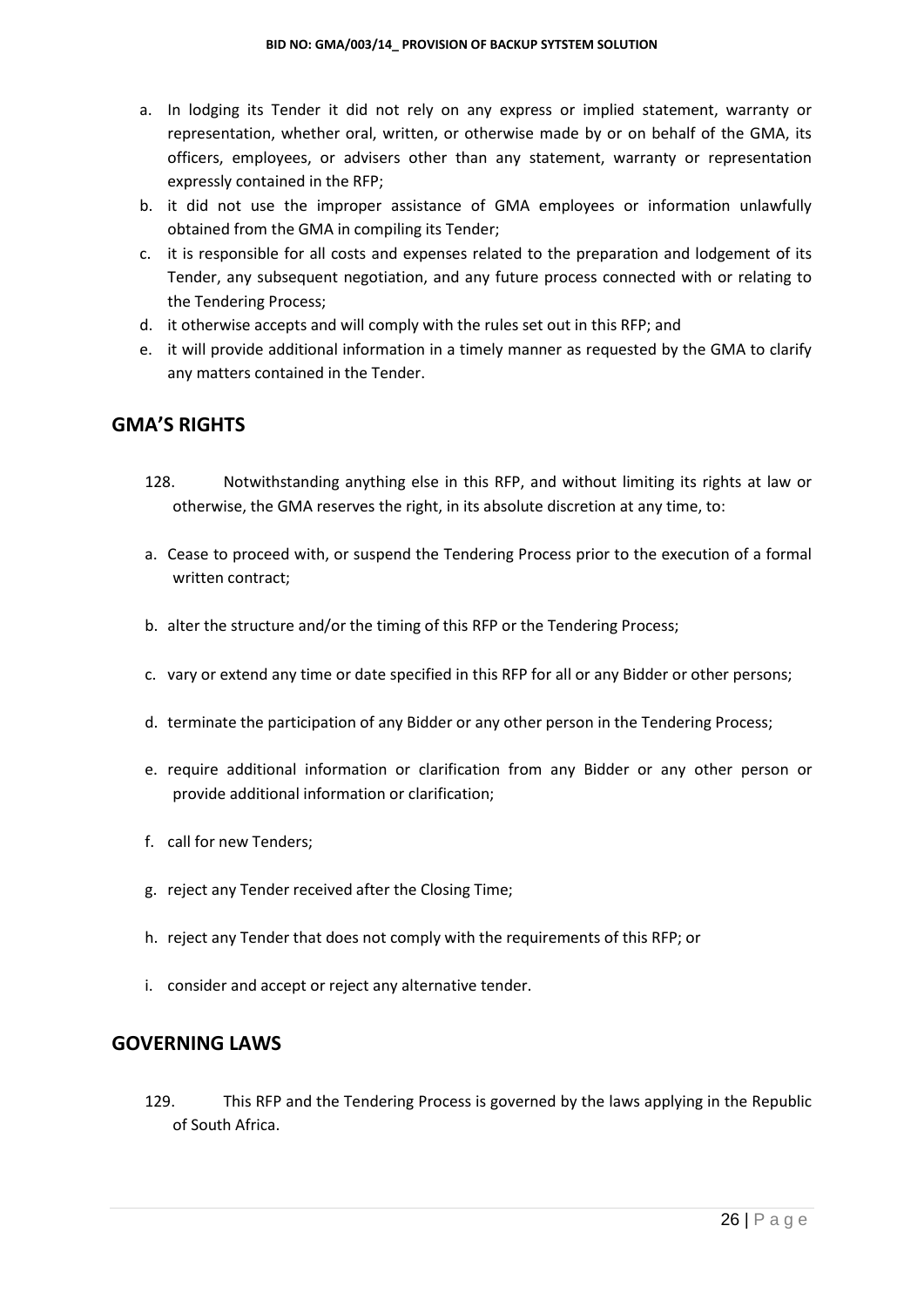- 130. Each Bidder must comply with all relevant laws in preparing and lodging its Tender and in taking part in the Tendering Process.
- 131. All tenders must be completed using the English language and all costing must be in South African Rands.

#### **INCONSISTENCY**

128 If there is any inconsistency between any parts of this RFP, a descending order of precedence must be accorded to:

(a) the conditions of tendering in Part A and Part B of this RFP, and any annexure or attachments;

(b) the Bidders response in Part C of this RFP;

(c) any other part of this RFP, so that the provision in the higher ranked document, to the extent of the inconsistency, prevails.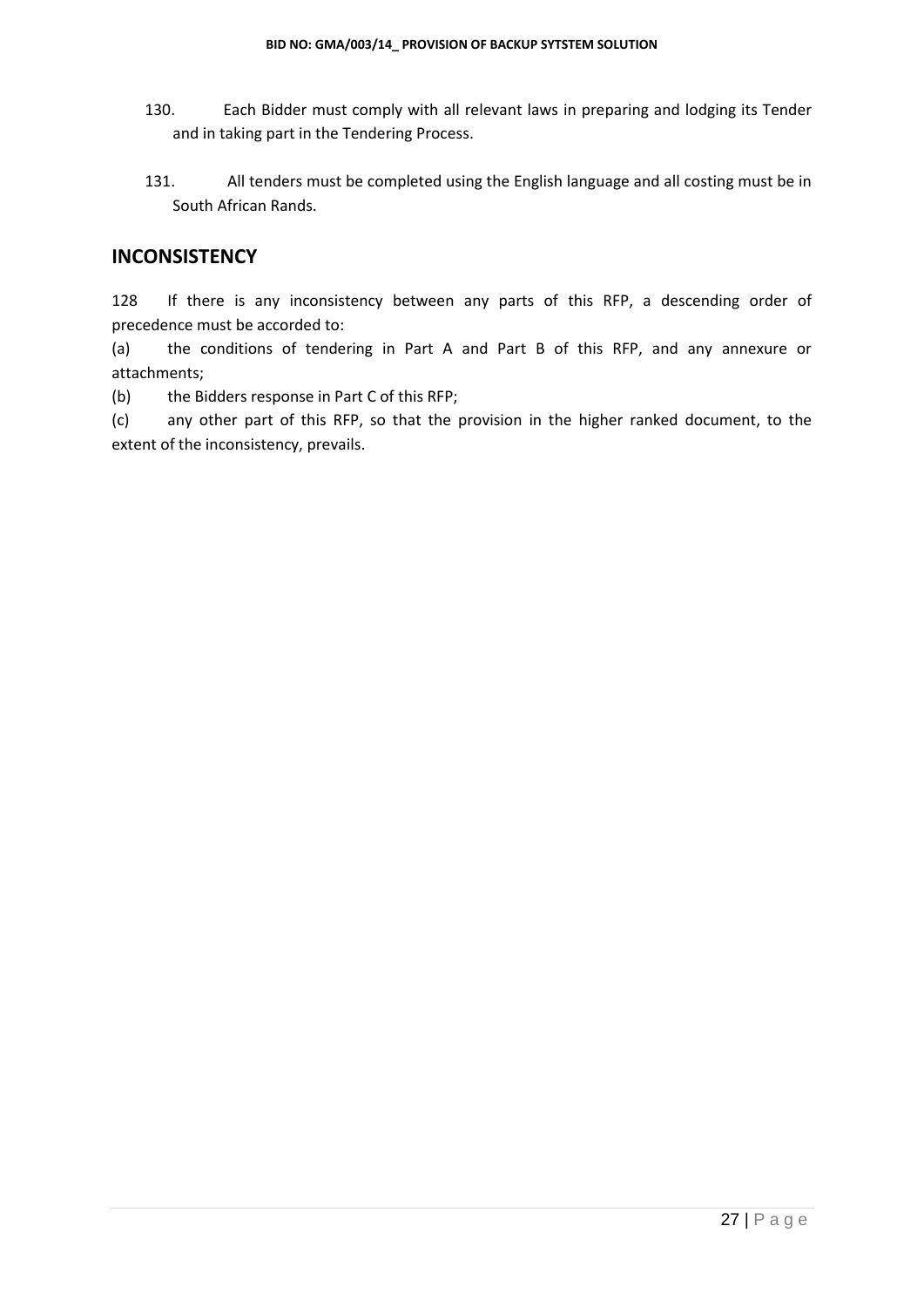## **RFP - PART B:**

#### **TENDER SPECIFICATION**

#### **1. Introduction**

The Gautrain Management Agency (GMA) was established in terms of the Gautrain Management Act No. 5 of 2006 in order to manage, coordinate and oversee the Gautrain Project and to act on behalf of the Province in managing the relationship between the Province and the Concessionaire in terms of the Concession Agreement (CA). The development phase of the Project was concluded and the entire system of the Gautrain Project is now in operational phase.

## **2. Project Objectives**

The objective of the tender is to find a suitable and qualified service provider to supply, implement and maintain an electronic data backup system.

#### **3. Scope of Work**

The successful bidder will be responsible for the following:

- a. Supply of an electronic data backup system (software);
- b. Supply of server hardware to host the backup system;
- c. Supply of relevant hardware to connect an existing HP Fibre Channel Tape library to the new backup server;
- d. Implementation entire solution (hardware and software) into the current IT environment;
- e. Manage and maintain the system for a period of 6 (Six) months; and
- f. Skills transfer during implementation and maintenance phases.

**Contract duration: 7 months** (1 month for implementation and 6 months for maintenance and support)

#### **4. Deliverables**

Deliverables are divided into the following areas:

- 1. Requirements for service provider;
- 2. Service Level Agreement;
- 3. Supply and implementation of backup system (software and hardware); and
- 4. Maintenance and support.

#### **4.1. Requirements for service provider**

- 4.1.1. The bidder must clearly describe its ability to provide the required services;
- 4.1.2. The bidder must provide the details and abbreviated CV's of the engineers / technicians that would be allocated to the GMA;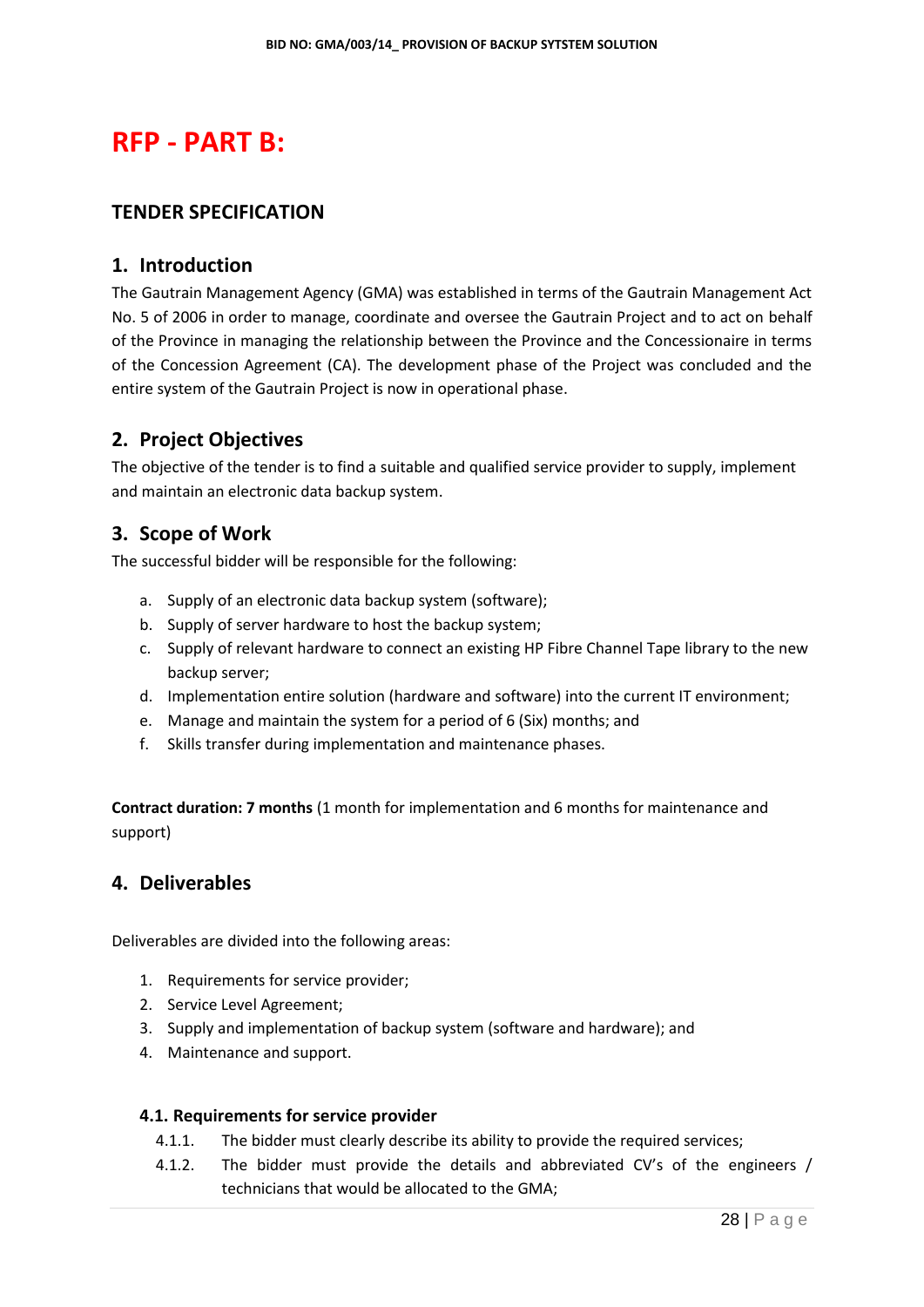- 4.1.3. The implementation methodology must be clearly described;
- 4.1.4. A detailed project plan for the implementation of the system must be provided;
- 4.1.5. The bidder must be certified to supply, implement and support the proposed backup solution;
- 4.1.6. The bidder must provide a list of 5 contactable references where similar services are being rendered.

#### **4.2.Service Level Agreement (SLA)**

- 3.2.1. An SLA must be signed between the service provider and the GMA for the maintenance and support term of the contract;
- 3.2.2. Provision must be made for penalties in the event that the service provider fails to fulfil its obligations as stipulated in the SLA;
- 3.2.3.The bidder must include a draft SLA with the proposal;

#### **3.3. Supply and implementation of backup system (software and hardware)**;

**Envisaged solution design**



- 3.3.1. The backup system must be deployed in a disk to disk to tape configuration at the head office with provision made for backup replication to an off-site DR location;
- 3.3.2. The systems that needs to be backed up are hosted on a fully virtualised environment (MS Hyper-V 2012);
- 3.3.3. Only virtual servers will be backed up;
- 3.3.4. Total number of VM's that must be backed up is 20;
- 3.3.5. The total size of the actual VMs that must be backed up is 10TB (please note that this is the actual size of the VM not the actual disk space utilised);
- 3.3.6. VM's that must be backed up are Windows Server 2012 / 2008;
- 3.3.7. Backup schedules include daily, weekly and monthly backups;

#### **Hardware**

3.3.8. The servers that will be hosting the backup system at the head office and DR site must be included in the proposal;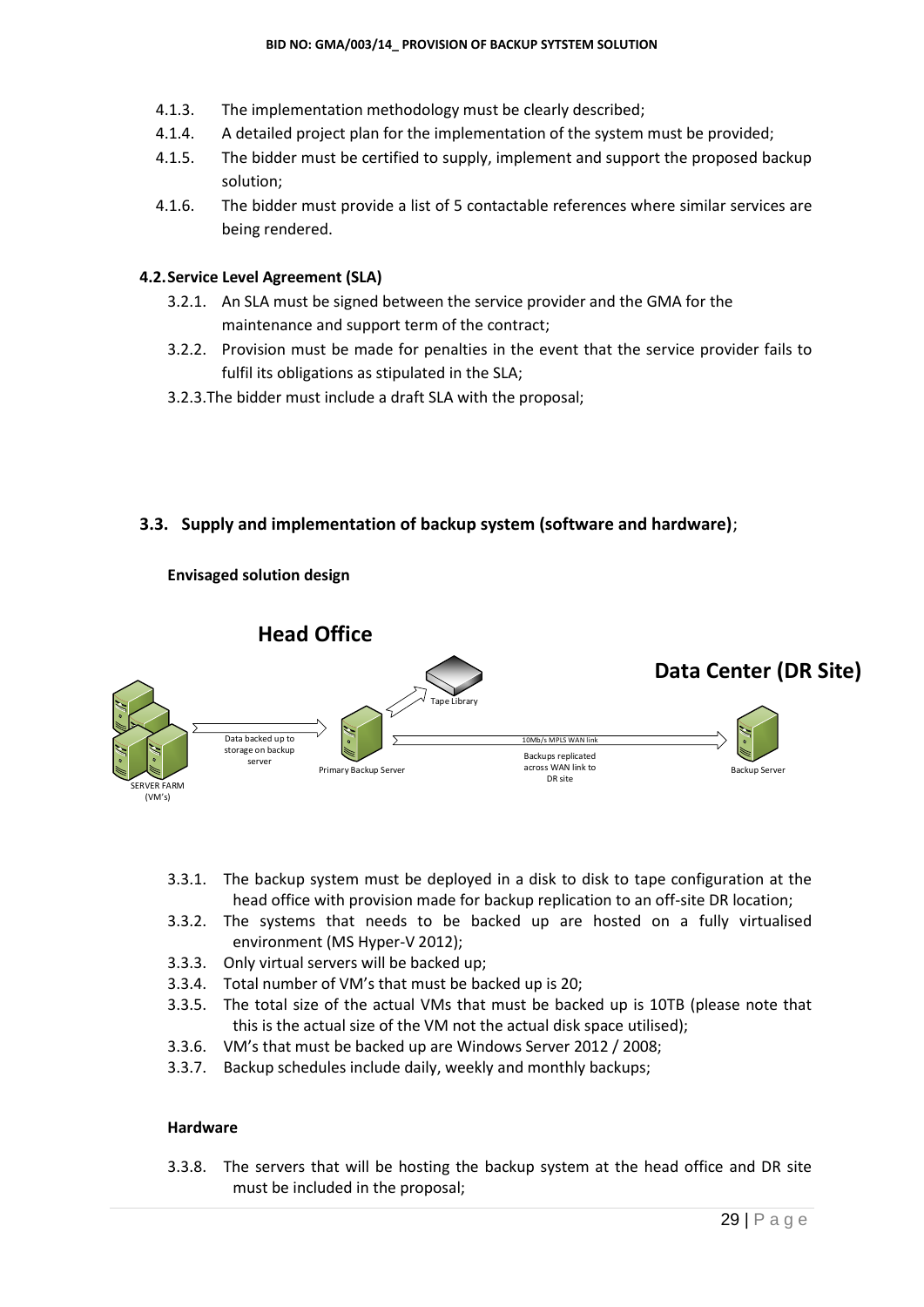- 3.3.9. The servers must be Hewlett Packard rack mountable servers and have sufficient redundant hardware (e.g. redundant fans / power supplies) to cater for hardware failures;
- 3.3.10. The servers must be covered under a 5 year "next business day on-site" warranty;
- 3.3.11. A fibre channel HBA must be supplied for the server at the head office to connect an existing Hewlett Packard MSL 2024 Fibre channel tape library with 1 LTO5 drive (S/N: DEC141037D);
- 3.3.12. The servers must have sufficient internal storage capacity to store all backups for a rolling one month period;
- 3.3.13. Provision must be made for 50% data growth over a 5 year term (10% per annum);

#### **Software**

#### **The system must be able to:**

- 3.3.14. Support MS Hyper-V 2012;
- 3.3.15. Create image-based VM backups for Hyper-V;
- 3.3.16. Backup directly over LAN, or from hypervisor I/O stack;
- 3.3.17. Perform ad-hoc backups of live VMs;
- 3.3.18. Automatically test and verify every backup including automated recovery verification, and support for application test scripts and bulk VM testing;
- 3.3.19. Recover an entire VM on the original host or on a different host;
- 3.3.20. Quick restore service by starting a VM directly from a backup file on the backup server;
- 3.3.21. Recover individual VM files;
- 3.3.22. Restore individual VMs, files and Exchange items;
- 3.3.23. Visibility into Microsoft Exchange 2010 and 2013 backups for easy discovery and item recovery of individual Exchange items (emails, notes, contacts, objects, etc.). Restore via save, send and export or to original mailbox;
- 3.3.24. Visibility into SharePoint backups with advanced search and browse capabilities for quick recovery of individual SharePoint items. Restore via save, send and export restore to original location;
- 3.3.25. Support agentless backups;
- 3.3.26. Easily search and recover files from Windows and Linux file systems.
- 3.3.27. Allow recovery of Windows files on disk and in archived backups;
- 3.3.28. Restore guest files and VMs with a single click;
- 3.3.29. Recover individual objects for ANY virtualized application;
- 3.3.30. Replicate VMs on site for high availability or off site for disaster recovery;
- 3.3.31. Facilitate replica rollback and assisted failover and failback;
- 3.3.32. Automatically test and verify replica's;
- 3.3.33. Archive VM backups to off-line storage (tape) automatically; including validation and remediation to ensure copies are available and reliable;
- 3.3.34. Specify independent retention settings for keeping multiple full backups via backup policies (grandfather/father/son);
- 3.3.35. Expand storage and restore options to include standalone tape libraries and virtual tape libraries;
- 3.3.36. Support copying Windows, Linux and VM backup files to tape including integration with backup jobs and full tracking of VMs and restore points on tape:
- 3.3.37. Support Windows PowerShell.
- 3.3.38. Federate multiple backup servers from multiple locations in a single window or Web GUI without having to log into the network;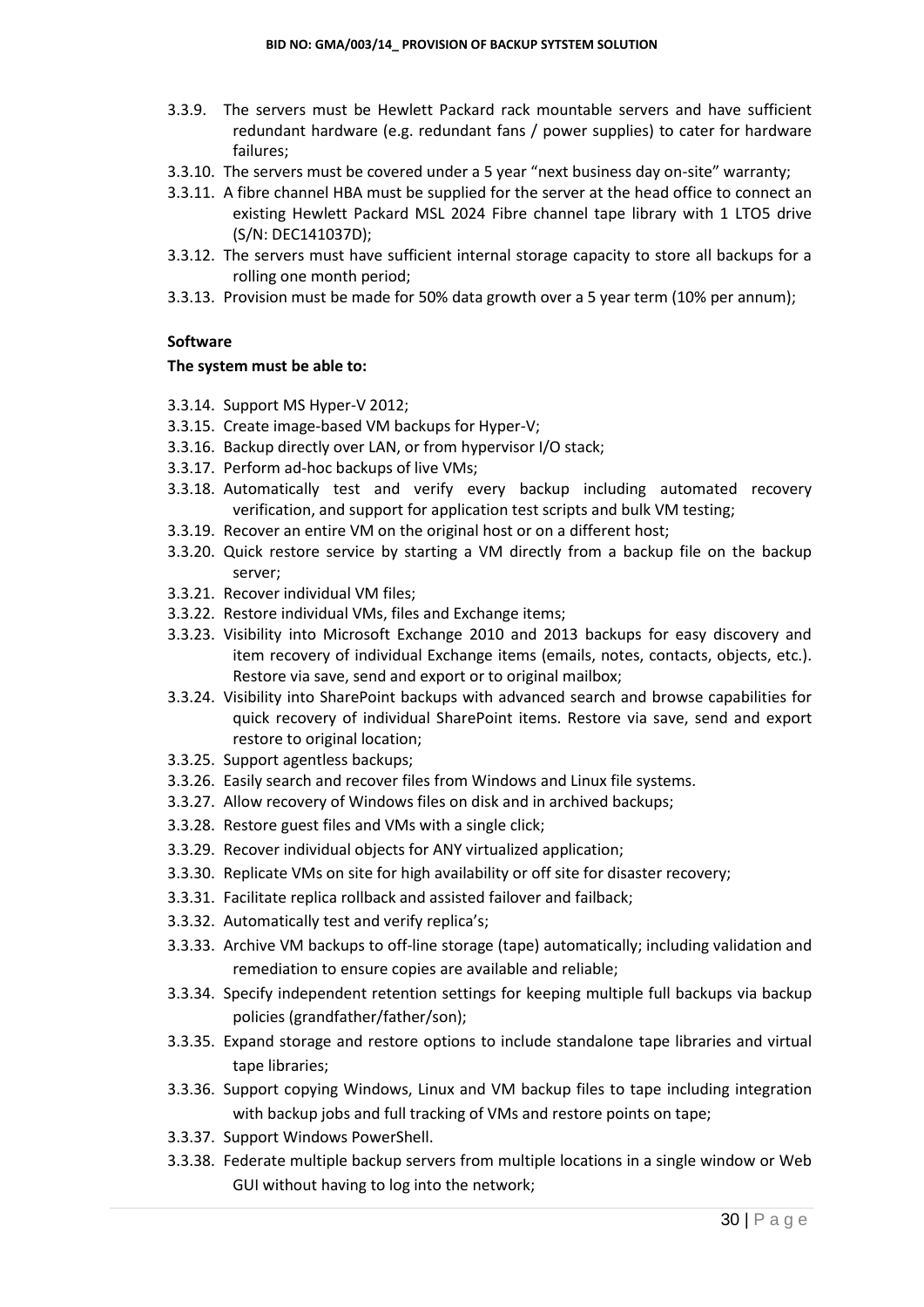- 3.3.39. Delegate file and VM recovery to help desk personnel and business unit owners;
- 3.3.40. Decrease backup storage requirements and traffic with built-in deduplication and compression;
- 3.3.41. Balance storage consumption with performance and backup proxy load;
- 3.3.42. Minimize backup time and allow for more frequent backup and replication;
- 3.3.43. Runs a VM directly from a compressed and deduplicated backup file, on the backup server;
- 3.3.44. Automatically start the backed up VM's and makes sure that they are able to run and that services on the particular backed up VM are operational;
- 3.3.45. Near-continuous data protection for any virtualized application;
- 3.3.46. Support advanced application-aware processing (such as transaction log truncation) to ensure transactional consistent backups;
- 3.3.47. Provide centralized reporting and consolidated alerting;
- 3.3.48. Allow cloning and editing of jobs;
- 3.3.49. Create a complete copy of a VM on any storage;
- 3.3.50. Create isolated environments for testing, training and troubleshooting;
- 3.3.51. Run one or more VMs from backup in an isolated environment, providing a working copy of the production environment for troubleshooting, testing, training, etc.;
- 3.3.52. Support built-in WAN optimisation;
- 3.3.53. Full integration with Microsoft System Center 2012 r2;

#### **3.4.Maintenance and support**

- 3.4.1. Setup, configuration, management and monitoring of all backup jobs (tapes will be changed by onsite GMA IT staff);
- 3.4.2. Weekly summary report back on backup job status;
- 3.4.3. Monthly comprehensive report back on backup job status;
- 3.4.4. Support on any system related problems and issues within agreed response times as defined in the SLA

#### **5. SPECIAL CONDITIONS**

Pricing and Payment Structure is as follows:

- Bidders are required to indicate prices for the whole seven months period for the provision of the services according to the Scope of Work inclusive of VAT for the project.
- The GMA reserves the right to terminate the contract by providing a 3 months written notice for valid reasons.
- The prices to include provisions for review and familiarisation of all contractual documentation as this may not be claimed from the hours allocated.
- The successful bidder must deliver according to the Service Level Agreement.
- Confidentiality agreement will have to be signed by the successful service provider

Disbursement's will be structured and paid for as follows:

Airfare, where applicable, to be calculated at economy class rates.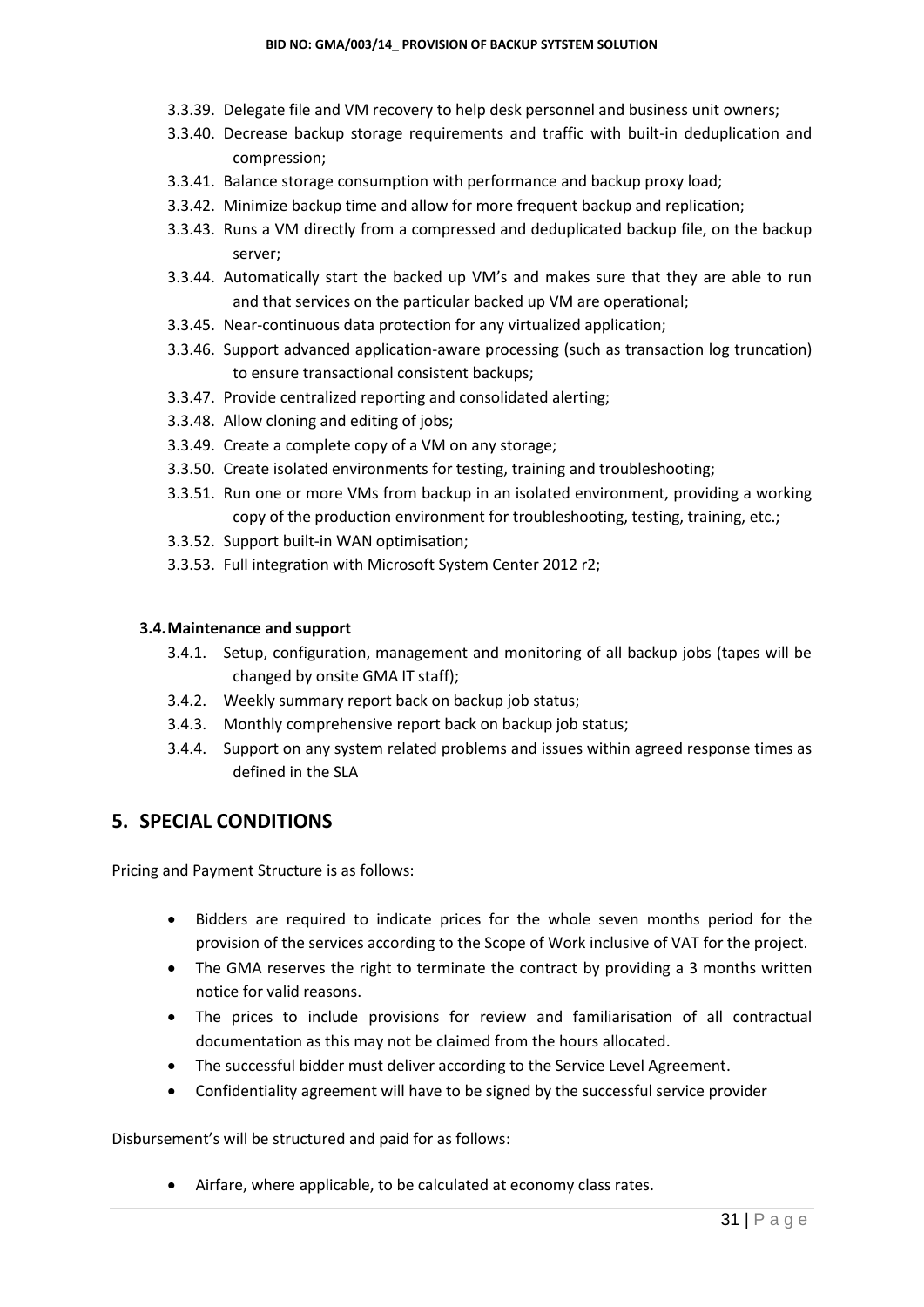- Car rental (class B).
- Private car usage will be reimbursed according to the tables as set out by the Dept. of Public Works- travelling rates
- Accommodation, where applicable, will be based on a 3 star hotel or Guest house with Bed & Breakfast.
- Consumables such as reproduction and printing of special type to be priced separately (e.g. Engineering drawings, plans & layouts etc.)
- Any other expenses not included above:

(On basis of these particulars, proof of and reason for the expenses incurred must accompany certified invoices.)

Please note that travelling time and kilometres travelled to and from the office, work site, etc. is excluded from the payment structure and pricing.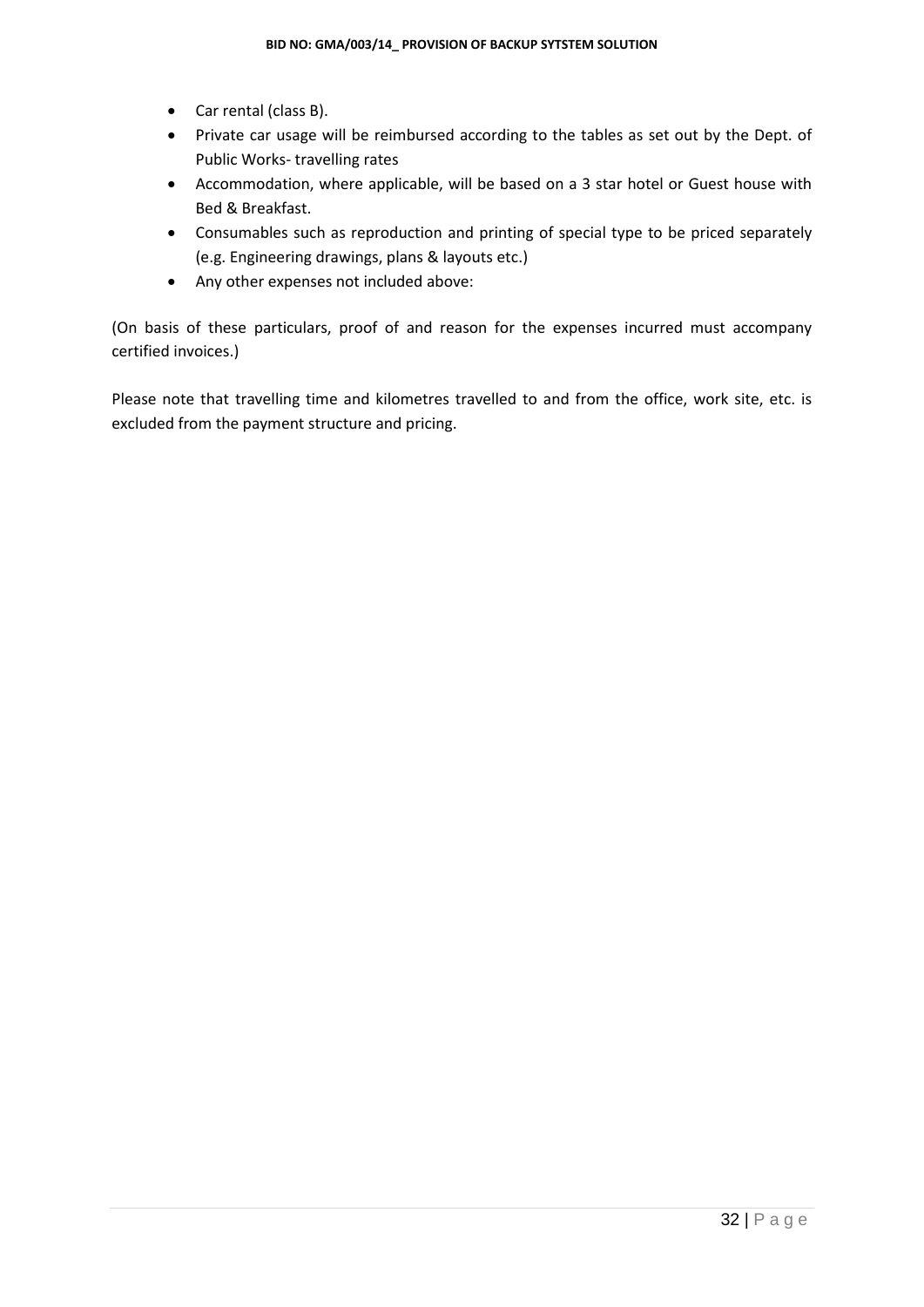# **RFP - PART C:**

#### **BIDDERS DECARATION**

All responses must be provided within the specified boxes, must comply with the word and page limits imposed and must respond to this RFP Part B in accordance with the Conditions of Tendering in this RFP Part A. All Annexures form part of the Bidders Response and must be completed in full and signed.

| <b>BIDDERS DECLARATION</b>                                                                                                           |                    |  |
|--------------------------------------------------------------------------------------------------------------------------------------|--------------------|--|
| certify that:                                                                                                                        | (full name) hereby |  |
| $\Box$ I have read, understood and accept the conditions contained in this RFP.                                                      |                    |  |
| I have supplied all the required information, and all the information submitted as part of the RFP<br>$\Box$<br>is true and correct. |                    |  |
| <b>NAME OF THE BIDDER</b>                                                                                                            |                    |  |
| <b>IDENTITY NUMBER</b>                                                                                                               |                    |  |
| <b>POSITION</b>                                                                                                                      |                    |  |
| <b>AUTHORISED SIGNATORY</b>                                                                                                          |                    |  |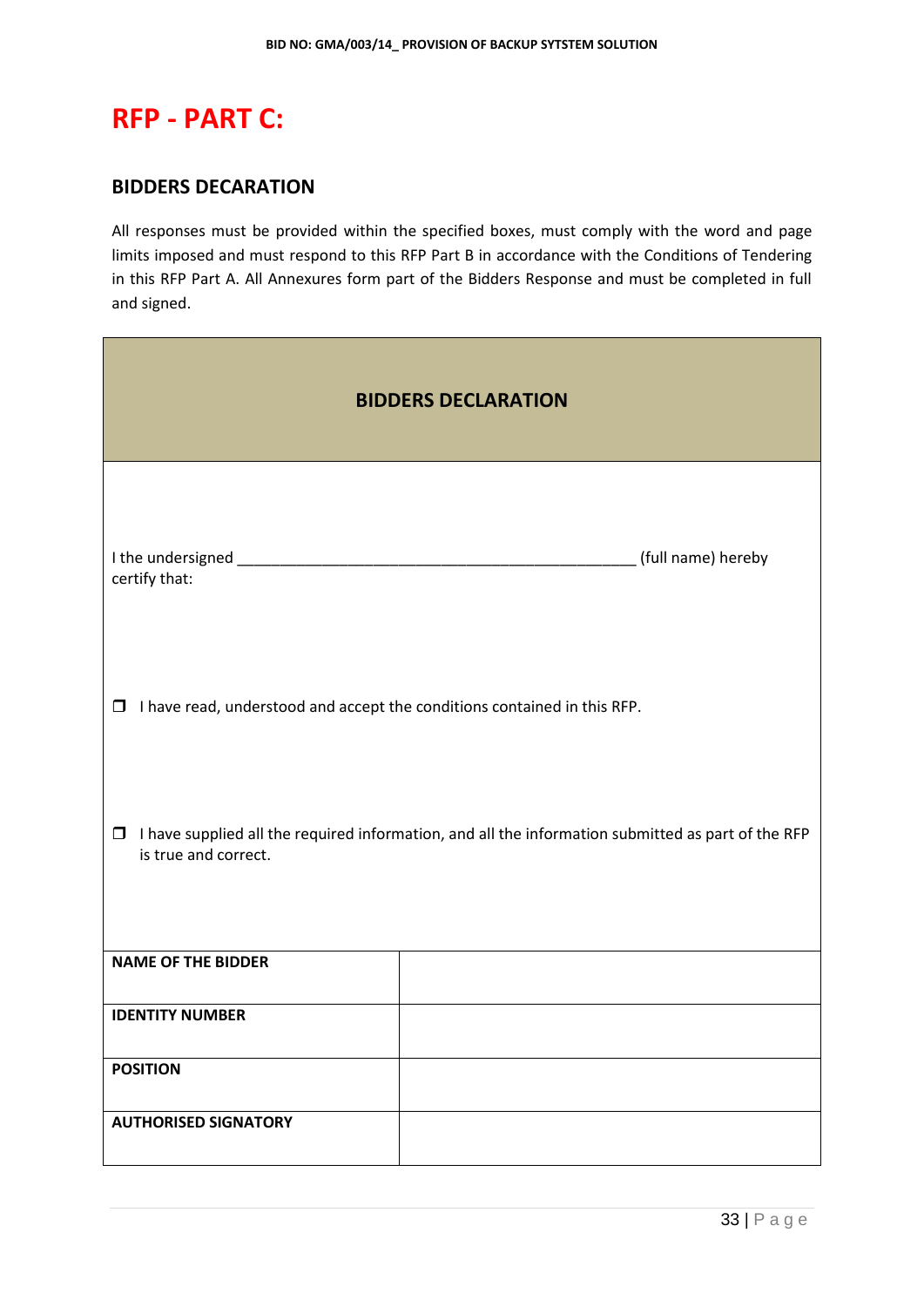| <b>BIDDERS RESPONSE</b>              |             |               |  |  |
|--------------------------------------|-------------|---------------|--|--|
| <b>FULL NAME</b>                     |             |               |  |  |
| <b>POSTAL ADDRESS</b>                |             |               |  |  |
| PHYSICAL ADDRESS                     |             |               |  |  |
| <b>ENTITY REGISTRATION NUMBER</b>    |             |               |  |  |
| <b>VAT REGISTRATION NUMBER</b>       |             |               |  |  |
| <b>CONTACT PERSON'S FULL NAME</b>    |             |               |  |  |
| <b>TELEPHONE NUMBER 1</b>            | <b>CODE</b> | <b>NUMBER</b> |  |  |
| <b>TELEPHONE NUMBER 2</b>            | <b>CODE</b> | <b>NUMBER</b> |  |  |
| <b>FACSIMILE NUMBER</b>              | <b>CODE</b> | <b>NUMBER</b> |  |  |
| <b>CELLULAR PHONE NUMBER</b>         |             |               |  |  |
| <b>E-MAIL ADDRESS</b>                |             |               |  |  |
| <b>TAX CLEARANCE CERTIFICATE</b>     | <b>YES</b>  | <b>NO</b>     |  |  |
| FULL NAME OF AUTHORISED AGENT        |             |               |  |  |
| TITLE OF AUTHORISED AGENT            |             |               |  |  |
| <b>SIGNATURE OF AUTHORISED AGENT</b> |             |               |  |  |
| <b>DATE OF SIGNATURE</b>             |             |               |  |  |
| <b>TOTAL BID PRICE</b>               |             |               |  |  |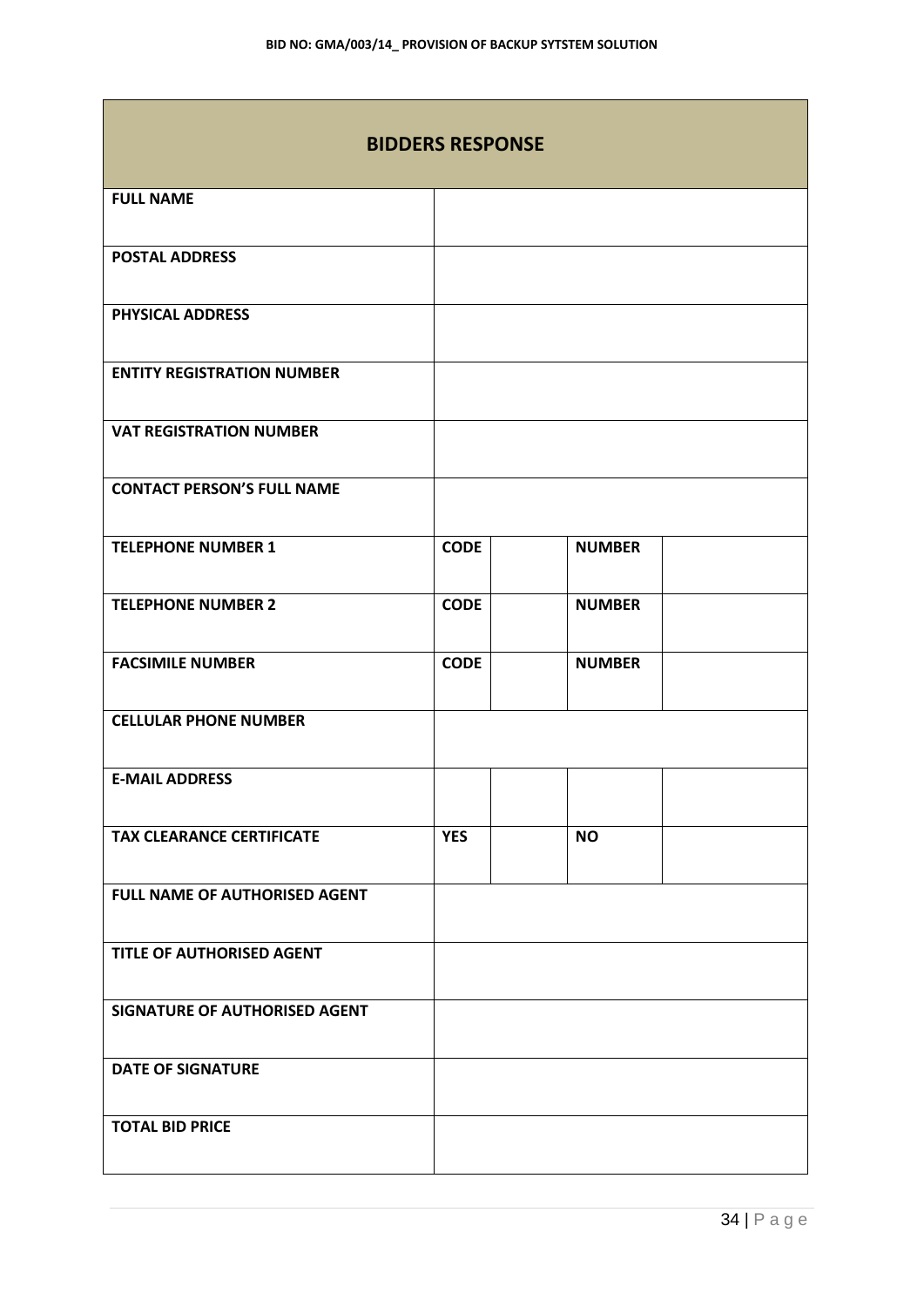| <b>ALTERNATIVE TENDER</b>                                                                                                                                                                                                                                                     | Word limit - [500] words      |
|-------------------------------------------------------------------------------------------------------------------------------------------------------------------------------------------------------------------------------------------------------------------------------|-------------------------------|
| Where a Bidder also submits an Alternative<br>Tender, it must include any supplementary<br>material, together with associated prices,<br>which demonstrates in detail that such an<br>alternative will fully achieve and/ or exceed<br>all the specifications or requirements |                               |
| together with references as to why the<br>alternative proposal/s may be advantageous.<br>This should be cross-referenced to the                                                                                                                                               |                               |
| Specification.                                                                                                                                                                                                                                                                |                               |
| <b>CONFLICT OF INTEREST</b>                                                                                                                                                                                                                                                   |                               |
| Provide details of any interests, relationships<br>or clients which may give rise to a conflict of<br>interest and the area of expertise in which<br>that conflict of interest may arise.                                                                                     | Complete as attached in SBD 4 |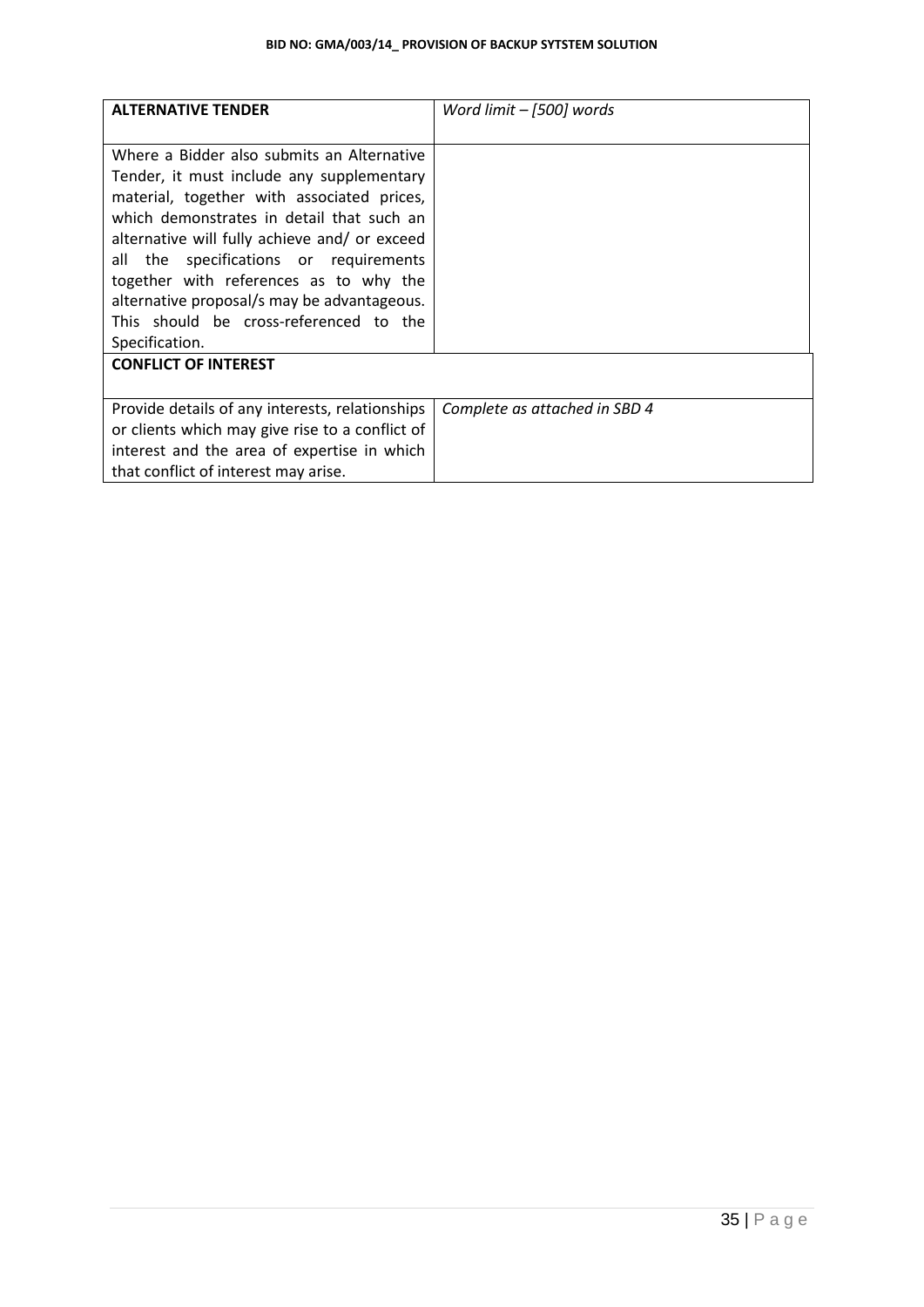## **SBD 2**

## **A1. TAX CLEARANCE CERTIFICATE REQUIREMENTS**

**It is a condition of bid that the taxes of the successful bidder must be in order, or that satisfactory arrangements have been made with South African Revenue Service (SARS) to meet the Bidders tax obligations.**

1 In order to meet this requirement bidders are required to complete in full the form TCC 001 "Application for a Tax Clearance Certificate" and submit it to any SARS branch office nationally. The Tax Clearance Certificate Requirements are also applicable to foreign bidders / individuals who wish to submit bids.

2 SARS will then furnish the bidder with a Tax Clearance Certificate that will be valid for a period of 1 (one) year from the date of approval.

3 The original Tax Clearance Certificate must be submitted together with the bid. Failure to submit the original and valid Tax Clearance Certificate will result in the invalidation of the bid. Certified copies of the Tax Clearance Certificate will not be acceptable.

4 In bids where Consortia / Joint Ventures / Sub-contractors are involved, each party must submit a separate Tax Clearance Certificate.

5 Copies of the TCC 001 "Application for a Tax Clearance Certificate" form are available from any SARS branch office nationally or on the websit[e www.sars.gov.za.](http://www.sars.gov.za/)

6 Applications for the Tax Clearance Certificates may also be made via eFiling. In order to use this provision, taxpayers will need to register with SARS as eFilers through the website [www.sars.gov.za](http://www.sars.gov.za/)

#### **A2. FINANCIAL VIABILITY REQUIREMENTS**

\_\_\_\_\_\_\_\_\_\_\_\_

1. Are there any significant events, matters, occurrences or circumstances which have arisen since the end of your last financial year which may significantly affect operations and your ability to operate as a going concern.

\_\_\_\_\_\_\_\_\_\_\_\_\_\_\_\_\_\_\_\_\_\_\_\_\_\_\_\_\_\_\_\_\_\_\_\_\_\_\_\_\_\_\_\_\_\_\_\_\_\_\_\_\_\_\_\_\_\_\_\_\_\_\_\_\_\_\_\_\_\_\_\_\_\_\_\_\_\_\_\_\_\_ \_\_\_\_\_\_\_\_\_\_\_\_\_\_\_\_\_\_\_\_\_\_\_\_\_\_\_\_\_\_\_\_\_\_\_\_\_\_\_\_\_\_\_\_\_\_\_\_\_\_\_\_\_\_\_\_\_\_\_\_\_\_\_\_\_\_\_\_\_\_\_\_\_\_\_\_\_\_\_\_\_\_ \_\_\_\_\_\_\_\_\_\_\_\_\_\_\_\_\_\_\_\_\_\_\_\_\_\_\_\_\_\_\_\_\_\_\_\_\_\_\_\_\_\_\_\_\_\_\_\_\_\_\_\_\_\_\_\_\_\_\_\_\_\_\_\_\_\_\_\_\_\_\_\_\_\_\_\_\_\_\_\_\_\_ \_\_\_\_\_\_\_\_\_\_\_\_\_\_\_\_\_\_\_\_\_\_\_\_\_\_\_\_\_\_\_\_\_\_\_\_\_\_\_\_\_\_\_\_\_\_\_\_\_\_\_\_\_\_\_\_\_\_\_\_\_\_\_\_\_\_\_\_\_\_\_\_\_\_\_\_\_\_\_\_\_\_ \_\_\_\_\_\_\_\_\_\_\_\_\_\_\_\_\_\_\_\_\_\_\_\_\_\_\_\_\_\_\_\_\_\_\_\_\_\_\_\_\_\_\_\_\_\_\_\_\_\_\_\_\_\_\_\_\_\_\_\_\_\_\_\_\_\_\_\_\_\_\_\_\_\_\_\_\_\_\_\_\_\_ \_\_\_\_\_\_\_\_\_\_\_\_\_\_\_\_\_\_\_\_\_\_\_\_\_\_\_\_\_\_\_\_\_\_\_\_\_\_\_\_\_\_\_\_\_\_\_\_\_\_\_\_\_\_\_\_\_\_\_\_\_\_\_\_\_\_\_\_\_\_\_\_\_\_\_\_\_\_\_\_\_\_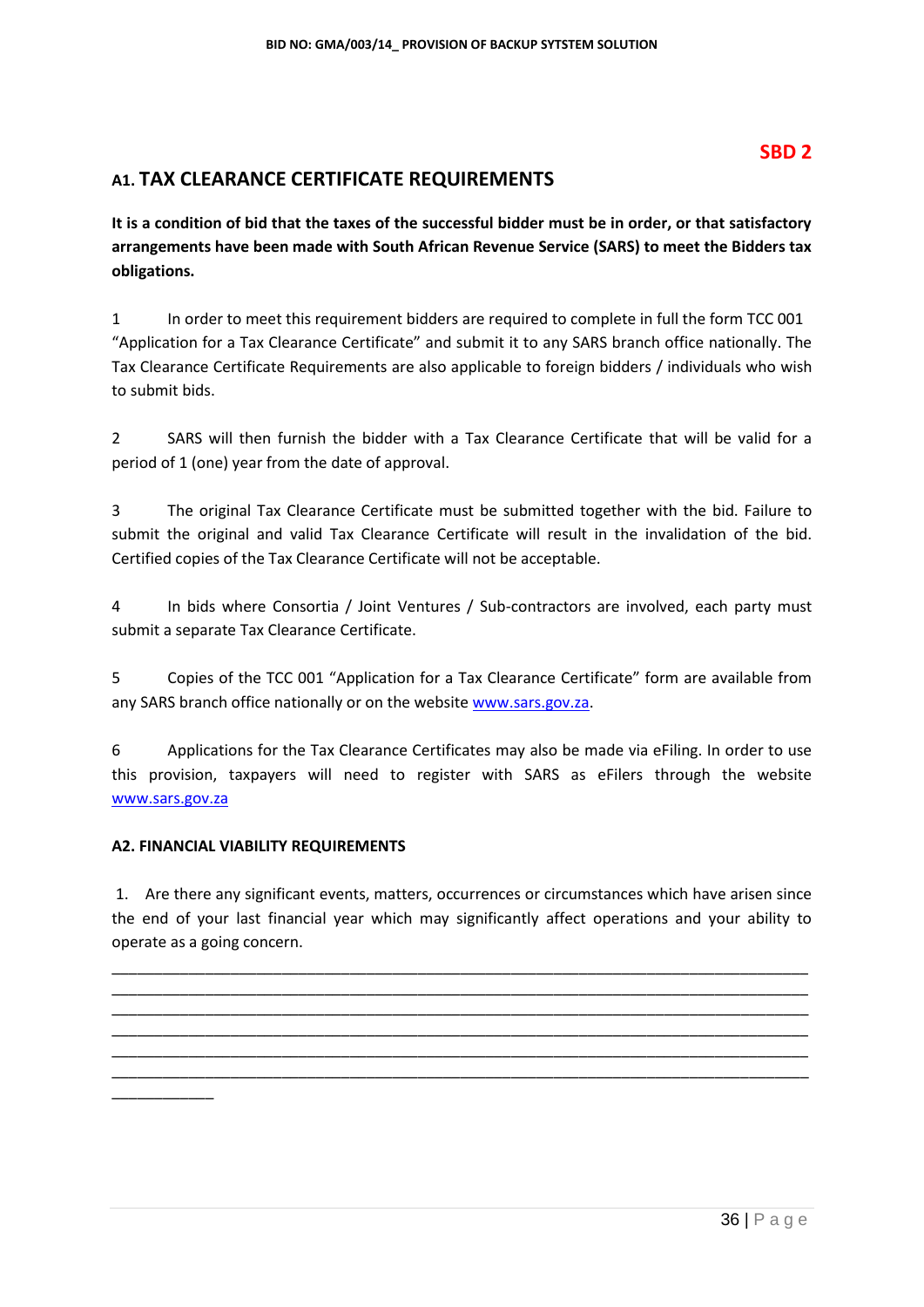## **SBD 3.1**

## **PRICING SCHEDULE**

|                        | Ref Number: GMA/003/14        |
|------------------------|-------------------------------|
| Closing Time: 11H00 AM | Closing Date 14 November 2014 |

#### **OFFER TO BE VALID FOR 90 DAYS FROM THE CLOSING DATE OF BID.**

Bidders are required to indicate a per month price for a twelve month period for the provision of the services according to the Scope of Work inclusive of VAT for the project. The price to be subject to the following structure:

| Year 1 | Hourly Rate: R |
|--------|----------------|
| Year 2 | Hourly Rate: R |
| Year 3 | Hourly Rate; R |

Travel expenses (specify, for example rate/km and total km, class of air travel, etc.). Only actual costs are recoverable. Proof of the expenses incurred must accompany certified invoices.

| DESCRIPTION OF EXPENSE TO BE INCURRED RATE QUANTITY | <b>AMOUNT</b> |
|-----------------------------------------------------|---------------|
|                                                     | <br>R.        |
|                                                     |               |
|                                                     |               |
|                                                     |               |
|                                                     |               |

\*\* "all applicable taxes" includes value- added tax, pay as you earn, income tax, unemployment insurance fund contributions and skills development levies.

Other expenses, for example accommodation (specify, e.g. three star hotel, bed and breakfast, telephone cost, reproduction cost, etc.). On basis of these particulars, certified invoices will be checked for correctness. Proof of the expenses must accompany invoices.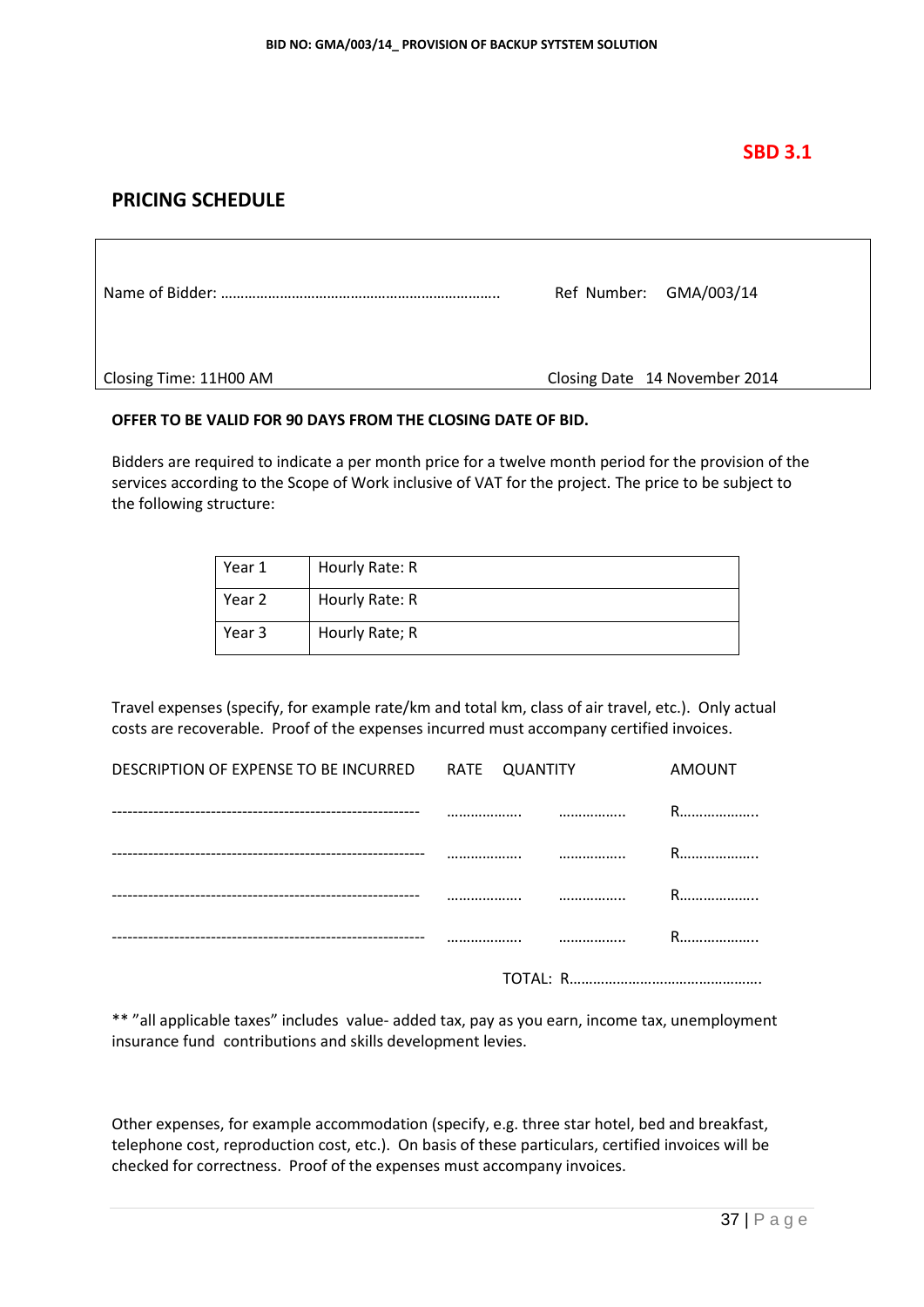Period required for commencement with project after acceptance of bid

……………………………………………………………….

Are the rates quoted firm for the full period of contract? \*YES/NO

If not firm for the full period, provide details of the basis on which adjustments will be applied for, for example consumer price index.

………………………………………………………………. ………………………………………………………………. ………………………………………………………………. ……………………………………………………………….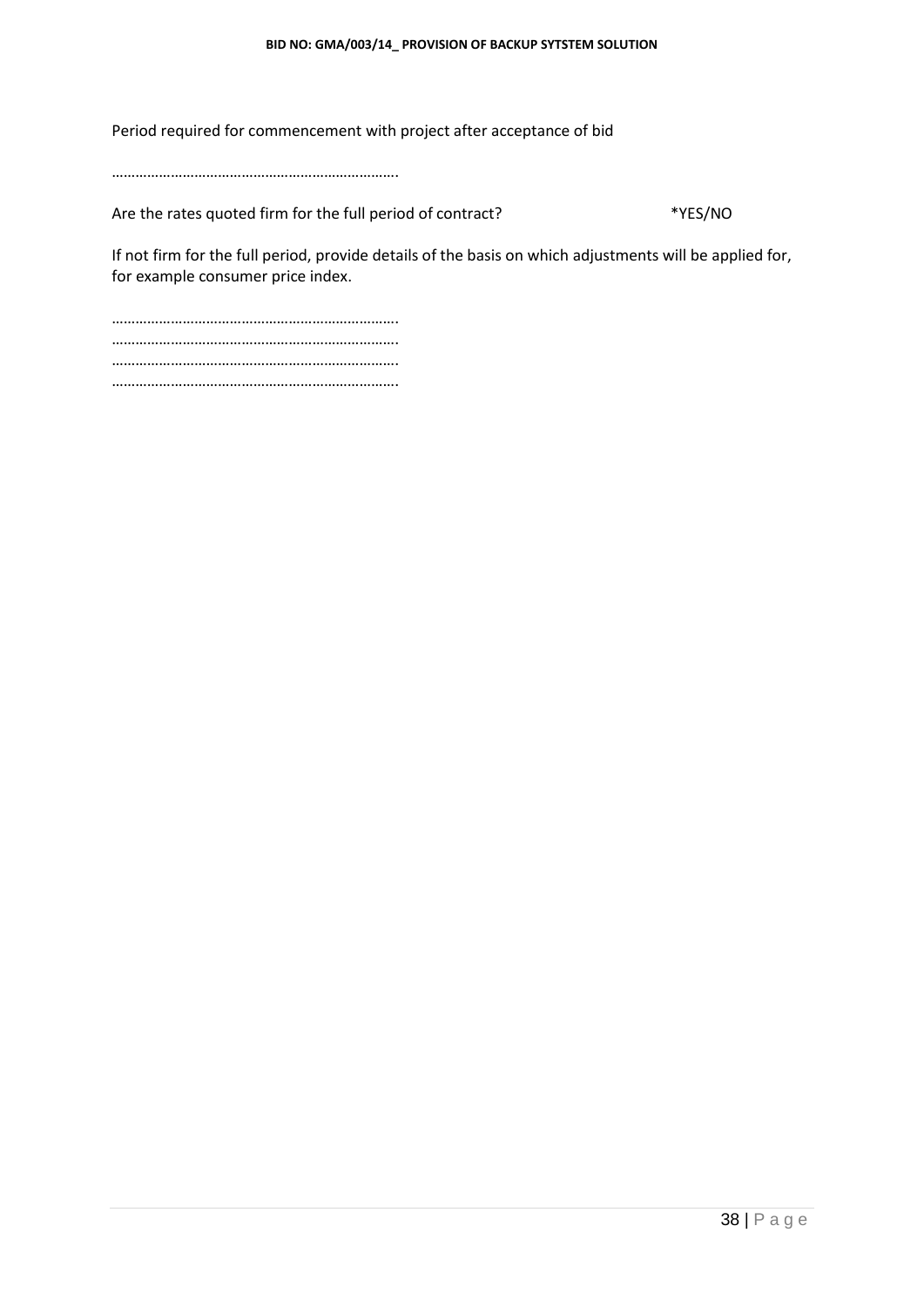### **PRICING DECLARATION**

Dear Sir/Madam

After having carefully read through and examined this RFP Reference Number GMA/002/14 in its entirety together with all the provisions contained in each section of the RFP document,

We hereby offer to provide multi-disciplinary expert services to assist the GMA Technical Department as detailed in Specification section of the REQUEST FOR PROPOSAL document:

IN AMOUNT:

| R         | (including VAT) |
|-----------|-----------------|
| IN WORDS: |                 |
| R         | (including VAT) |

We confirm that this price covers all costs associated with the provision of expert services to assist the GMA Technical Department.

We confirm that GMA will incur no additional costs whatsoever over and above this amount.

We undertake to hold this offer open for acceptance for a period of 90 (Ninety) days from the date of submission of offers. We further undertake that upon final acceptance of our offer, we will commence with the provision of service when required to do so by the Client.

Moreover, we agree that until formal Contract Documents have been prepared and executed, this Form of Tender, together with a written acceptance from the Client shall constitute a binding agreement between us, governed by the terms and conditions set out in this REQUEST FOR PROPOSAL.

We understand that you are not bound to accept the lowest or any offer and that we must bear all costs which we have incurred in connection with preparing and submitting this tender.

We hereby undertake for the period during which this tender remains open for acceptance not to divulge to any persons, other than the persons to which the tender is submitted, any information relating to the submission of this tender or the details therein except where such is necessary for the submission of this tender.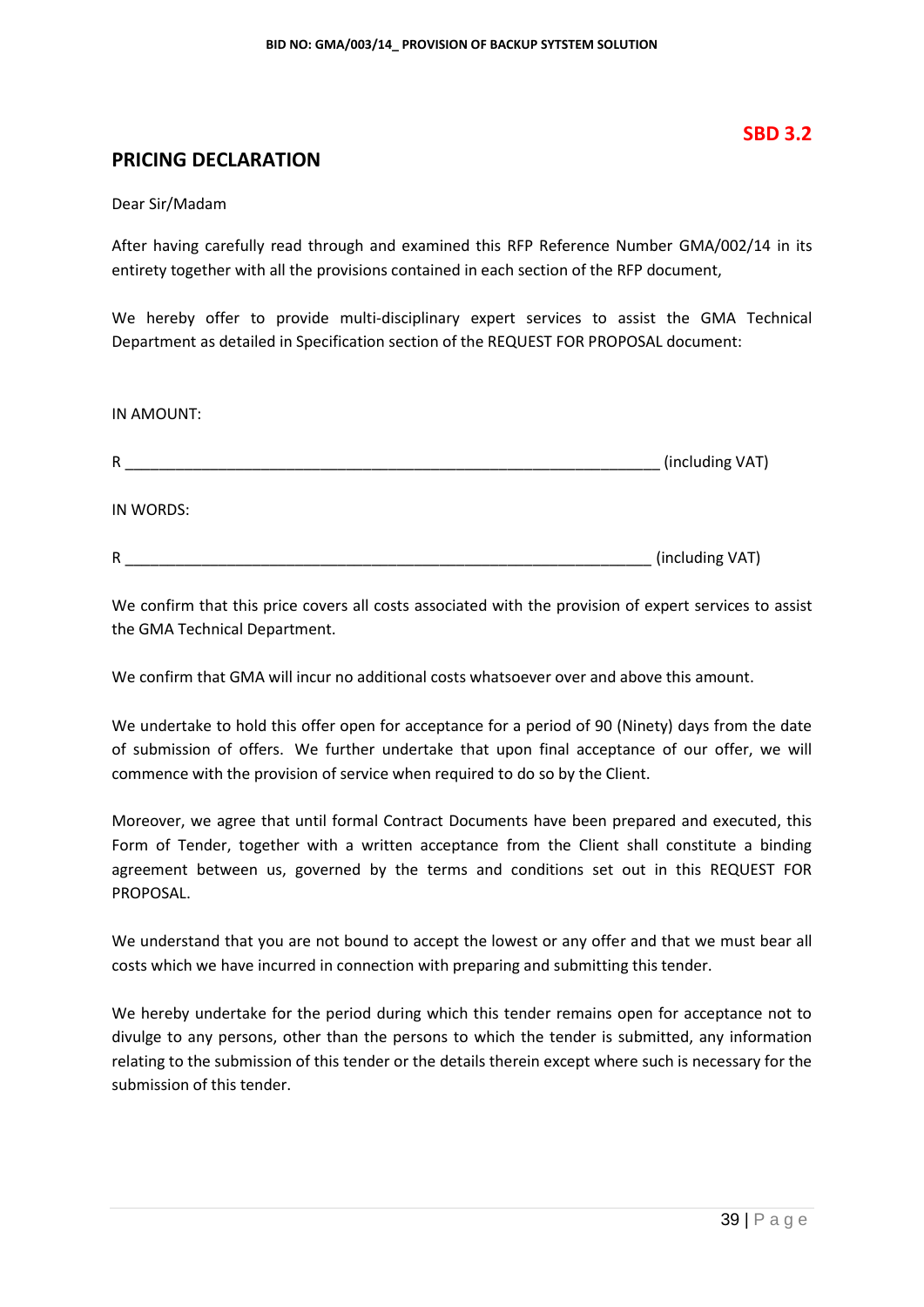| <b>PRICE DECLARATION</b><br>(MANDATORY INFORMATION)                                                                                                       |                                                                                                  |  |  |  |  |
|-----------------------------------------------------------------------------------------------------------------------------------------------------------|--------------------------------------------------------------------------------------------------|--|--|--|--|
| certify that:                                                                                                                                             |                                                                                                  |  |  |  |  |
| Section of this RFP.                                                                                                                                      | $\Box$ I have read, understood and unconditionally accept that the conditions contained in above |  |  |  |  |
| $\Box$ I have supplied all the required information, and all the information submitted as part of the<br>Pricing Section of this RFP is true and correct. |                                                                                                  |  |  |  |  |
| <b>NAME OF BIDDER</b>                                                                                                                                     |                                                                                                  |  |  |  |  |
| <b>IDENTITY NUMBER</b>                                                                                                                                    |                                                                                                  |  |  |  |  |
| <b>POSITION</b>                                                                                                                                           |                                                                                                  |  |  |  |  |
| <b>SIGNATURE OF AUTHORISED</b><br><b>SIGNATORY</b>                                                                                                        |                                                                                                  |  |  |  |  |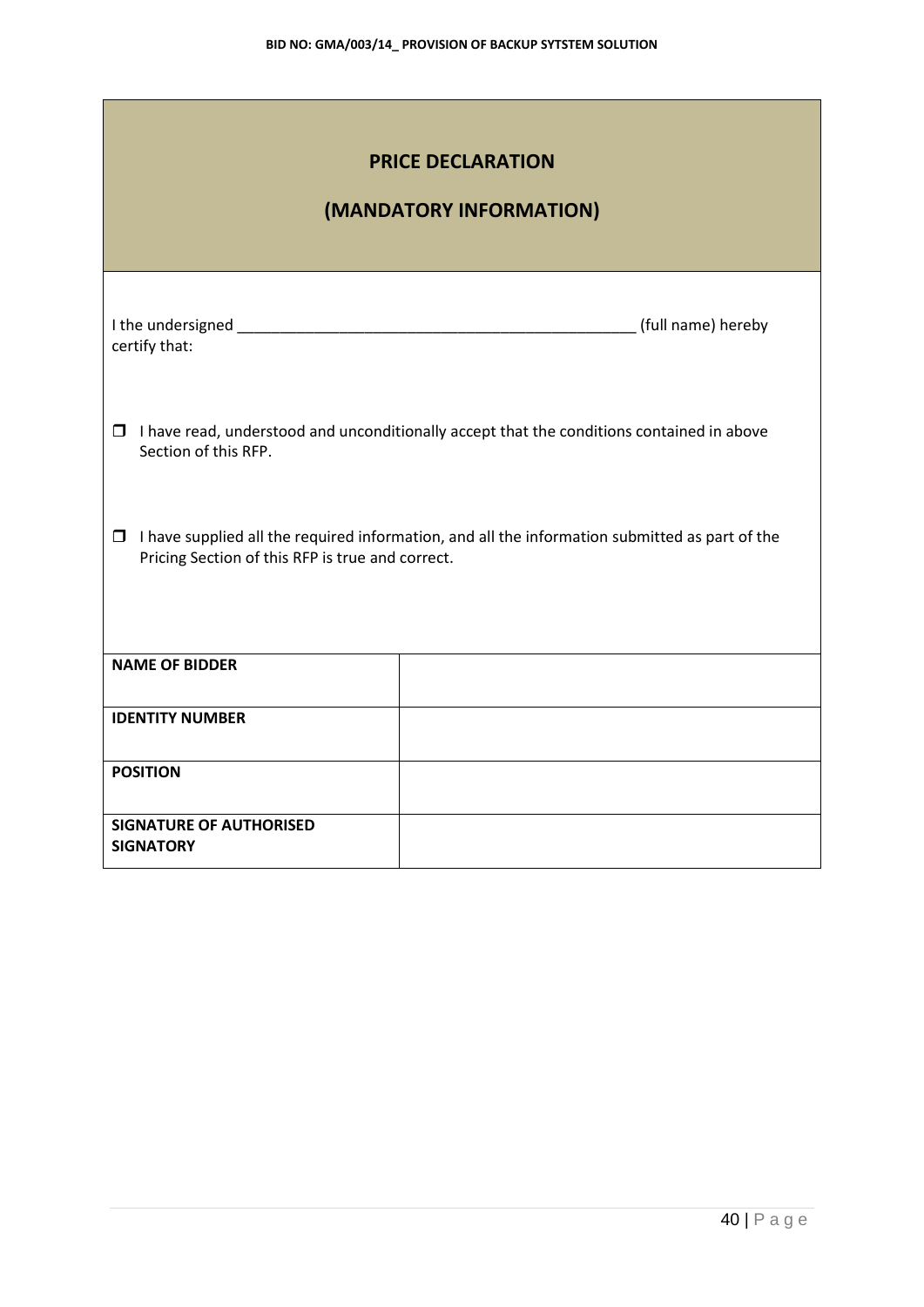#### **SBD 4**

### **DECLARATION OF INTEREST**

1. Any legal person, including persons employed by the state<sup>1</sup>, or persons having a kinship with persons employed by the state, including a blood relationship, may make an offer or offers in terms of this invitation to bid (includes an advertised competitive bid, a limited bid, a proposal or written price quotation). In view of possible allegations of favoritism, should the resulting bid, or part thereof, be awarded to persons employed by the state, or to persons connected with or related to them, it is required that the bidder or his/her authorised representative declare his/her position in relation to the evaluating/adjudicating authority where-

the bidder is employed by the state; and/or

the legal person on whose behalf the bidding document is signed, has a relationship with persons/a person who are/is involved in the evaluation and or adjudication of the bid(s), or where it is known that such a relationship exists between the person or persons for or on whose behalf, the declarant acts and persons who are involved with the evaluation and or adjudication of the bid.

#### 2. **In order to give effect to the above, the following questionnaire must be completed and submitted with the bid.**

| 2.1                                                                                                                                                                                                                                  | Full     | Name                                            | of              | bidder | or      | his | <b>or</b> | her | representative:                                                                         |
|--------------------------------------------------------------------------------------------------------------------------------------------------------------------------------------------------------------------------------------|----------|-------------------------------------------------|-----------------|--------|---------|-----|-----------|-----|-----------------------------------------------------------------------------------------|
| 2.2                                                                                                                                                                                                                                  | Identity |                                                 |                 |        |         |     |           |     |                                                                                         |
| 2.3                                                                                                                                                                                                                                  | Position |                                                 | occupied in the |        | Company |     |           |     | (director, trustee, shareholder,                                                        |
| 2.4                                                                                                                                                                                                                                  |          |                                                 |                 |        |         |     |           |     | Registration number of company, enterprise, close corporation, partnership agreement or |
| 2.5                                                                                                                                                                                                                                  |          |                                                 |                 |        |         |     |           |     |                                                                                         |
| 2.6<br>The names of all directors / trustees / shareholders / members, their individual identity<br>2.6.1<br>numbers, tax reference numbers and, if applicable, employee / PERSAL numbers must be indicated<br>in paragraph 3 below. |          |                                                 |                 |        |         |     |           |     |                                                                                         |
| 2.7                                                                                                                                                                                                                                  | YES/NO   | Are you or any person connected with the bidder |                 |        |         |     |           |     |                                                                                         |

Are you or any person connected with the bidder presently employed by the state? **YES/NO**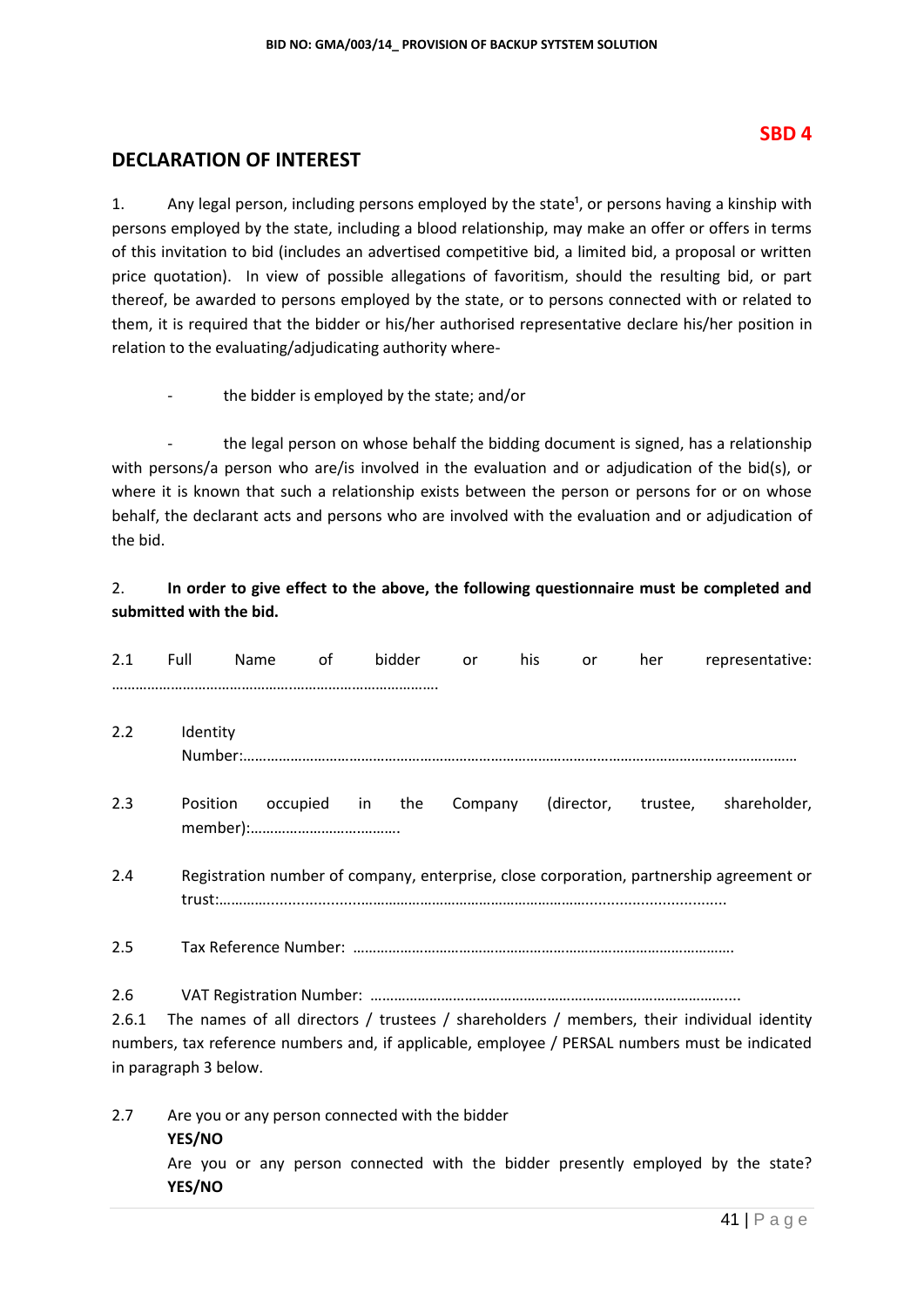2.7.1 If so, furnish the following particulars:

| Name of person / director / trustee / shareholder/ member: |  |
|------------------------------------------------------------|--|
| Name of state institution at which you or the person       |  |
| connected to the bidder is employed:                       |  |
| Position occupied in the state institution:                |  |
|                                                            |  |

Any other particulars:

………………………………………………………………

……………………………………………………………… ………………………………………………………………

2.7.2 If you are presently employed by the state, did you obtain the appropriate authority to undertake remunerative work outside employment in the public sector? **YES/NO**

2.7.1.1 If yes, did you attach proof of such authority to the bid document? **YES/NO**

(Note: Failure to submit proof of such authority, where applicable, may result in the disqualification of the bid.

2.7.1.2 If no, furnish reasons for non-submission of such proof:

……………………………………………………………………. ……………………………………………………………………. …………………………………………………………………….

2.8 Did you or your spouse, or any of the company's directors / trustees / shareholders / members or their spouses conduct business with the state in the previous 12 months **YES/NO**

2.8.1 If so, furnish particulars:

………………………………………………………………….. …………………………………………………………………..

…………………………………………………………………...

2.9 Do you, or any person connected with the bidder, have **YES/NO**

> any relationship (family, friend, other) with a person employed by the state and who may be involved with the evaluation and or adjudication of this bid?

2.9.1 If so, furnish particulars.

……………………………………………………………... …………………………………………………………..…. ………………………………………………………………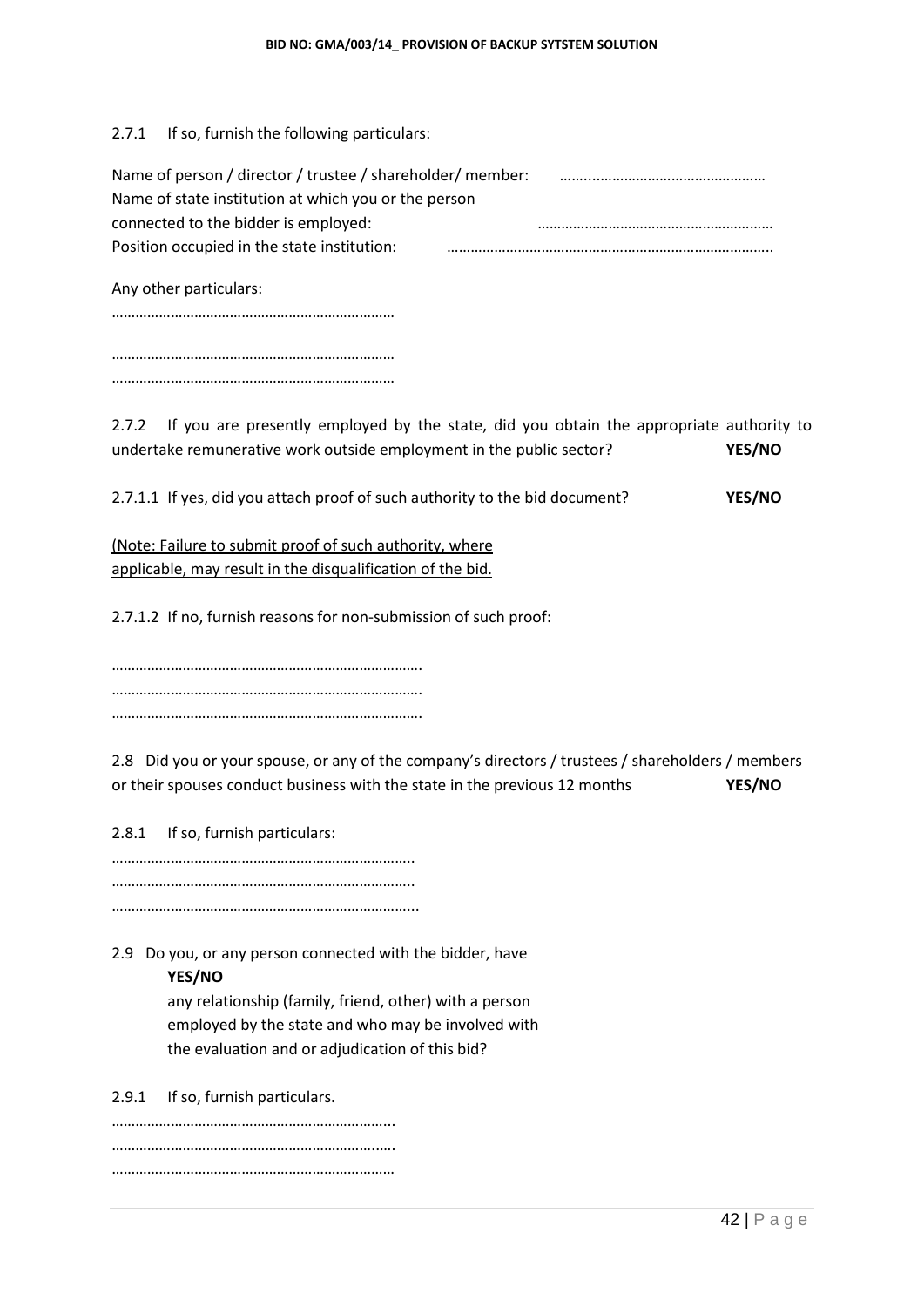2.10 Are you, or any person connected with the bidder, aware of any relationship (family, friend, other) between any other bidder and any person employed by the state who may be involved with the evaluation and or adjudication of this bid? **YES/NO**

2.10.1 If so, furnish particulars**.**

……………………………………………………………… ……………………………………………………………… ………………………………………………………………

2.11 Do you or any of the directors / trustees / shareholders / members **YES/NO** of the company have any interest in any other related companies whether or not they are bidding for this contract?

2.11.1 If so, furnish particulars:

……………………………………………………………………………. ……………………………………………………………………………. …………………………………………………………………………….

#### **3 Full details of director /trustees/members/shareholders.**

| <b>Full Name</b> | <b>Identity Number</b> | <b>Personal Income Tax</b><br><b>Reference Number</b> | <b>State Employee</b><br><b>Number / PERSAL</b><br><b>Number</b> |
|------------------|------------------------|-------------------------------------------------------|------------------------------------------------------------------|
|                  |                        |                                                       |                                                                  |
|                  |                        |                                                       |                                                                  |
|                  |                        |                                                       |                                                                  |
|                  |                        |                                                       |                                                                  |
|                  |                        |                                                       |                                                                  |
|                  |                        |                                                       |                                                                  |
|                  |                        |                                                       |                                                                  |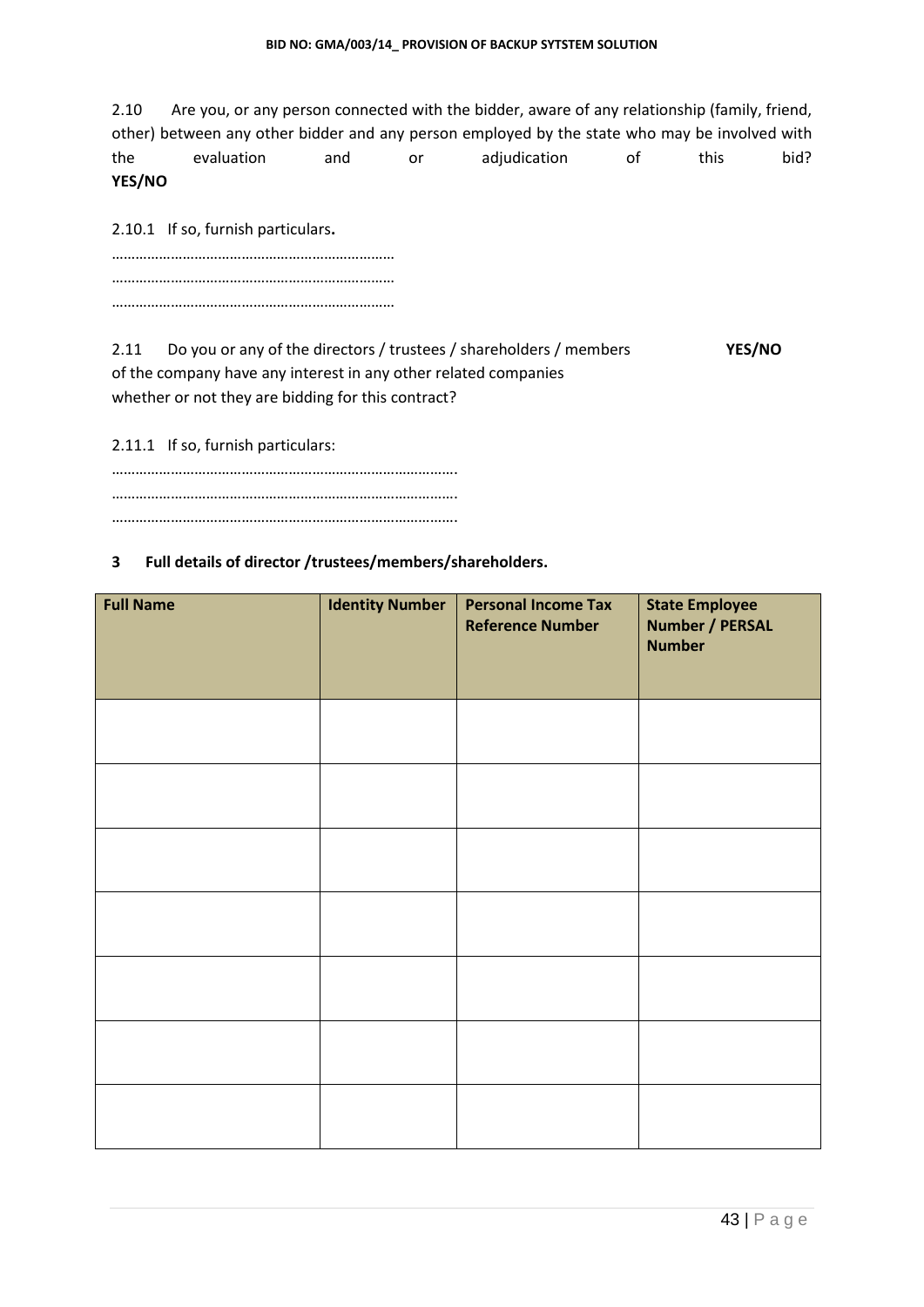| <b>DECLARATION</b>                                                                                                 |                                                                                         |  |  |  |
|--------------------------------------------------------------------------------------------------------------------|-----------------------------------------------------------------------------------------|--|--|--|
|                                                                                                                    |                                                                                         |  |  |  |
|                                                                                                                    | <b>I</b> CERTIFY THAT THE INFORMATION FURNISHED IN PARAGRAPHS 2 AND 3 ABOVE IS CORRECT. |  |  |  |
| <b>IN ACCEPT THAT THE STATE MAY REJECT THE BID OR ACT AGAINST ME SHOULD THIS</b><br>DECLARATION PROVE TO BE FALSE. |                                                                                         |  |  |  |
| <b>NAME OF BIDDER</b>                                                                                              |                                                                                         |  |  |  |
| <b>IDENTITY NUMBER</b>                                                                                             |                                                                                         |  |  |  |
| <b>POSITION</b>                                                                                                    |                                                                                         |  |  |  |
| <b>SIGNATURE OF AUTHORISED</b><br><b>SIGNATORY</b>                                                                 |                                                                                         |  |  |  |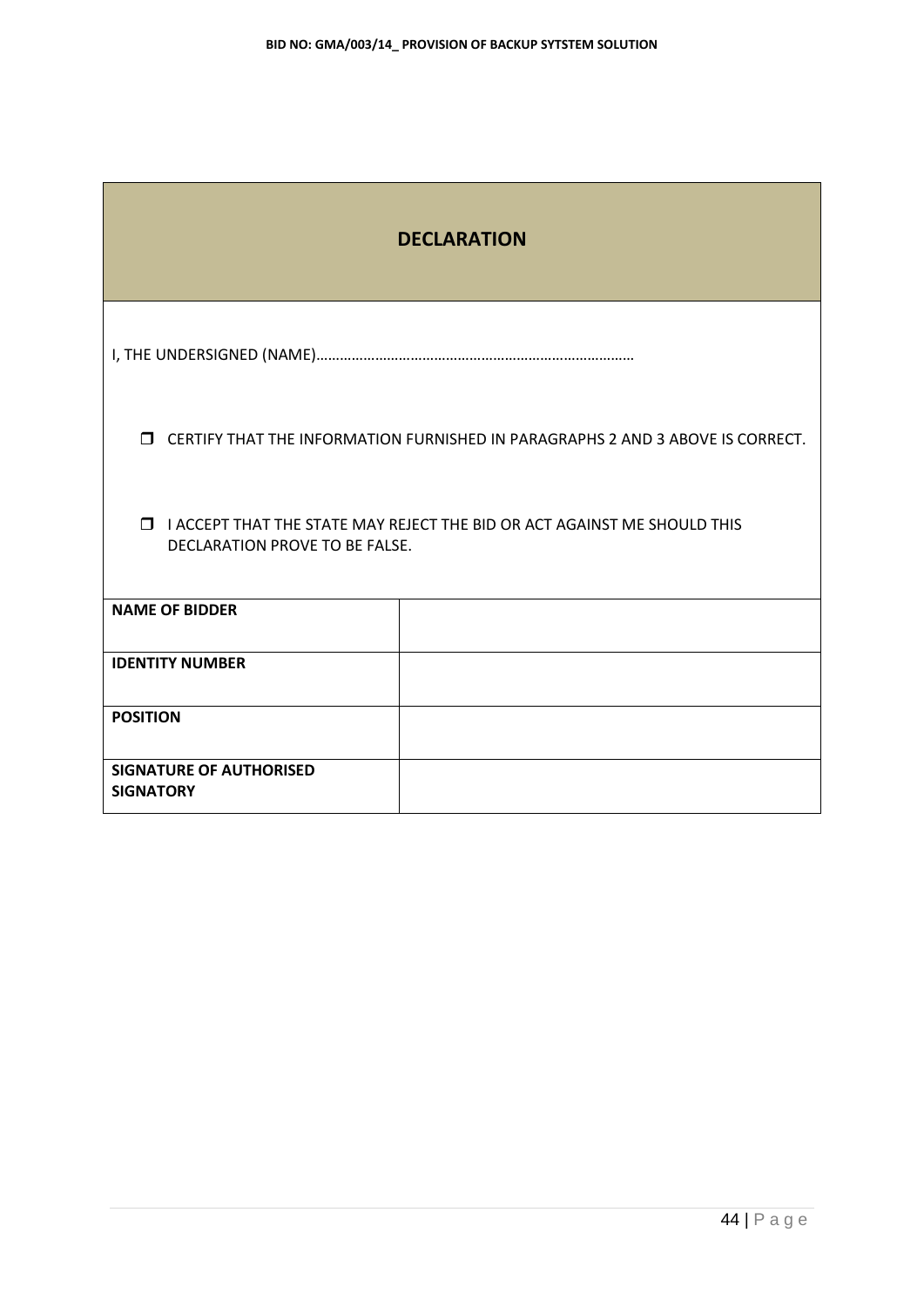## **SBD 6.1**

## **PREFERENCE POINTS CLAIM FORM IN TERMS OF THE PREFERENTIAL PROCUREMENT REGULATIONS 2011**

This preference form must form part of all bids invited. It contains general information and serves as a claim form for preference points for Broad-Based Black Economic Empowerment (B-BBEE) Status Level of Contribution

**NB: BEFORE COMPLETING THIS FORM, BIDDERS MUST STUDY THE GENERAL CONDITIONS, DEFINITIONS AND DIRECTIVES APPLICABLE IN RESPECT OF B-BBEE, AS PRESCRIBED IN THE PREFERENTIAL PROCUREMENT REGULATIONS, 2011.** 

#### **1. GENERAL CONDITIONS**

- 1.1 The following preference point systems are applicable to all bids:
	- the 80/20 system for requirements with a Rand value of up to R1 000 000 (all applicable taxes included); and
	- the 90/10 system for requirements with a Rand value above R1 000 000 (all applicable taxes included).
- 1.2 The value of this bid is estimated to be below R 1,000,000 (all applicable taxes included) and therefore the 80/20 system shall be applicable.
- 1.3 Preference points for this bid shall be awarded for:

| (a) | Price                                      | maximum points | 80 |
|-----|--------------------------------------------|----------------|----|
|     | <b>B-BBEE Status Level of Contribution</b> | maximum points |    |

- 1.4 Bidders with annual total revenue of R5 million or less qualify as Exempted Micro Enterprises (EMEs) in terms of the Broad-Based Black Economic Empowerment Act, and must submit a certificate issued by a registered auditor, accounting officer or an accredited verification agency.
- 1.5 Bidders other than Exempted Micro-Enterprises (EMEs) must submit their original and valid B-BBEE status level verification certificate or a certified copy thereof, substantiating their B-BBEE rating.
- 1.6 The submission of such certificates must comply with the requirements of instructions and guidelines issued by National Treasury and be in accordance with notices published by the Department of Trade and Industry in the Government Gazette.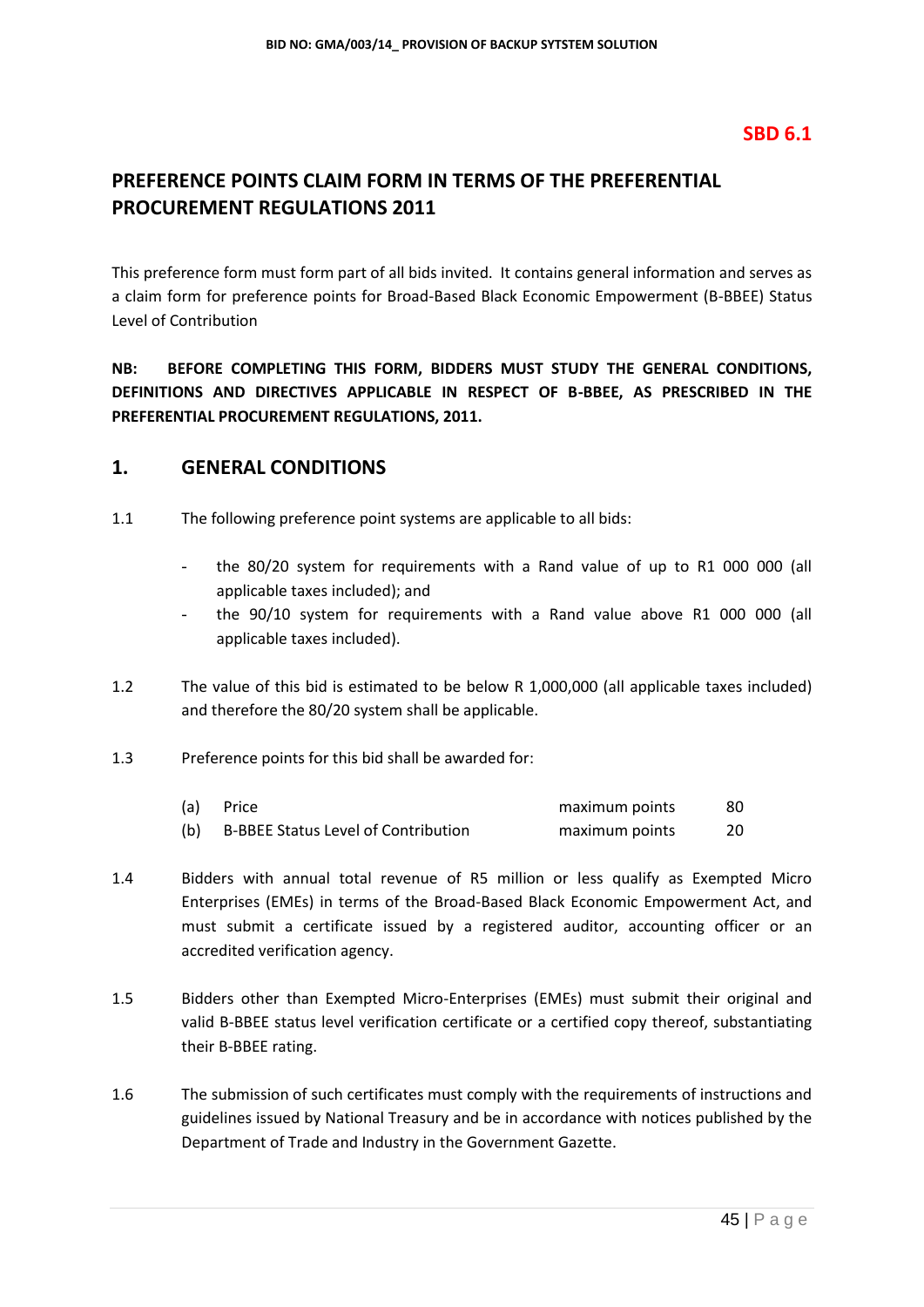1.7 The B-BEEE status level attained by the bidder shall be used to determine the number of points contemplated in section 5.1 below.

1.8 Failure on the part of a bidder to complete and/or to sign this form and submit a B-BBEE Verification Certificate from a Verification Agency accredited by the South African Accreditation System (SANAS) or a Registered Auditor approved by the Independent Regulatory Board of Auditors (IRBA) or an Accounting Officer as contemplated in the Close Corporation Act (CCA) together with the bid will be interpreted to mean that preference points for B-BBEE status level of contribution are not claimed.

1.9. The GMA reserves the right to require of a bidder, either before a bid is adjudicated or at any time subsequently, to substantiate any claim in regard to preferences, in any manner required by the GMA.

#### **2. DEFINITIONS**

2.1 **"All applicable taxes"** includes value-added tax, pay as you earn, income tax, unemployment insurance fund contributions and skills development levies;

2.2 **"B-BBEE"** means broad-based black economic empowerment as defined in section 1 of the Broad-Based Black Economic Empowerment Act;

2.3 "**B-BBEE status level of contributor"** means the B-BBEE status received by a measured entity based on its overall performance using the relevant scorecard contained in the Codes of Good Practice on Black Economic Empowerment, issued in terms of section 9(1) of the Broad-Based Black Economic Empowerment Act;

2.4 **"Bid"** means a written offer in a prescribed or stipulated form in response to an invitation by an organ of the state for the provision of services, works or goods, through price quotations, advertised competitive bidding processes or proposals;

2.5 **"Broad-Based Black Economic Empowerment Act"** means the Broad-Based Black Economic Empowerment Act, 2003 (Act No. 53 of 2003);

2.6 **"Comparative price"** means the price after the factors of a non-firm price and all unconditional discounts that can be utilized have been taken into consideration;

2.7 **"Consortium or joint venture"** means an association of persons for the purpose of combining their expertise, property, capital, efforts, skill and knowledge in an activity for the execution of a contract;

2.8 **"Contract"** means the agreement that results from the acceptance of a bid by an organ of state;

2.9 **"EME"** means any enterprise with annual total revenue of R5 million or less;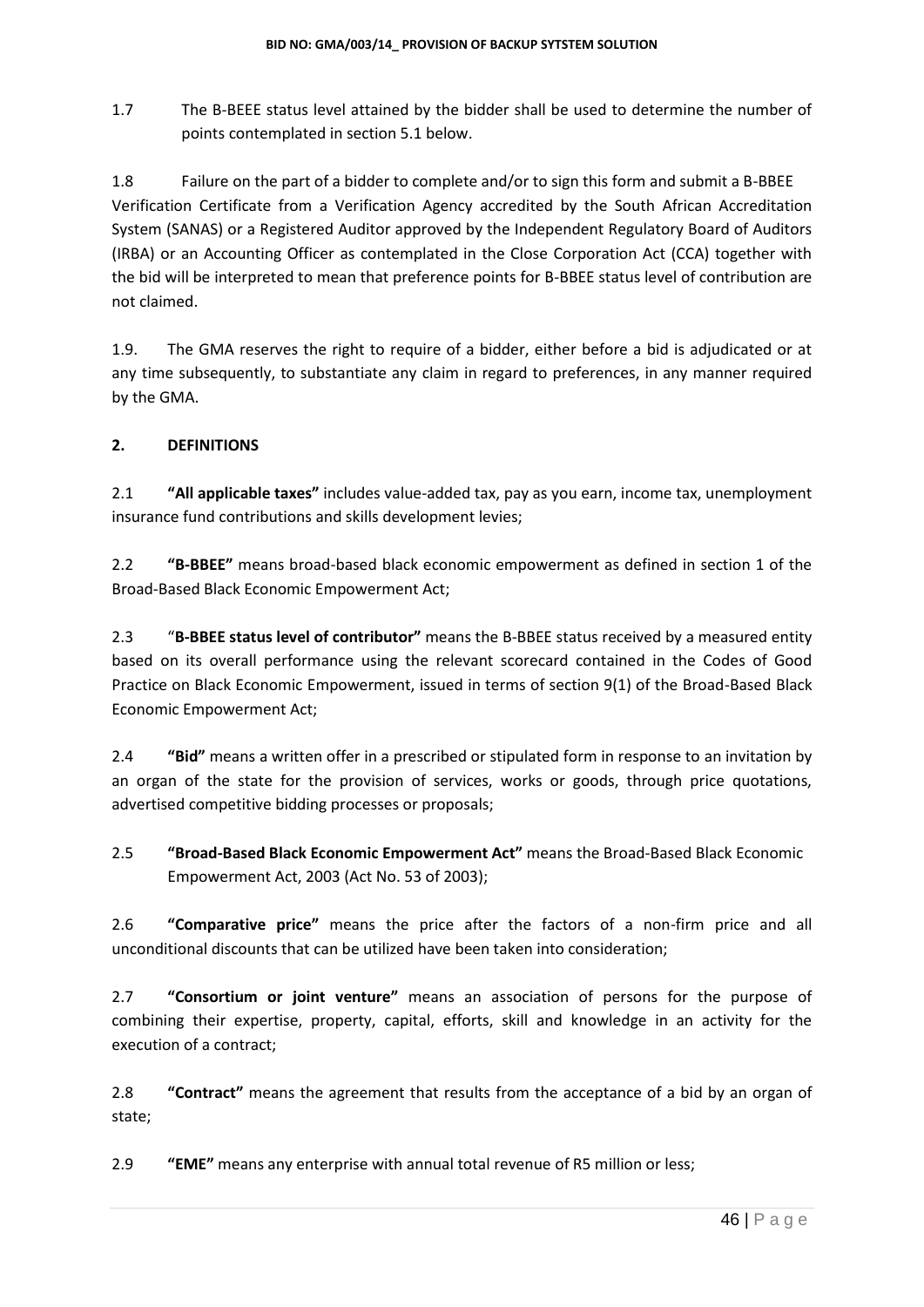2.10 **"Firm price"** means the price that is only subject to adjustments in accordance with the actual increase or decrease resulting from the change, imposition, or abolition of customs or excise duty and any other duty, levy, or tax, which, in terms of the law or regulation, is binding on the contractor and demonstrably has an influence on the price of any supplies, or the rendering costs of any service, for the execution of the contract;

2.11 **"Functionality"** means the measurement according to predetermined norms, as set out in the bid documents, of a service or commodity that is designed to be practical and useful, working or operating, taking into account, among other factors, the quality, reliability, viability and durability of a service and the technical capacity and ability of a bidder;

2.12 **"Non-firm prices"** means all prices other than "firm" prices;

2.13 **"Person"** includes a juristic person;

2.14 **"Rand value"** means the total estimated value of a contract in South African currency, calculated at the time of bid invitations, and includes all applicable taxes and excise duties;

2.15 **"Sub-contract"** means the primary contractor's assigning, leasing, making out work to, or employing, another person to support such primary contractor in the execution of part of a project in terms of the contract;

2.16 **"Total revenue"** bears the same meaning assigned to this expression in the Codes of Good Practice on Black Economic Empowerment, issued in terms of section 9(1) of the Broad-Based Black Economic Empowerment Act and promulgated in the *Government Gazette* on 9 February 2007;

2.17 **"Trust"** means the arrangement through which the property of one person is made over or bequeathed to a trustee to administer such property for the benefit of another person; and

2.18 **"Trustee"** means any person, including the founder of a trust, to whom property is bequeathed in order for such property to be administered for the benefit of another person.

#### **3. ADJUDICATION USING A POINT SYSTEM**

3.1 The bidder obtaining the highest number of total points will be awarded the contract.

3.2 Preference points shall be calculated after prices have been brought to a comparative basis taking into account all factors of non-firm prices and all unconditional discounts;

3.3 Points scored shall be rounded off to the nearest 2 decimal places;

3.4 In the event that two or more bids have scored equal total points, the successful bid shall be the one scoring the highest number of preference points for B-BBEE;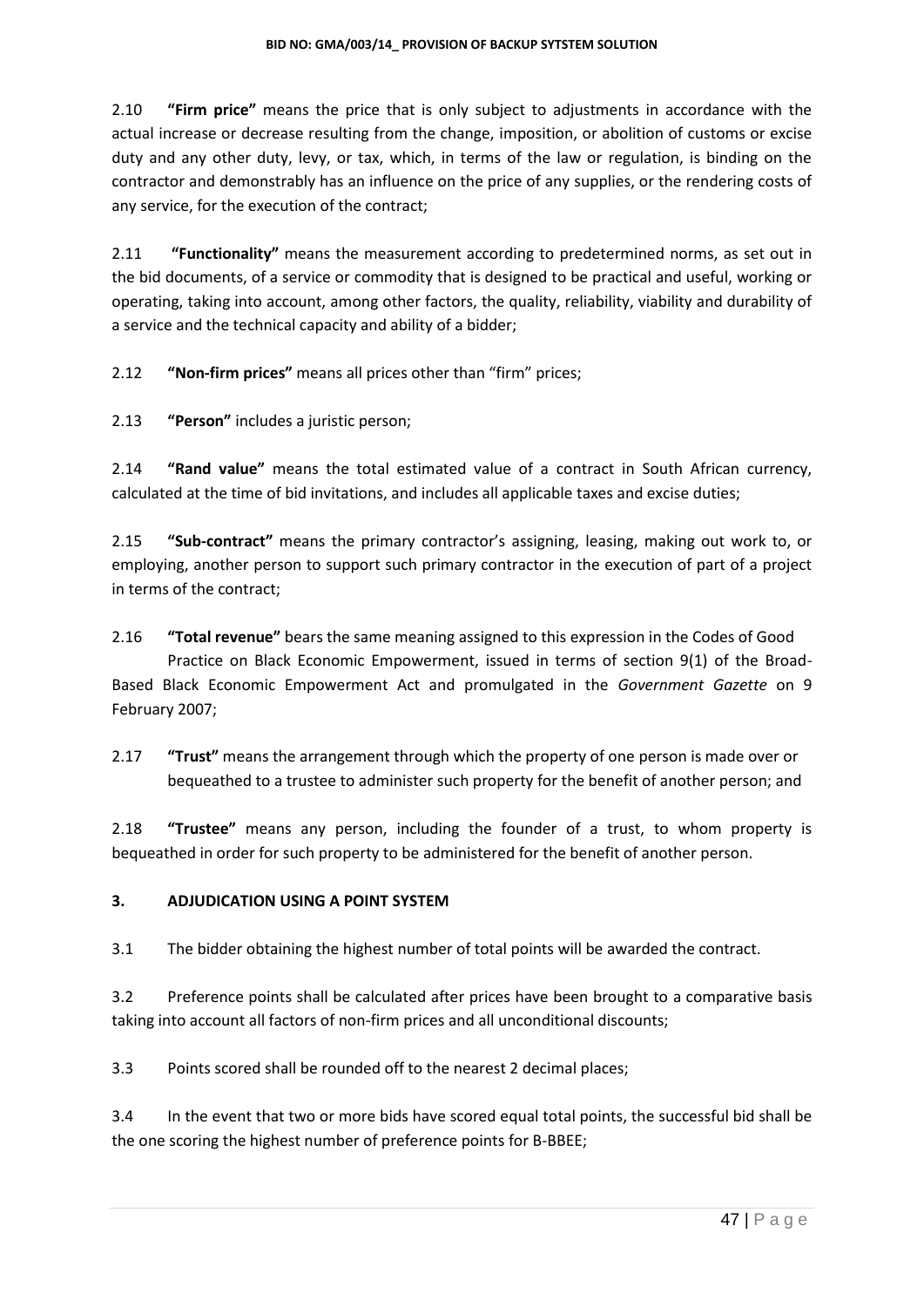3.5 However, when functionality is part of the evaluation process and two or more bids have scored equal points including equal preference points for B-BBEE, the successful bid shall be the one scoring the highest score for functionality; and

3.6 Should two or more bids be equal in all respects, the award shall be decided by the drawing of lots.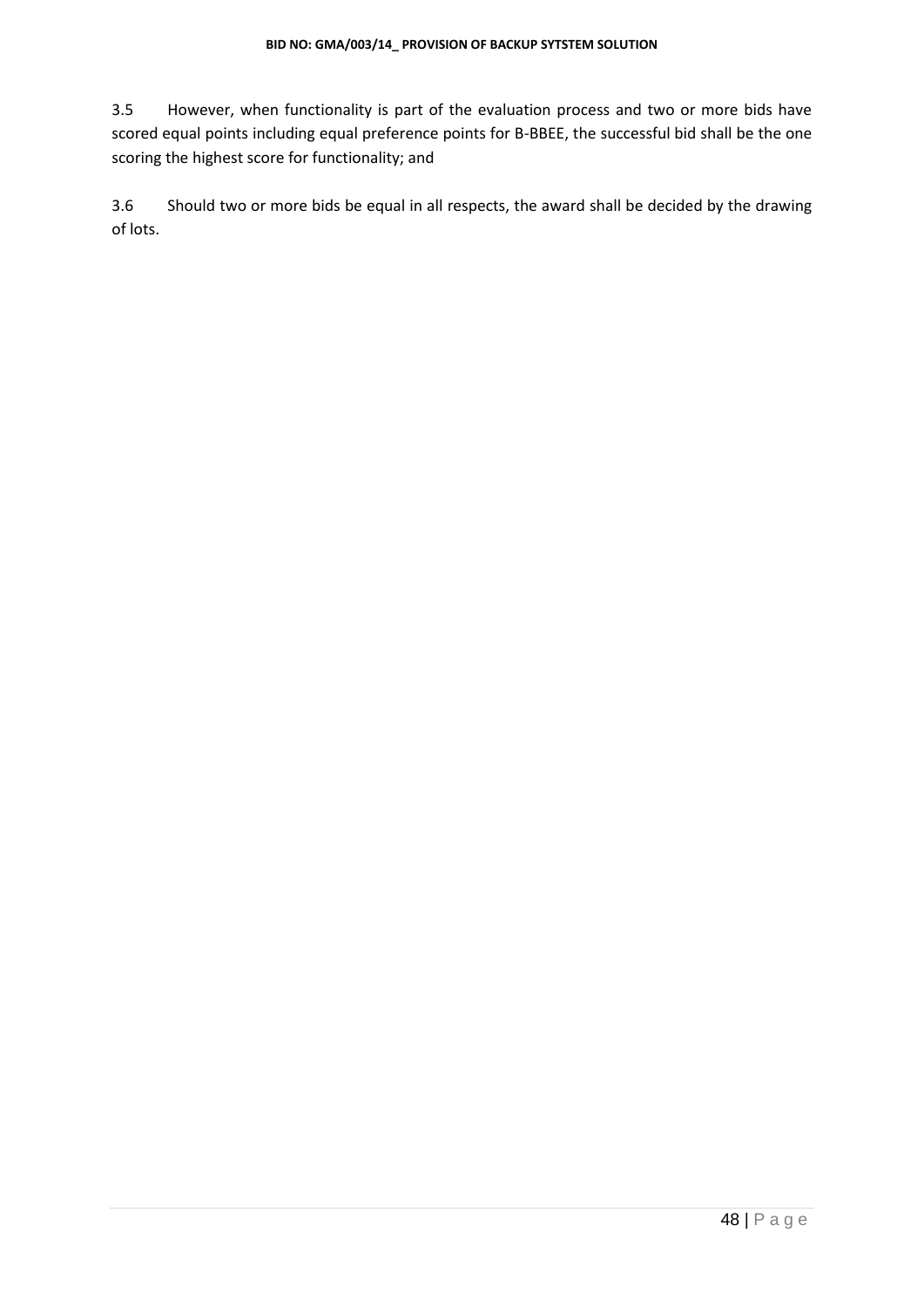### **4. POINTS AWARDED FOR PRICE**

## **4.1 THE 80/20 PREFERENCE POINT SYSTEM**

A maximum of 80 points is allocated for price on the following basis:

$$
Ps = 80 \left( 1 - \frac{Pt - P \min}{P \min} \right)
$$

Where

| Ps   | $=$ | Points scored for comparative price of bid under consideration |
|------|-----|----------------------------------------------------------------|
| Pt   | $=$ | Comparative price of bid under consideration                   |
| Pmin | $=$ | Comparative price of lowest acceptable bid                     |

## **5. Points awarded for B-BBEE Status Level of Contribution**

5.1 In terms of Regulation 5 (2) and 6 (2) of the Preferential Procurement Regulations, preference points must be awarded to a bidder for attaining the B-BBEE status level of contributor in accordance with the table below:

| <b>B-BBEE Status Level of Contributor</b> | <b>Number of points</b> |
|-------------------------------------------|-------------------------|
|                                           |                         |
|                                           |                         |
| $\mathbf{1}$                              | 20                      |
| $\overline{2}$                            | 18                      |
| 3                                         | 16                      |
| $\overline{4}$                            | 12                      |
| 5                                         | 8                       |
| 6                                         | 6                       |
| $\overline{7}$                            | 4                       |
| 8                                         | $\overline{2}$          |
| Non-compliant contributor                 | 0                       |

5.3 Bidders who qualify as EMEs in terms of the B-BBEE Act must submit a certificate issued by an Accounting Officer as contemplated in the CCA or a Verification Agency accredited by SANAS or a Registered Auditor. Registered auditors do not need to meet the prerequisite for IRBA's approval for the purpose of conducting verification and issuing EMEs with B-BBEE Status Level Certificates.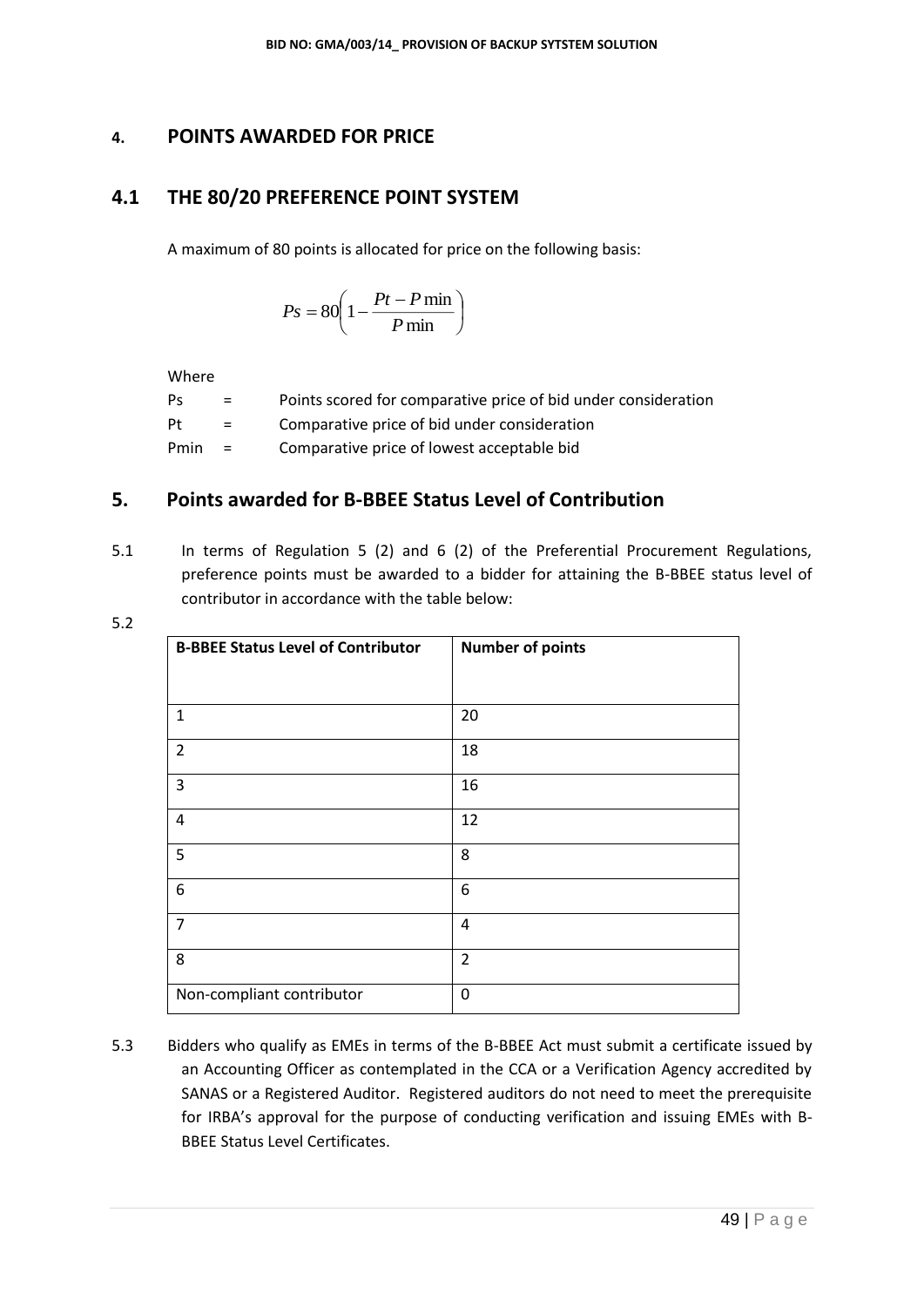5.4 Bidders other than EMEs must submit their original and valid B-BBEE status level verification certificate or a certified copy thereof, substantiating their B-BBEE rating issued by a Registered Auditor approved by IRBA or a Verification Agency accredited by SANAS.

5.5 A trust, consortium or joint venture, will qualify for points for their B-BBEE status level as a legal entity, provided that the entity submits their B-BBEE status level certificate.

5.6 A trust, consortium or joint venture will qualify for points for their B-BBEE status level as an unincorporated entity, provided that the entity submits their consolidated B-BBEE scorecard as if they were a group structure and that such a consolidated B-BBEE scorecard is prepared for every separate bid.

5.7 Tertiary institutions and public entities will be required to submit their B-BBEE status level certificates in terms of the specialized scorecard contained in the B-BBEE Codes of Good Practice.

5.8 A person will not be awarded points for B-BBEE status level if it is indicated in the bid documents that such a bidder intends sub-contracting more than 25% of the value of the contract to any other enterprise that does not qualify for at least the points that such a bidder qualifies for, unless the intended sub-contractor is an EME that has the capability and ability to execute the subcontract.

5.9 A person awarded a contract may not sub-contract more than 25% of the value of the contract to any other enterprise that does not have an equal or higher B-BBEE status level than the person concerned, unless the contract is sub-contracted to an EME that has the capability and ability to execute the sub-contract.

## **6. BID DECLARATION**

6.1 Bidders who claim points in respect of B-BBEE Status Level of Contribution must complete the following:

## **7. B-BBEE STATUS LEVEL OF CONTRIBUTION CLAIMED IN TERMS OF PARAGRAPHS 1.3.1.2 AND 5.1**

7.1 B-BBEE Status Level of Contribution: …………. = …………… (Maximum of 20 points)

(Points claimed in respect of paragraph 7.1 must be in accordance with the table reflected in paragraph 5.1 and must be substantiated by means of a B-BBEE certificate issued by a Verification Agency accredited by SANAS or a Registered Auditor approved by IRBA or an Accounting Officer as contemplated in the CCA).

#### **8 SUB-CONTRACTING**

8.1 Will any portion of the contract be sub-contracted? YES / NO (delete which is not applicable)

8.1.1 If yes, indicate:

(i) what percentage of the contract will be subcontracted? ................................……………….…%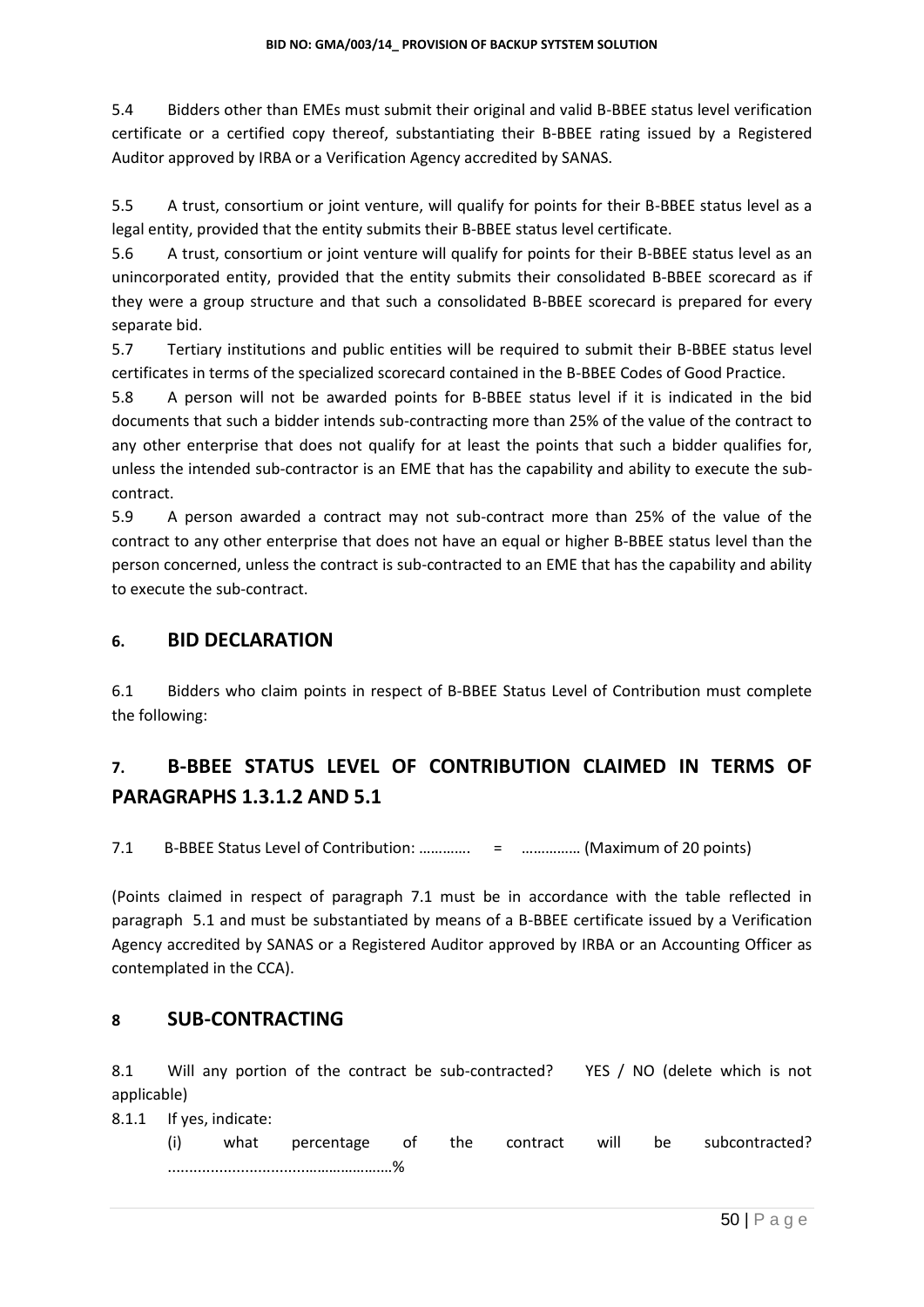(ii) the name of the sub-contractor?

…….…………………………………………………………..

(iii) the B-BBEE status level of the sub-contractor? …………………………………………………………………. (iv) whether the sub-contractor is an EME? YES / NO (delete which is not

applicable)

## **9 DECLARATION WITH REGARD TO COMPANY/FIRM**

9.1 Name of company/firm : many company is a set of company of  $\ldots$  is a set of company  $\ldots$  is a set of  $\ldots$  is a set of  $\ldots$  is a set of  $\ldots$  is a set of  $\ldots$  is a set of  $\ldots$  is a set of  $\ldots$  is a set of  $\ldots$  i

- 9.2 VAT registration number:
- 9.3 Company registration number: …………………………………………………………………………………………..

#### 9.4 TYPE OF COMPANY/ FIRM

- □ Partnership/Joint Venture / Consortium
- □ One person business/sole propriety
- D Close corporation
- D Company
- (Pty) Limited

#### 9.5 DESCRIBE PRINCIPAL BUSINESS ACTIVITIES

--------------------------------------------------------------------------------------------------------------------------- -------------------------------------------------------------------------------------------------------------------------------------- -------------------------------------------------------------------------------------------------------------------------------------- -----

#### 9.6 COMPANY CLASSIFICATION

- Manufacturer
- □ Supplier
- D Professional service provider
- □ Other service providers, e.g. transporter, etc. [Tick applicable box]

9.7 Total number of years the company/firm has been in business? ………………………………………

9.8 I/we, the undersigned, who is / are duly authorised to do so on behalf of the company/firm, certify that the points claimed, based on the B-BBE status level of contribution indicated in paragraph 7 of the foregoing certificate, qualifies the company/ firm for the preference(s) shown and I / we acknowledge that:

(i) The information furnished is true and correct;

(ii) The preference points claimed are in accordance with the General Conditions as indicated in paragraph 1 of this form;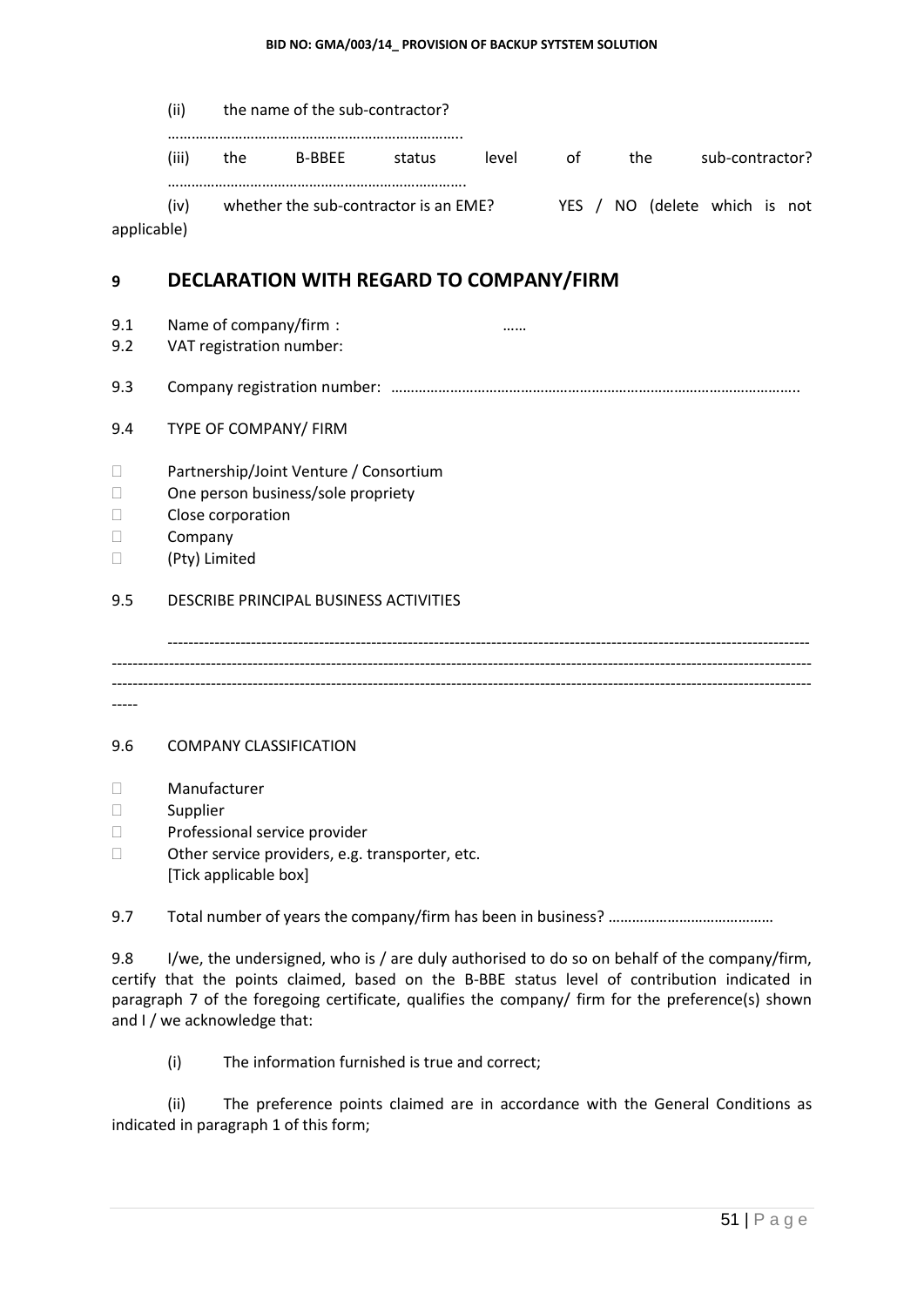(iii) In the event of a contract being awarded as a result of points claimed as shown in paragraph 7, the contractor may be required to furnish documentary proof to the satisfaction of the purchaser that the claims are correct;

(iv) If the B-BBEE status level of contribution has been claimed or obtained on a fraudulent basis or any of the conditions of contract have not been fulfilled, the purchaser may, in addition to any other remedy it may have –

(a) disqualify the person from the bidding process;

(b) recover costs, losses or damages it has incurred or suffered as a result of that person's conduct;

(c) cancel the contract and claim any damages which it has suffered as a result of having to make less favourable arrangements due to such cancellation;

- (d) restrict the bidder or contractor, its shareholders and directors, or only the shareholders and directors who acted on a fraudulent basis, from obtaining business from any organ of state for a period not exceeding 10 years, after the audi alteram partem (hear the other side) rule has been applied; and
- (e) forward the matter for criminal prosecution

| <b>WITNESSES</b>                  |  |
|-----------------------------------|--|
| NAME OF BIDDER                    |  |
|                                   |  |
| <b>IDENTITY NUMBER</b>            |  |
|                                   |  |
| <b>POSITION</b>                   |  |
|                                   |  |
| AUTHORISED SIGNATORIES OF BIDDERS |  |
|                                   |  |
| <b>WITNESS 1</b>                  |  |
|                                   |  |
| <b>WITNESS 2</b>                  |  |
|                                   |  |
| <b>DATE</b>                       |  |
|                                   |  |
| <b>ADDRESS</b>                    |  |
|                                   |  |
|                                   |  |
|                                   |  |
|                                   |  |
|                                   |  |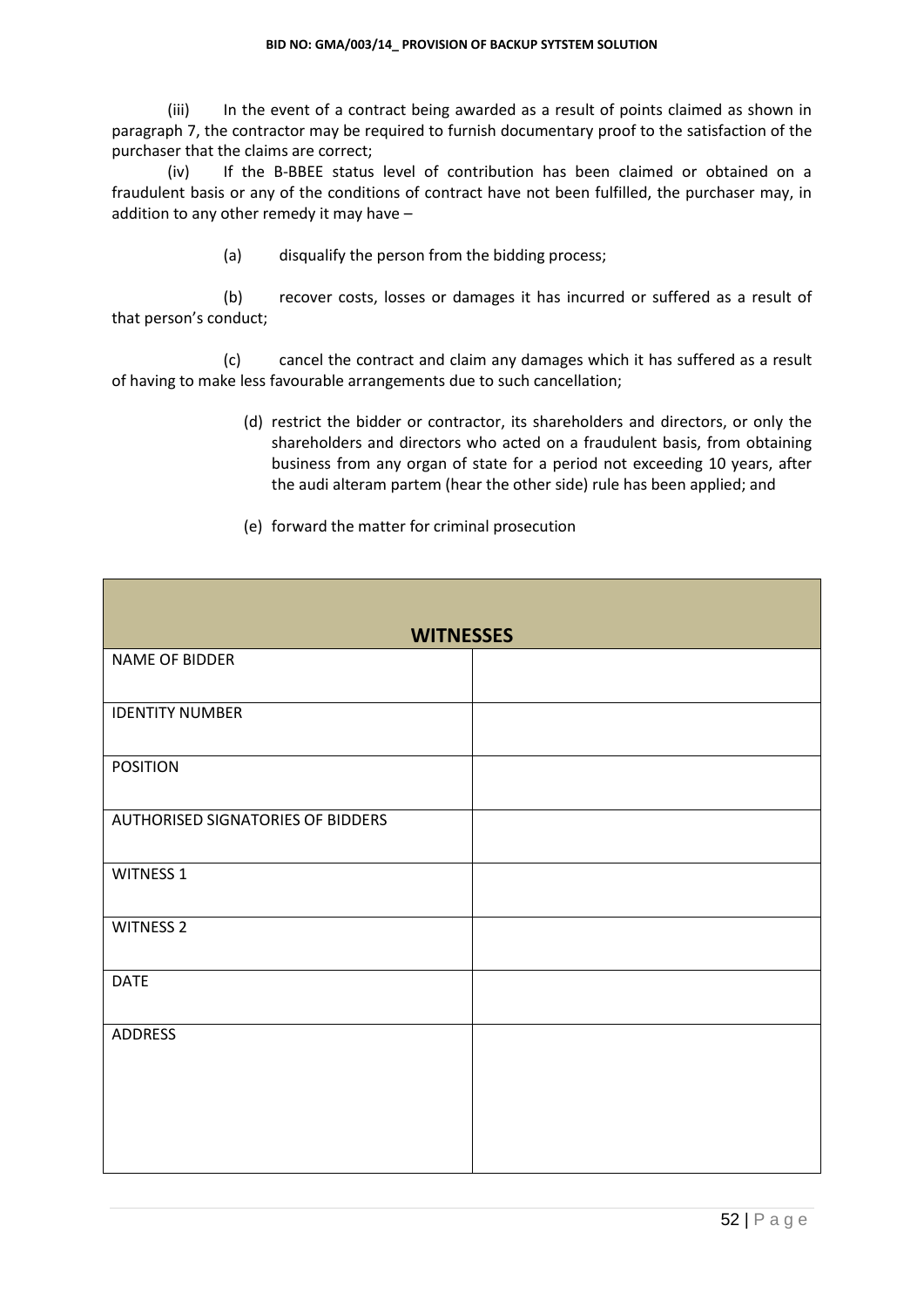## **SBD 7.2**

## **CONTRACT FORM - RENDERING OF SERVICES**

## **PART 1 (TO BE FILLED IN BY THE SERVICE PROVIDER)**

- 1. I hereby undertake to render services described in the attached bidding documents to (name of the institution)……………………………………. in accordance with the requirements and task directives / proposals specifications stipulated in Bid Number………….……….. at the price/s quoted. My offer/s remains binding upon me and open for acceptance by the Purchaser during the validity period indicated and calculated from the closing date of the bid.
- 2. The following documents shall be deemed to form and be read and construed as part of this agreement:
	- (i) Bidding documents, *viz*
		- *-* Invitation to bid;
		- *-* Tax clearance certificate;
		- *-* Pricing schedule(s);
		- *-* Filled in task directive/proposal;
		- Preference claims for Broad Based Black Economic Empowerment Status Level of Contribution in terms of the Preferential Procurement Regulations 2011;
		- *-* Declaration of interest;
		- *-* Declaration of Bidders past SCM practices;
		- *-* Certificate of Independent Bid Determination;
		- *-* Special Conditions of Contract;
	- (ii) General Conditions of Contract; and
	- (iii) Other (specify)
- 3. I confirm that I have satisfied myself as to the correctness and validity of my bid; that the price(s) and rate(s) quoted cover all the services specified in the bidding documents; that the price(s) and rate(s) cover all my obligations and I accept that any mistakes regarding price(s) and rate(s) and calculations will be at my own risk.
- 4. I accept full responsibility for the proper execution and fulfillment of all obligations and conditions devolving on me under this agreement as the principal liable for the due fulfillment of this contract.
- 5. I declare that I have no participation in any collusive practices with any bidder or any other person regarding this or any other bid.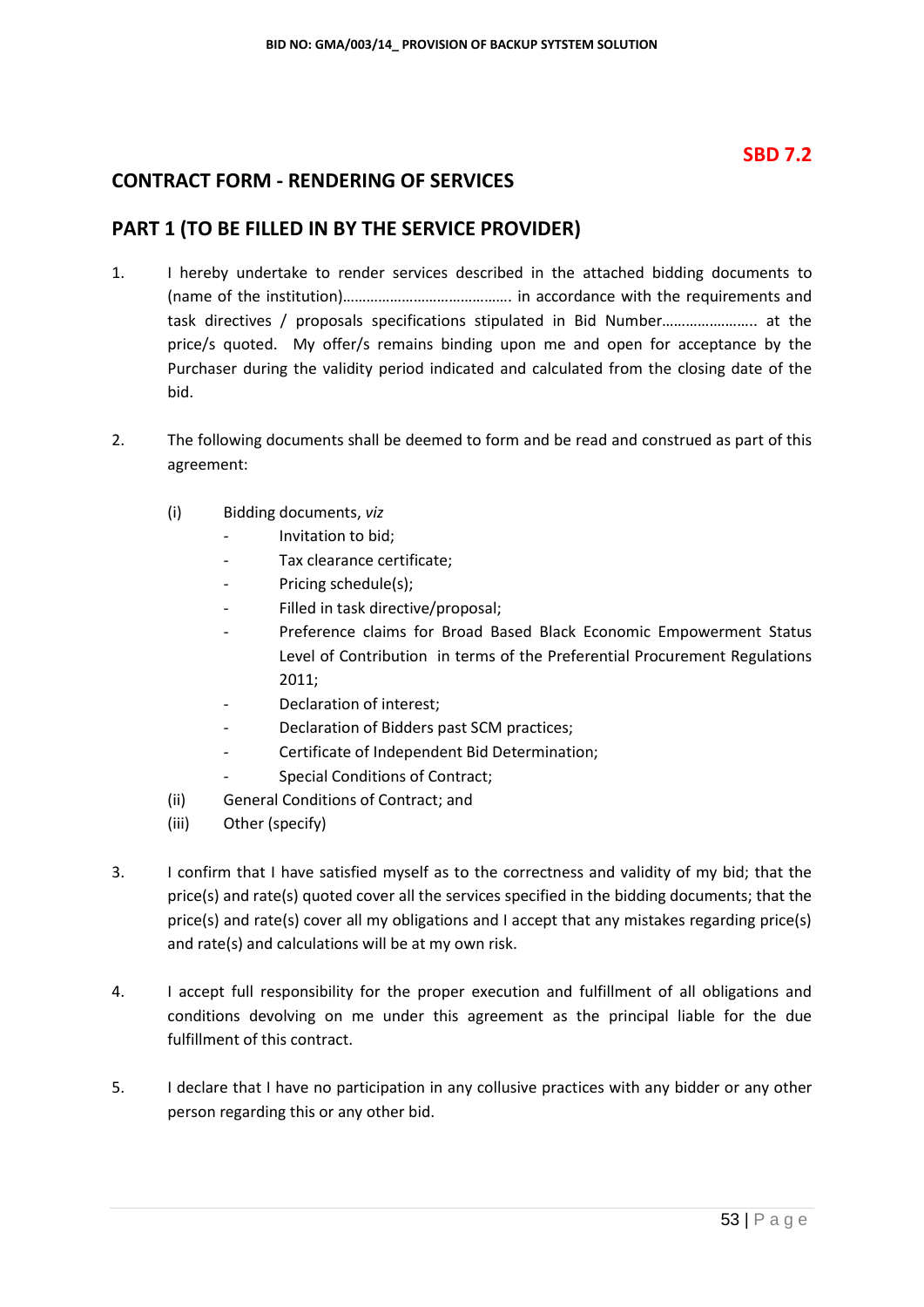г

| I confirm that I am duly authorised to sign this contract. |  |  |
|------------------------------------------------------------|--|--|
| NAME OF BIDDER                                             |  |  |
| NAME (PRINT)                                               |  |  |
| <b>POSITION</b>                                            |  |  |
| <b>AUTHORISED SIGNATORIES OF BIDDERS</b>                   |  |  |
| <b>WITNESS 1</b>                                           |  |  |
| <b>WITNESS 2</b>                                           |  |  |
| <b>DATE</b>                                                |  |  |

٦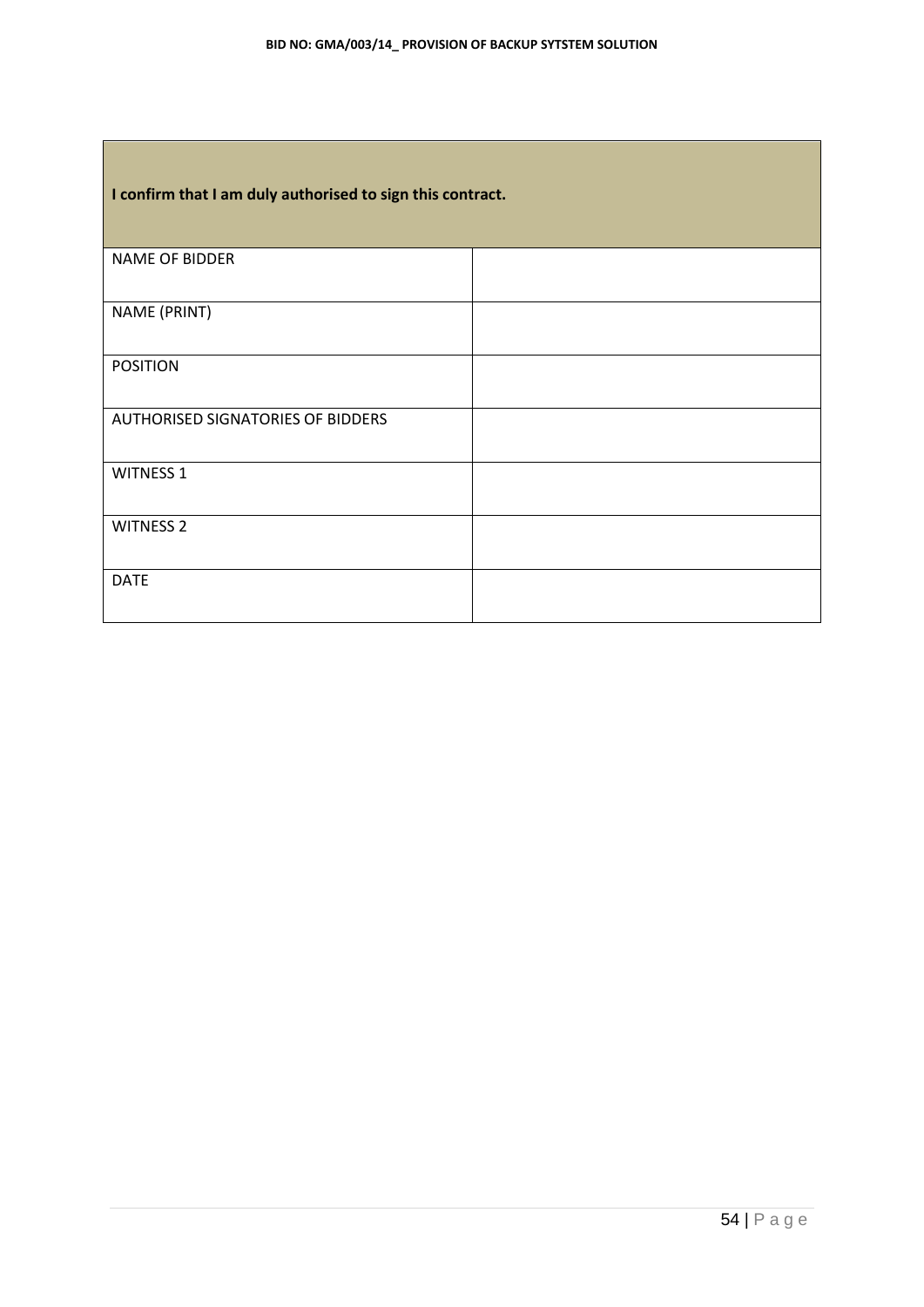#### **SBD 8**

## **DECLARATION OF BIDDERS PAST SUPPLY CHAIN MANAGEMENT PRACTICES**

- 1 This declaration is used by GMA in ensuring that when goods and services are being procured, all reasonable steps are taken to combat the abuse of the supply chain management system.
- 2 The bid of any bidder may be disregarded if that bidder, or any of its directors have
	- a. abused the institution's supply chain management system;
	- b. committed fraud or any other improper conduct in relation to such system; or
	- c. failed to perform on any previous contract.

#### **3 In order to give effect to the above, the following questionnaire must be completed and submitted with the bid.**

| NO.   | <b>QUESTION</b>                                                                             | <b>YES</b>   | <b>NO</b> |
|-------|---------------------------------------------------------------------------------------------|--------------|-----------|
| 4.1   | Is the bidder or any of its directors listed on the National Treasury's Database of         | Yes          | No        |
|       | Restricted Suppliers as companies or persons prohibited from doing business with the        |              |           |
|       | public sector?                                                                              | $\mathbf{I}$ |           |
|       | (Companies or persons who are listed on this Database were informed in writing of this      |              |           |
|       | restriction by the Accounting Officer/Authority of the institution that imposed the         |              |           |
|       | restriction after the <i>audi alteram partem</i> rule was applied).                         |              |           |
|       | The Database of Restricted Suppliers now resides on the National Treasury's website         |              |           |
|       | (www.treasury.gov.za) and can be accessed by clicking on its link at the bottom of the      |              |           |
|       | home page.                                                                                  |              |           |
| 4.1.1 | If so, furnish particulars:                                                                 |              |           |
|       |                                                                                             |              |           |
| 4.2   | Is the bidder or any of its directors listed on the Register for Tender Defaulters in terms |              |           |
|       | of section 29 of the Prevention and Combating of Corrupt Activities Act (No 12 of<br>2004)? |              |           |
|       | The Register for Tender Defaulters can be accessed on the National Treasury's               |              |           |
|       | website (www.treasury.gov.za) by clicking on its link at the bottom of the home             |              |           |
|       | page.                                                                                       |              |           |
|       |                                                                                             |              |           |
| 4.2.1 | If so, furnish particulars:                                                                 |              |           |
|       |                                                                                             |              |           |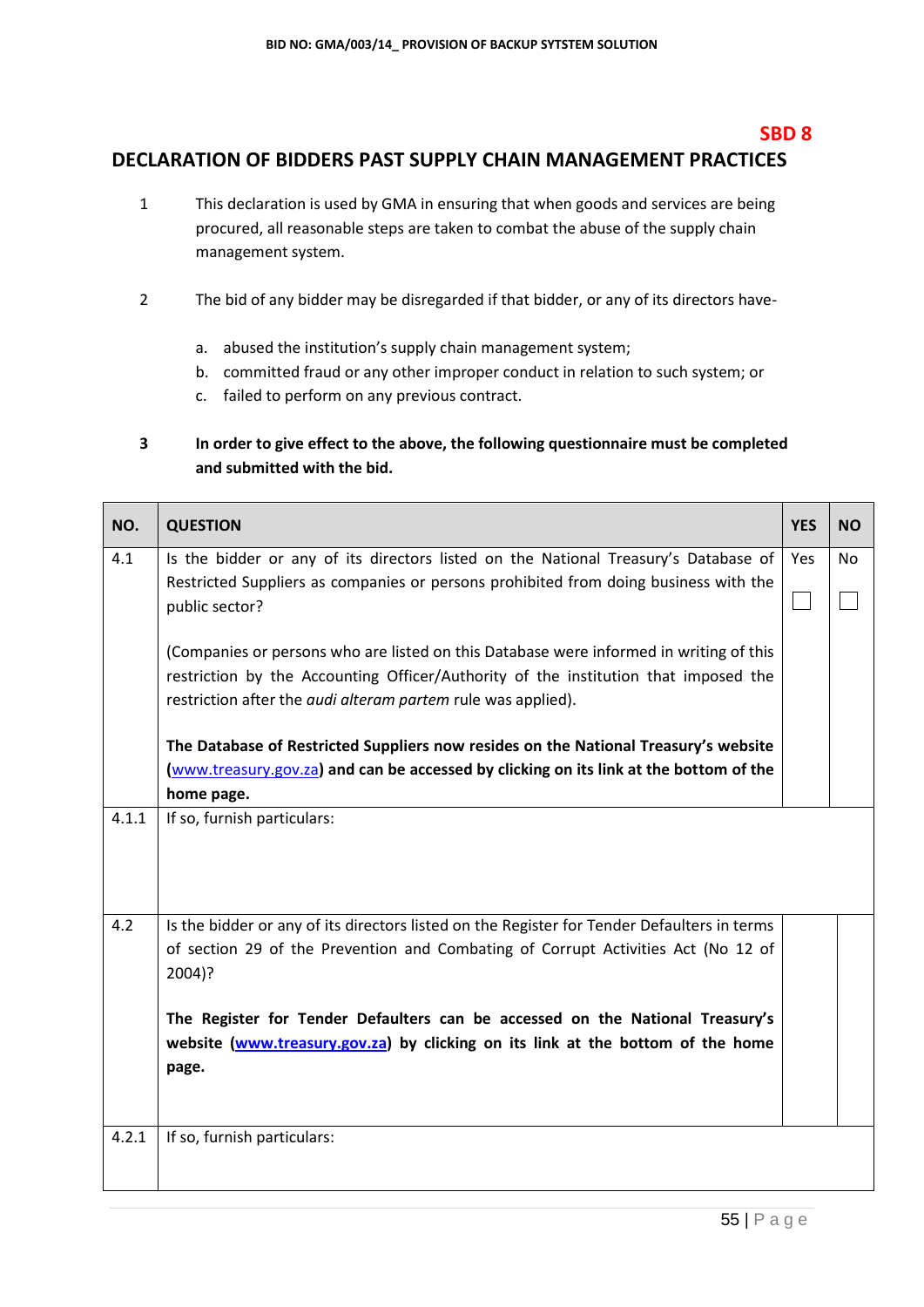| 4.3   | Was the bidder or any of its directors convicted by a court of law (including a court<br>outside of the Republic of South Africa) for fraud or corruption during the past five<br>years? |  |
|-------|------------------------------------------------------------------------------------------------------------------------------------------------------------------------------------------|--|
| 4.3.1 | If so, furnish particulars:                                                                                                                                                              |  |
| 4.4   | Was any contract between the bidder and any organ of state terminated during the                                                                                                         |  |
|       | past five years on account of failure to perform on or comply with the contract?                                                                                                         |  |
| 4.4.1 | If so, furnish particulars:                                                                                                                                                              |  |

|                                            | <b>CERTIFICATION</b>                                                                                                                                                             |
|--------------------------------------------|----------------------------------------------------------------------------------------------------------------------------------------------------------------------------------|
|                                            |                                                                                                                                                                                  |
|                                            |                                                                                                                                                                                  |
|                                            |                                                                                                                                                                                  |
|                                            |                                                                                                                                                                                  |
|                                            |                                                                                                                                                                                  |
|                                            |                                                                                                                                                                                  |
|                                            |                                                                                                                                                                                  |
| $\Box$<br>$\Box$                           | CERTIFY THAT THE INFORMATION FURNISHED ON THIS DECLARATION FORM IS TRUE AND CORRECT.<br>I ACCEPT THAT, IN ADDITION TO CANCELLATION OF A CONTRACT, ACTION MAY BE TAKEN AGAINST ME |
| SHOULD THIS DECLARATION PROVE TO BE FALSE. |                                                                                                                                                                                  |
|                                            |                                                                                                                                                                                  |
| <b>NAME OF THE BIDDER</b>                  |                                                                                                                                                                                  |
|                                            |                                                                                                                                                                                  |
| <b>POSITION</b>                            |                                                                                                                                                                                  |
|                                            |                                                                                                                                                                                  |
| <b>AUTHORISED SIGNATORY</b>                |                                                                                                                                                                                  |
|                                            |                                                                                                                                                                                  |
| <b>DATE</b>                                |                                                                                                                                                                                  |
|                                            |                                                                                                                                                                                  |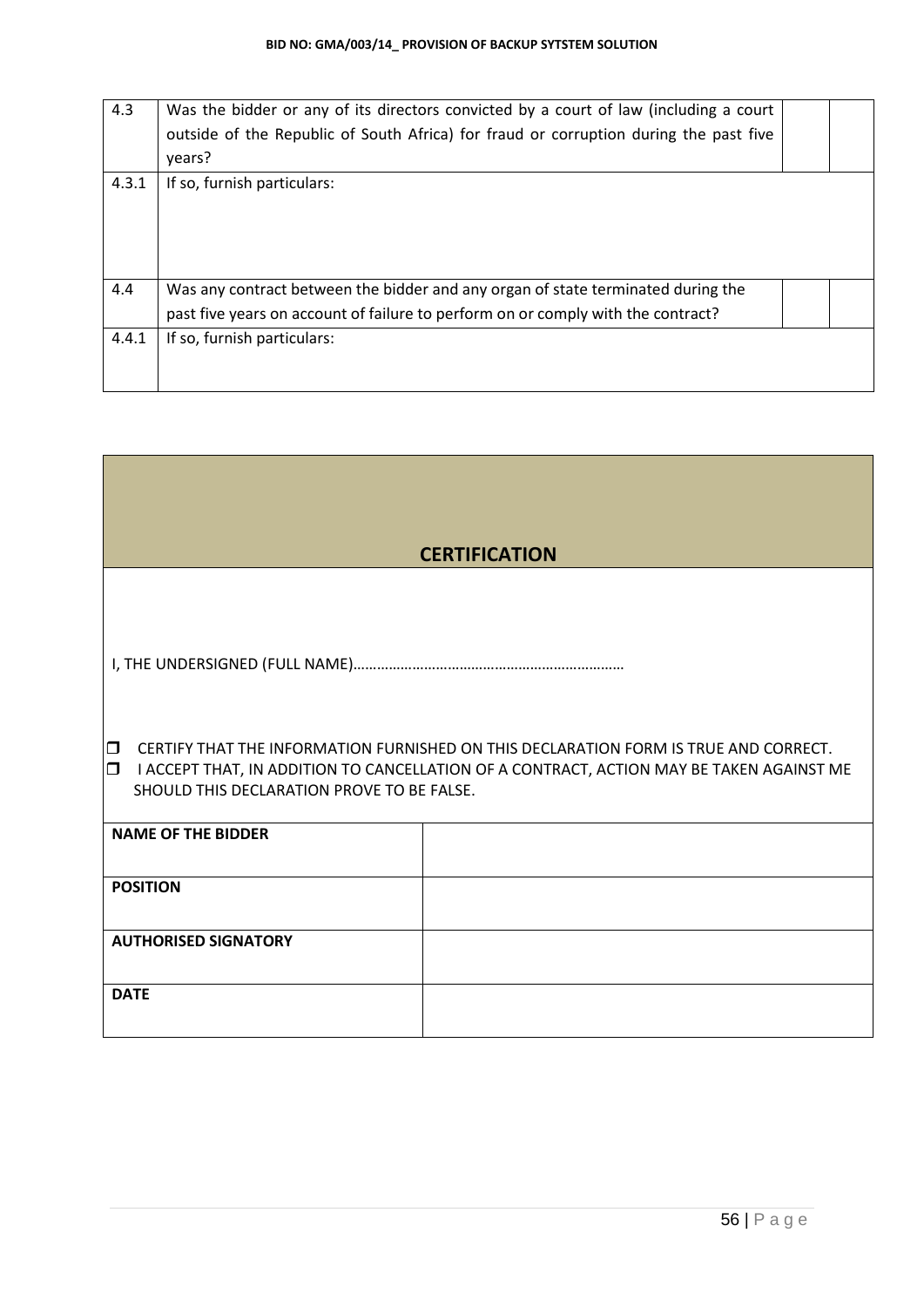## **CERTIFICATE OF INDEPENDENT BID DETERMINATION**

- 1. This Standard Bidding Document must form part of all bids<sup>1</sup> invited.
- 2. Section 4 (1) (b) (iii) of the Competition Act No. 89 of 1998, as amended, prohibits an agreement between, or concerted practice by, firms, or a decision by an association of firms, if it is between parties in a horizontal relationship and if it involves collusive bidding (or bid rigging).² Collusive bidding is a *per se* prohibition meaning that it cannot be justified under any grounds.
- 3. Treasury Regulation 16A9 prescribes that accounting officers and accounting authorities must take all reasonable steps to prevent abuse of the supply chain management system and authorizes accounting officers and accounting authorities to:
	- a. disregard the bid of any bidder if that bidder or any of its directors have abused the institution's supply chain management system and or committed fraud or any other improper conduct in relation to such system.
	- b. cancel a contract awarded to a supplier of goods and services if the supplier committed any corrupt or fraudulent act during the bidding process or the execution of that contract.
		- 4.This SBD serves as a certificate of declaration that would be used by institutions to ensure that, when bids are considered, reasonable steps are taken to prevent any form of bid-rigging.
		- 5.In order to give effect to the above, the attached Certificate of Bid Determination (Annexure G) must be completed and submitted with the bid:

 $1$  Includes price quotations, advertised competitive bids, limited bids and proposals.

<sup>2</sup> Bid rigging (or collusive bidding) occurs when businesses, that would otherwise be expected to compete, secretly conspire to raise prices or lower the quality of goods and / or services for GMA which wish to acquire goods and / or services through a bidding process. Bid rigging is, therefore, an agreement between competitors not to compete.

<sup>3</sup> Joint venture or Consortium means an association of persons for the purpose of combining their expertise, property, capital, efforts, skill and knowledge in an activity for the execution of a contract.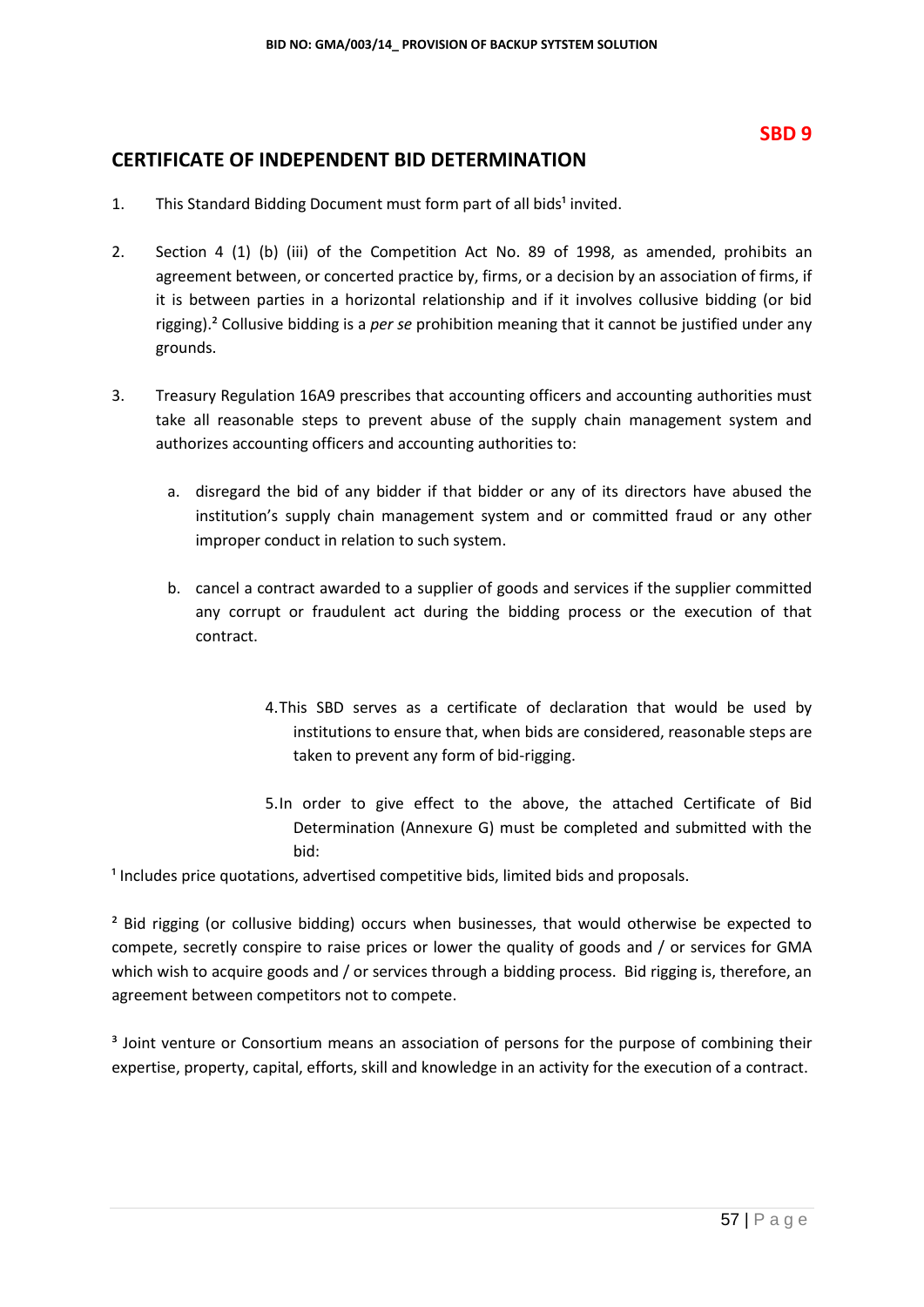I, the undersigned, in submitting the accompanying bid:

# \_\_\_\_\_\_\_\_\_\_\_\_\_\_\_\_\_\_\_\_\_\_\_\_\_\_\_\_\_\_\_\_\_\_\_\_\_\_\_\_\_\_\_\_\_\_\_\_\_\_\_\_\_\_\_\_\_\_\_\_\_\_\_\_\_\_\_ (Bid Number and Description) In response to the invitation for the bid made by:

\_\_\_\_\_\_\_\_\_\_\_\_\_\_\_\_\_\_\_\_\_\_\_\_\_\_\_\_\_\_\_\_\_\_\_\_\_\_\_\_\_\_\_\_\_\_\_\_\_\_\_\_\_\_\_\_\_\_\_\_\_\_\_\_\_\_\_\_\_ (Name of

#### Institution)

do hereby make the following statements that I certify to be true and complete in every respect:

| ----- | <br>$\cdot$ . | ___   | __ |
|-------|---------------|-------|----|
|       |               | uidt. |    |

#### (Name of Bidder)

- 1. I have read and I understand the contents of this Certificate;
- 2. I understand that the accompanying bid will be disqualified if this Certificate is found not to be true and complete in every respect;
- 3. I am authorised by the bidder to sign this Certificate, and to submit the accompanying bid, on behalf of the bidder;
- 4. Each person whose signature appears on the accompanying bid has been authorised by the bidder to determine the terms of, and to sign the bid, on behalf of the bidder;
- 5. For the purposes of this Certificate and the accompanying bid, I understand that the word "competitor" shall include any individual or organisation, other than the bidder, whether or not affiliated with the bidder, who:
	- (a) has been requested to submit a bid in response to this bid invitation;
	- (b) could potentially submit a bid in response to this bid invitation, based on their qualifications, abilities or experience; and
	- (c) provides the same goods and services as the bidder and/or is in the same line of business as the bidder.
- 6. The bidder has arrived at the accompanying bid independently from, and without consultation, communication, agreement or arrangement with any competitor. However communication between partners in a joint venture or consortium<sup>3</sup> will not be construed as collusive bidding.
- 7. In particular, without limiting the generality of paragraphs 6 above, there has been no consultation, communication, agreement or arrangement with any competitor regarding:
	- (a) prices;
	- (b) geographical area where product or service will be rendered (market allocation);
- (c) methods, factors or formulas used to calculate prices;
- (d) the intention or decision to submit or not to submit, a bid;
- (e) the submission of a bid which does not meet the specifications and conditions of the bid; or
- (f) bidding with the intention not to win the bid.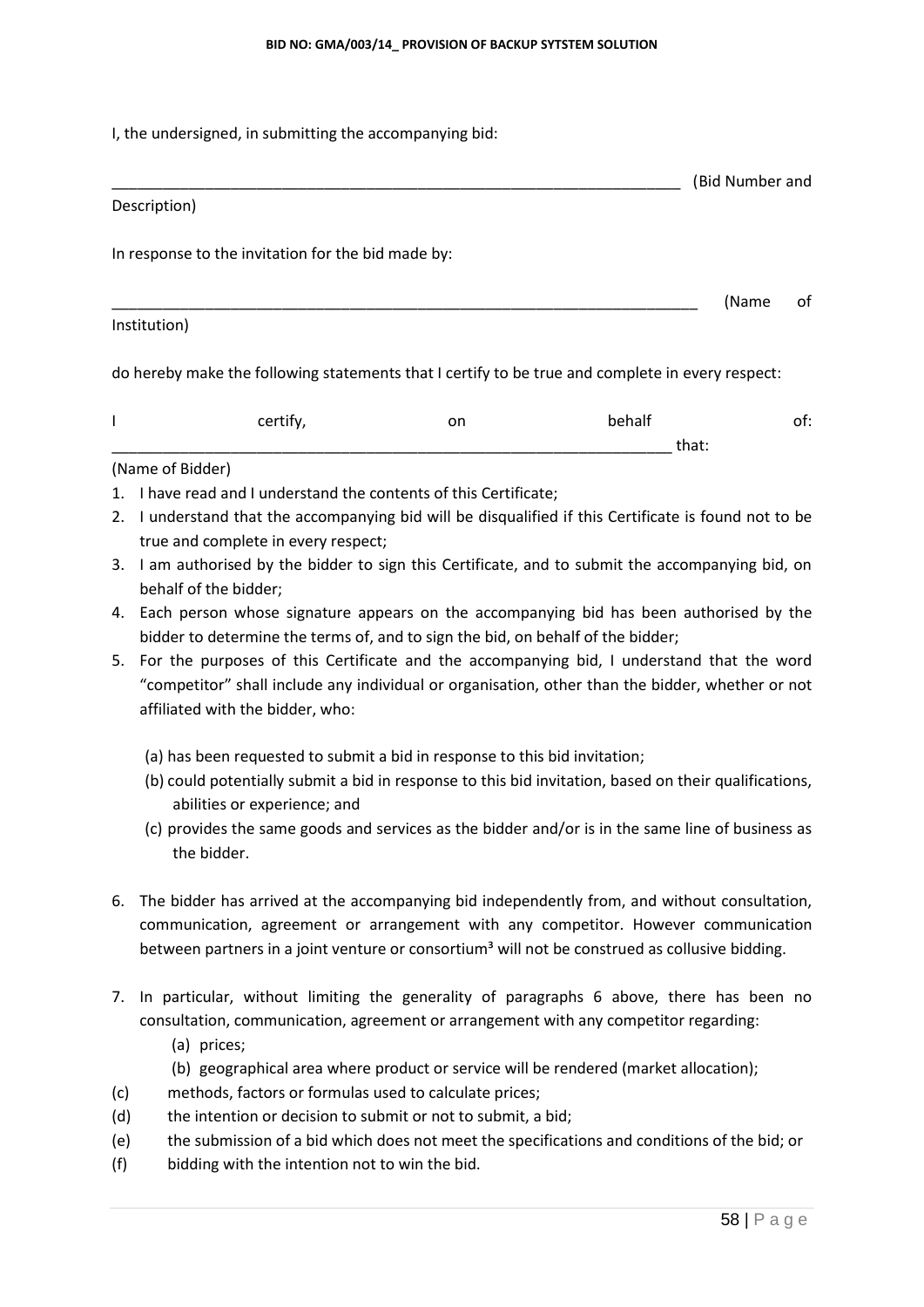- 8. In addition, there have been no consultations, communications, agreements or arrangements with any competitor regarding the quality, quantity, specifications and conditions or delivery particulars of the products or services to which this bid invitation relates.
- 9. The terms of the accompanying bid have not been, and will not be, disclosed by the bidder, directly or indirectly, to any competitor, prior to the date and time of the official bid opening or of the awarding of the contract.
- 10. I am aware that, in addition and without prejudice to any other remedy provided to combat any restrictive practices related to bids and contracts, bids that are suspicious will be reported to the Competition Commission for investigation and possible imposition of administrative penalties in terms of section 59 of the Competition Act No 89 of 1998 and or may be reported to the National Prosecuting Authority (NPA) for criminal investigation and or may be restricted from conducting business with the public sector for a period not exceeding ten (10) years in terms of the Prevention and Combating of Corrupt Activities Act No 12 of 2004 or any other applicable legislation.

| <b>NAME OF BIDDER</b>       |  |
|-----------------------------|--|
| <b>POSITION</b>             |  |
| <b>AUTHORISED SIGNATORY</b> |  |
| <b>DATE</b>                 |  |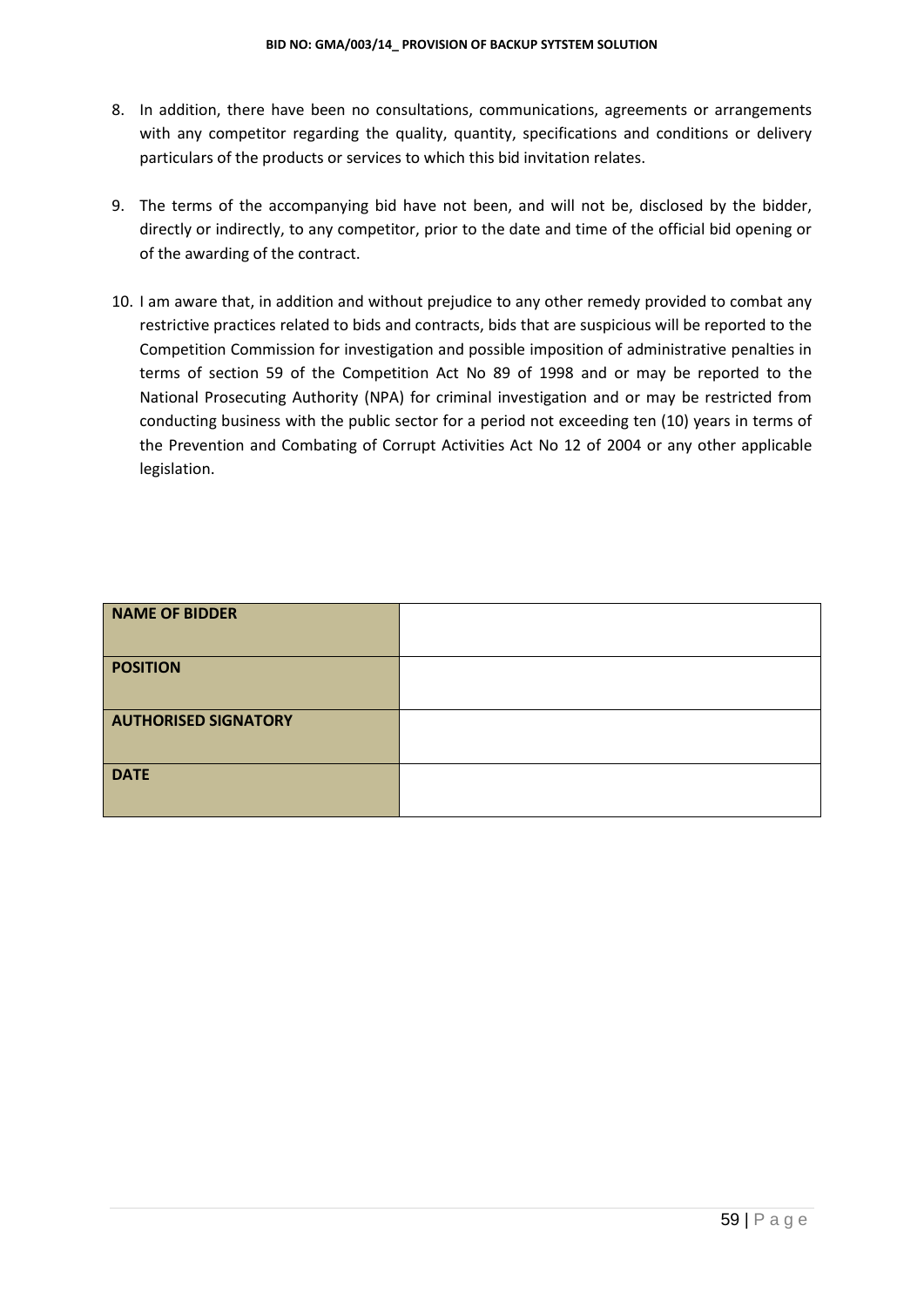## **SAFETY, HEALTH AND ENVIRONMENT**

#### **REQUEST FOR INFORMATION**

#### **1. SAFETY, HEALTH AND ENVIRONMENT**

|      |                                                   | YES/NO                                 |  |
|------|---------------------------------------------------|----------------------------------------|--|
| 1.1  | Do you have a Safety, Health and Environment      |                                        |  |
|      | (SHE) policy statement?                           | Please provide a copy of the policy    |  |
|      |                                                   | statement                              |  |
|      | Is your SHE programme aligned or certified to     | YES/NO                                 |  |
| 1.2  | comply with the OHSAS 18001and ISO 14001          |                                        |  |
|      | standards?                                        | Please provide details                 |  |
|      | Would you be prepared to have your SHE            | YES/NO                                 |  |
| 1.3  | standards audited or modified according to        |                                        |  |
|      | requirements?                                     | Please give reasons if applicable      |  |
| 1.5  | How do you record and classify injuries sustained | Please provide details                 |  |
|      | during operations?                                |                                        |  |
| 1.6  | How do you record and classify incidents both     | Please provide details                 |  |
|      | safety and environmentally related?               |                                        |  |
| 1.9  | Does your company have any Health and Safety      |                                        |  |
|      | agreements with any major unions?                 | Please provide details                 |  |
|      | Is your company in good standing with a           | Please provide a copy of the Letter of |  |
| 1.10 | <b>Workman's Compensation Authority</b>           | Good Standing which includes the       |  |
|      |                                                   | registration number                    |  |
|      |                                                   | YES/NO                                 |  |
| 1.12 | Does your company employ a SHE/Q Manager and      |                                        |  |
|      | who does he/she report to?                        | Please provide details of experience   |  |
|      |                                                   | and qualifications of this individual  |  |
| 1.13 | What ongoing training is conducted with regard to | Please provide details                 |  |
|      | SHE?                                              |                                        |  |
| 1.14 | Does your company have an active Safety           | Please provide details                 |  |
|      | Committee?                                        |                                        |  |
| 1.15 | How<br>does<br>company<br>your<br>communicate     | Please provide details                 |  |
|      | issues/targets to the employees regarding SHE?    |                                        |  |
|      | Does your company have a medical surveillance     | YES/NO                                 |  |
| 1.16 | programme in place?                               |                                        |  |
|      |                                                   | Please provide details,                |  |
|      | Have the management duties in terms of the OHSA   | YES/NO                                 |  |
| 1.17 | been assigned by written appointment to specific  |                                        |  |
|      | individuals within your company?                  | Please provide details of appointments |  |
|      |                                                   | in place.                              |  |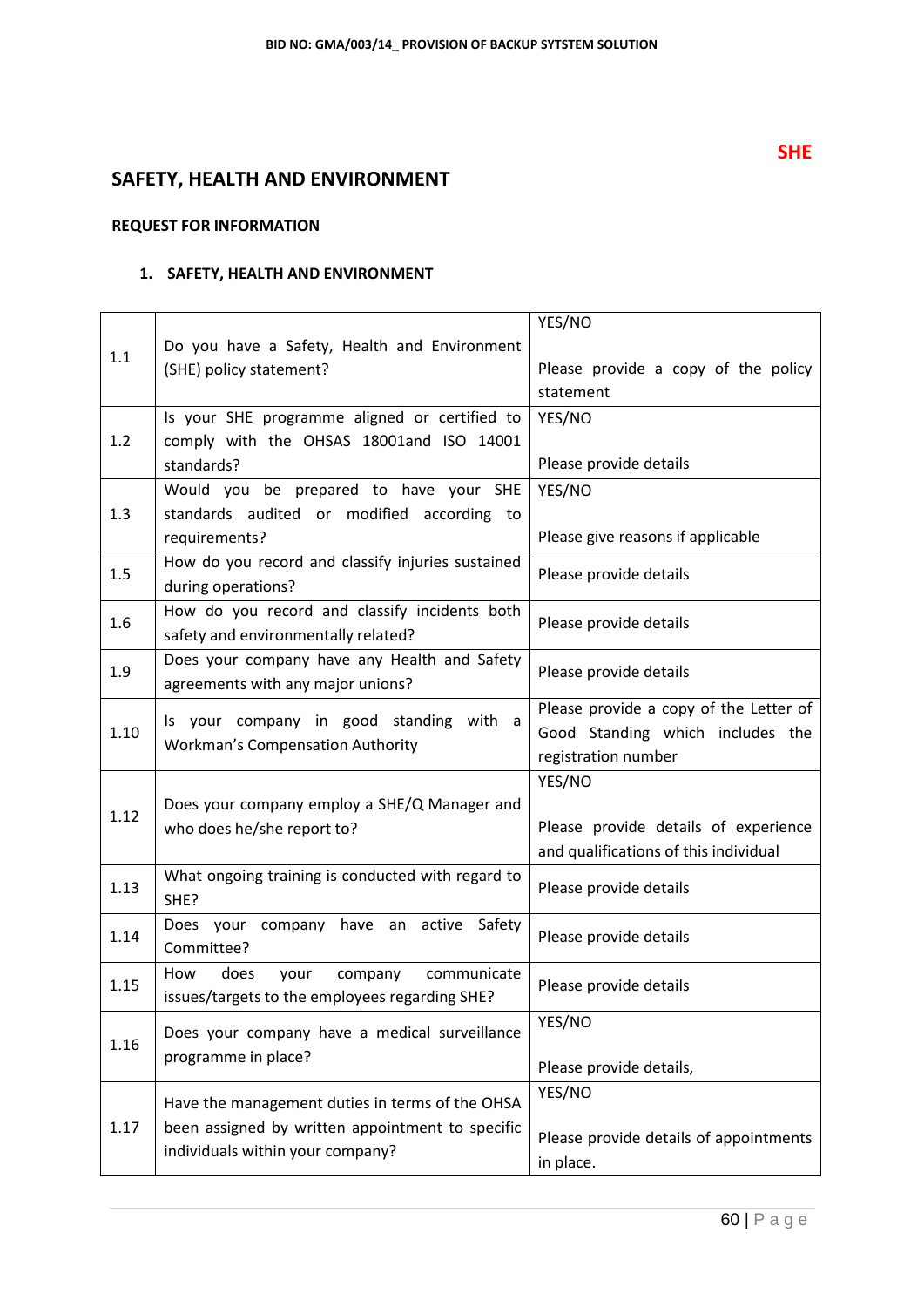#### **2. TECHNICAL AND QUALITY ASSURANCE STANDARDS**

|      |                                                    | YES/NO                                 |
|------|----------------------------------------------------|----------------------------------------|
| 2.1  | Do you have a quality policy statement and Quality |                                        |
|      | manual?                                            | Please provide a copy of the policy    |
|      |                                                    | statement                              |
|      | Is your Quality Management aligned or certified to | YES/NO                                 |
| 2.2  | comply with the ISO 9001:2008?                     |                                        |
|      |                                                    | Please provide details                 |
|      | Would you be prepared to have your Quality         | YES/NO                                 |
| 2.3  | audited<br>modified<br>Management<br>system<br>or  |                                        |
|      | according to requirements?                         | Please give reasons if applicable      |
| 2.5  | How do you record and classify incidents and non-  | Please provide details                 |
|      | conformances related to quality?                   |                                        |
|      |                                                    | YES/NO                                 |
| 2.6  | Does your company employ a Quality Manager and     |                                        |
|      | who does he/she report to?                         | Please provide details of experience   |
|      |                                                    | and qualifications of this individual  |
| 2.7  | What ongoing training is conducted with regard to  |                                        |
|      | Quality?                                           | Please provide details                 |
|      | Are you prepared to allow personnel to access your |                                        |
| 2.10 | premises to perform a technical assessment of      | YES/NO                                 |
|      | your capabilities?                                 |                                        |
| 2.11 | How many different inspection agencies have        |                                        |
|      | visited your premises in the last 12 months        | Please provide details                 |
|      |                                                    | YES/NO                                 |
|      | Do you have dedicated quality management           |                                        |
| 2.12 | resources and transparent processes to ensure      | Please provide a list of the dedicated |
|      | quality in procured materials and equipment?       | resources and a description of the     |
|      |                                                    | quality management processes.          |

| NAME OF BIDDER              |  |
|-----------------------------|--|
| <b>POSITION</b>             |  |
| <b>AUTHORISED SIGNATORY</b> |  |
| <b>DATE</b>                 |  |